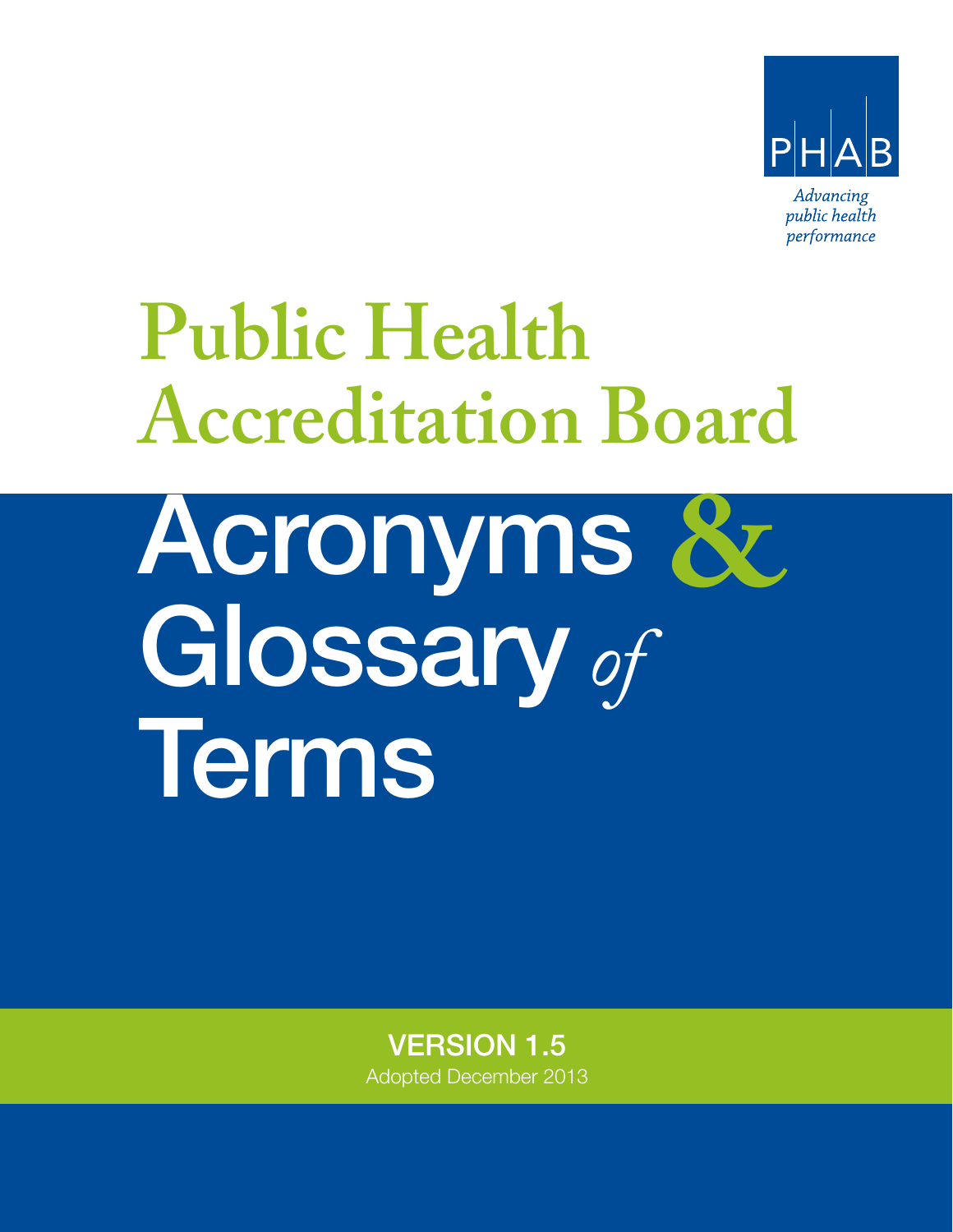|                      | erms                                                                |  |  |  |
|----------------------|---------------------------------------------------------------------|--|--|--|
| AAR                  | <b>After Action Report</b>                                          |  |  |  |
| <b>ABCD</b>          | <b>Asset Based Community</b><br>Development                         |  |  |  |
| AC                   | <b>Accreditation Coordinator</b>                                    |  |  |  |
| <b>ACO</b>           | Accountable Care Organization                                       |  |  |  |
| ADA                  | Americans with Disabilities Act                                     |  |  |  |
| <b>APEX-EH</b>       | Assessment Protocol for Excellence<br>in Environmental Health       |  |  |  |
| <b>APEX<i>PH</i></b> | Assessment Protocol for Excellence<br>in Public Health              |  |  |  |
| COA                  | <b>Chart of Accounts</b>                                            |  |  |  |
| CBPR                 | Community-based Participatory<br>Research                           |  |  |  |
| cco                  | Coordinated Care Organization                                       |  |  |  |
| <b>CEO</b>           | <b>Chief Executive Officer</b>                                      |  |  |  |
| <b>CHR</b>           | <b>Community Health Representative</b>                              |  |  |  |
| <b>CHS</b>           | <b>Contract Health Services</b>                                     |  |  |  |
| <b>CLAS</b>          | <b>Culturally and Linguistically</b><br><b>Appropriate Services</b> |  |  |  |
| <b>CLCPA</b>         | <b>Cultural and Linguistic Competence</b><br>Policy Assessment      |  |  |  |
| <b>CLIA</b>          | <b>Clinical Laboratory Improvement</b><br>Amendments                |  |  |  |
| <b>EMS</b>           | <b>Emergency Medical Services</b>                                   |  |  |  |
| <b>EOP</b>           | <b>Emergency Operations Plan</b>                                    |  |  |  |
| <b>ERP</b>           | Emergency Response Plan                                             |  |  |  |
| FAQ                  | <b>Frequently Asked Questions</b>                                   |  |  |  |
| HAN                  | <b>Health Alert Network</b>                                         |  |  |  |
| HD                   | <b>Health Department</b>                                            |  |  |  |
| HIE                  | <b>Health Information Exchange</b>                                  |  |  |  |
| <b>HIPAA</b>         | Health Insurance Portability and<br><b>Accountability Act</b>       |  |  |  |
| <b>ICS</b>           | <b>Incident Command System</b>                                      |  |  |  |
| <b>ISDEAA</b>        | Indian Self-Determination and<br><b>Educational Assistance Act</b>  |  |  |  |
| <b>IRB</b>           | <b>Institutional Review Board</b>                                   |  |  |  |
| IΤ                   | Information Technology                                              |  |  |  |
| JIC                  | Joint Information Center                                            |  |  |  |
| <b>MAPP</b>          | Mobilizing for Action through<br><b>Planning and Partnerships</b>   |  |  |  |
| <b>MCH</b>           | Maternal and Child Health                                           |  |  |  |

| <b>MOA</b>     | Memorandum of Agreement                                                       |  |  |  |  |
|----------------|-------------------------------------------------------------------------------|--|--|--|--|
| <b>MOU</b>     | Memorandum of Understanding                                                   |  |  |  |  |
| <b>NPHPS</b>   | National Public Health Performance<br>Standards                               |  |  |  |  |
| <b>PACE-EH</b> | <b>Protocol for Assessing Community</b><br>Excellence in Environmental Health |  |  |  |  |
| <b>PPE</b>     | Personal Protective Equipment                                                 |  |  |  |  |
| <b>PPHR</b>    | Project Public Health Ready                                                   |  |  |  |  |
| <b>PSA</b>     | Personal Service Agreement                                                    |  |  |  |  |
| QI             | <b>Quality Improvement</b>                                                    |  |  |  |  |
| <b>RHIO</b>    | Regional Health Information<br>Organization                                   |  |  |  |  |
| SOI            | <b>Statement of Intent</b>                                                    |  |  |  |  |
| TA             | <b>Technical Assistance</b>                                                   |  |  |  |  |
| <b>TTY</b>     | Teletypewriter                                                                |  |  |  |  |
| <b>USC</b>     | United States Code                                                            |  |  |  |  |
| <b>WIC</b>     | Women, Infants and Children<br>Program                                        |  |  |  |  |

### Organizations

| American Public Health Association                              |  |  |  |
|-----------------------------------------------------------------|--|--|--|
| Association of State and Territorial<br><b>Health Officials</b> |  |  |  |
| Bureau of Indian Affairs                                        |  |  |  |
| Centers for Disease Control and<br>Prevention                   |  |  |  |
| US Department of Health and Human<br>Services                   |  |  |  |
| <b>Environmental Protection Agency</b>                          |  |  |  |
| Food and Drug Administration                                    |  |  |  |
| Indian Health Service                                           |  |  |  |
| National Association of County and<br>City Health Officials     |  |  |  |
| National Association of Local Boards<br>of Health               |  |  |  |
| National Indian Health Board                                    |  |  |  |
| National Network of Public Health<br>Institutes                 |  |  |  |
| Occupational Safety and Health<br>Administration                |  |  |  |
| <b>Public Health Accreditation Board</b>                        |  |  |  |
| <b>Public Health Foundation</b>                                 |  |  |  |
| Robert Wood Johnson Foundation                                  |  |  |  |
|                                                                 |  |  |  |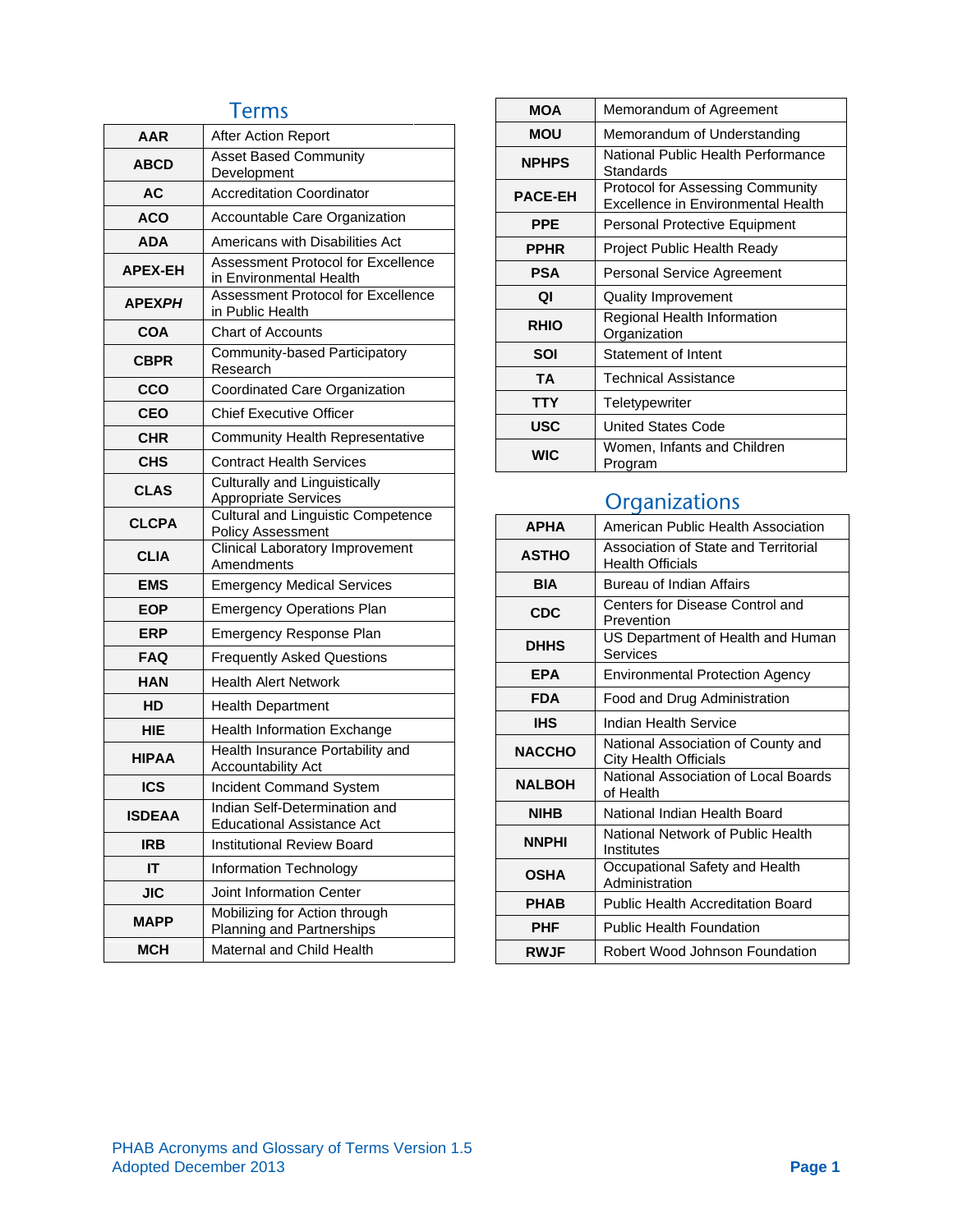#### *Access*

Access is the potential for or actual entry of a population into the health system. Entry is dependent upon the wants, resources, and needs that individuals bring to the care-seeking process. The ability to obtain wanted or needed services may be influenced by many factors, including travel, distance, waiting time, available financial resources, and availability of a regular source of care. Access also refers to the extent to which a public health service is readily available to the community's individuals in need. Accessibility also refers to the capacity of the agency to provide service in such a way as to reflect and honor the social and cultural characteristics of the community and focuses on agency efforts to reduce barriers to service utilization. (Turnock, BJ. *Public Health: What It Is and How It Works*. Jones and Bartlett. 2009)

#### *Accountable Care Organizations (ACO)*

Accountable Care Organizations are groups of doctors, hospitals, and other health care providers who come together voluntarily to give coordinated, high quality care to their Medicare patients. The goal of coordinated care is to ensure that patients, especially the chronically ill, get the right care at the right time, while avoiding unnecessary duplication of services and preventing medical errors. *(http://www.cms.gov/Medicare/Medicare-Fee-for-Service-Payment/ACO/index.html)*

#### *Accreditation*

Accreditation for public health departments is defined as:

- **1.** The development and acceptance of a set of national public health department accreditation standards;
- **2.** The development and acceptance of a standardized process to measure health department performance against those standards;
- **3.** The periodic issuance of recognition for health departments that meet a specified set of national accreditation standards; and
- **4.** The periodic review, refining, and updating of the national public health department accreditation standards and the process for measuring and awarding accreditation recognition.

(Public Health Accreditation Board. *Guide to National Public Health Department Accreditation Version 1.0.* Alexandria, VA. May 2011)

#### *Accreditation Committee*

The Accreditation Committee is the official body of the Public Health Accreditation Board who is responsible for reviewing and determining the accreditation status of health departments pursuant to Board-adopted policies and procedures. (Public Health Accreditation Board. *Guide to National Public Health Department Accreditation Version 1.0.* Alexandria, VA, May 2011)

#### *Accreditation Coordinator (AC)*

The Accreditation Coordinator is the person responsible for coordinating the application and accreditation process within the health department. The Accreditation Coordinator is the primary point of communication with the Public Health Accreditation Board staff during the accreditation process. (Public Health Accreditation Board. *Guide to National Public Health Department Accreditation Version 1.0.* Alexandria, VA, May 2011)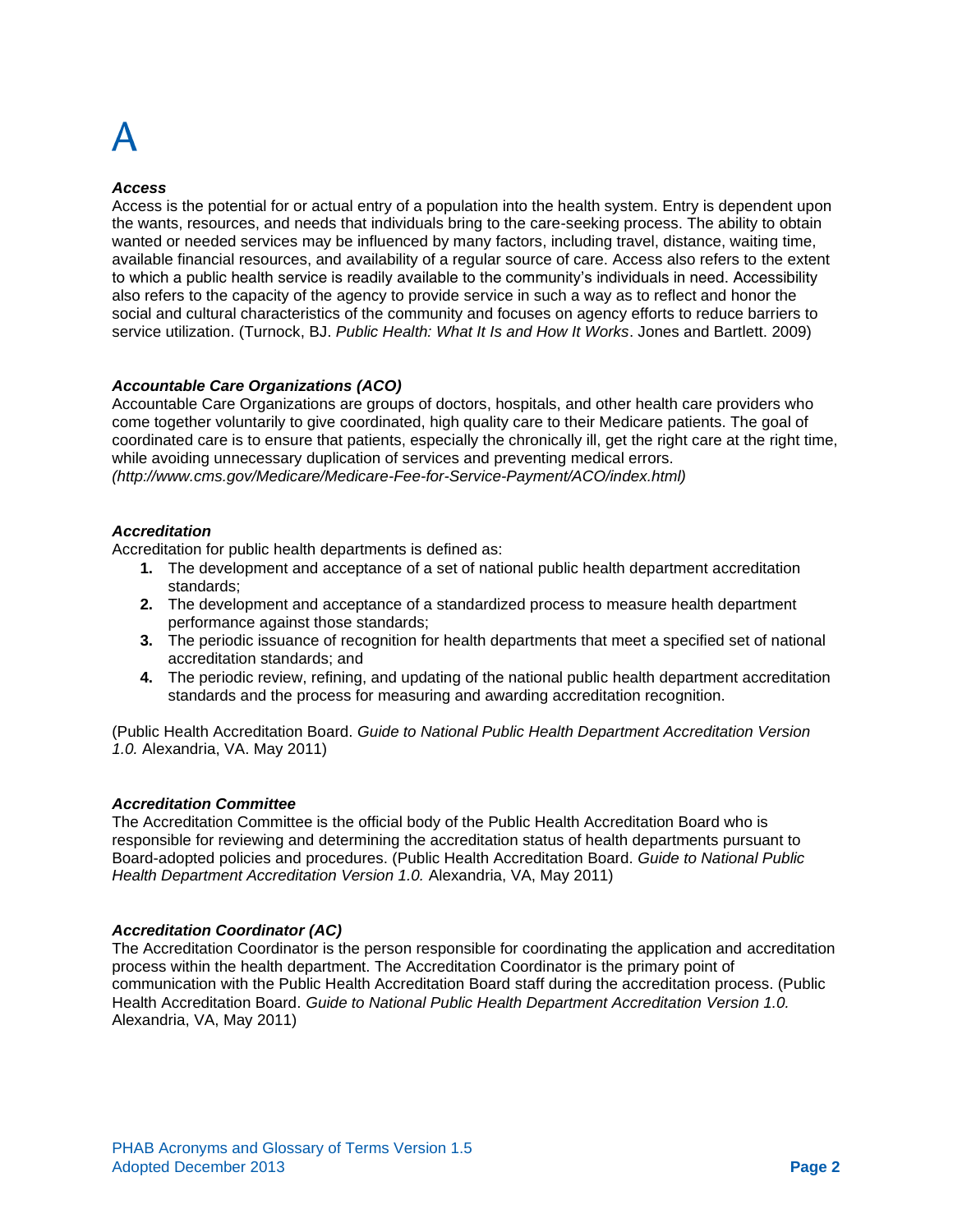#### *Accreditation Decision*

The accreditation decision is the final status determination of the Public Health Accreditation Board's Accreditation Committee after review of the health department's site visit report. Accreditation decisions are based on the site visit report including the site visit team's scores and descriptive information. Accreditation decision categories are either accredited or not accredited. (Public Health Accreditation Board. *Guide to National Public Health Department Accreditation Version 1.0.* Alexandria, VA, May 2011)

#### *Administrative Areas*

Administrative areas are activities that relate to management of a company, school, or other organization. (*http://www.merriam-webster.com/dictionary/administrative)* For PHAB purposes, administrative areas are distinguished from program areas which provide public health programs or interventions.

#### *Advisory Board*

Advisory boards of health report to a health officer and city, county, or township commissioners or trustees (the title varies). Advisory boards make recommendations and offer guidance on programs, policies, and budgets for public health operations. These recommendations are acted upon by those having the legal authority to govern. (Public Health Accreditation Board and National Association of Local Boards of Health. *Governance Engagement in National Voluntary Public Health Accreditation.* May 2010)

#### *After Action Report (AAR)*

An After Action Report is a narrative report which captures observations of an exercise (for example: table top, functional exercise, or full scale exercise) and makes recommendations for post-exercise improvements; this is supplemented by an Improvement Plan (IP), which identifies specific corrective actions, assigns them to responsible parties, and establishes targets for their completion. (Adapted from: US Department of Homeland Security*. Exercise and Evaluation Program (HSEEP) Volume 1: HSEEP Overview and Exercise Program Management.* Washington, DC: The Department; 2007)

#### *Alignment*

Alignment is the consistency of plans, processes, information, resource decisions, actions, results and analysis to support key organization-wide goals. (Baldrige National Quality Program, 2005).

#### *All Hazards Plan*

An all hazards plan is an action plan for the jurisdiction developed to mitigate, respond to, and recover from a natural disaster, terrorist event, or other emergency that threatens people, property, business, or the community. The plan identifies persons, equipment, and resources for activation in an emergency and includes steps to coordinate and guide the response and recovery efforts of the jurisdiction. (Adapted from: The Federal Emergency Management Agency (US). *Principles of Emergency Management [online].*  2007 [cited 2012 Nov 6]. http://training.fema.gov/EMIWeb/IS/is100blst.asp)

#### *Annual Report*

Annual reports are those reports that are required to be submitted to PHAB by accredited health departments. Annual reports must include a statement that the health department continues to be in conformity with all the standards and measures of the version under which accreditation was received; include leadership changes and other changes that may affect the health department's ability to be in conformity with the standards and measures; describe how the health department has addressed areas of improvement noted in the site visit report; describe how the health department will continue to address areas of improvement identified in the site visit report and/or by the health department in their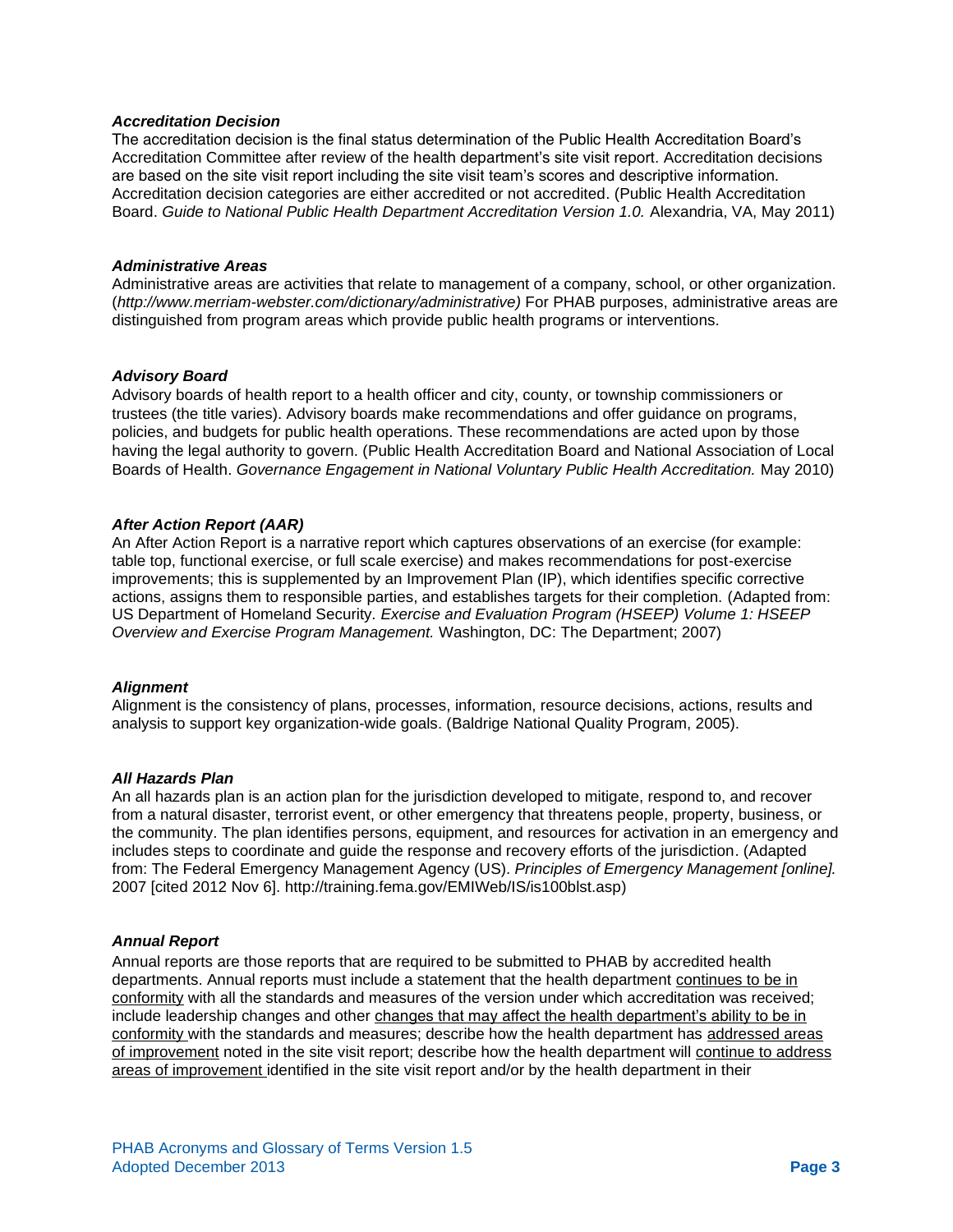accreditation action plan; and describe work on emerging public health issues and innovations. (Public Health Accreditation Board. *Guide to National Public Health Department Accreditation Version 1.0.*  Alexandria, VA, May 2011).

#### *Appointing Authority*

The appointing authority is the person with the power to hire the director of the health department. (Public Health Accreditation Board. *Guide to National Public Health Department Accreditation Version 1.0.*  Alexandria, VA, May 2011).

#### *Assessment*

Assessment is defined as:

- **1.** Collecting, analyzing, and using data to educate and mobilize communities, develop priorities, garner resources, and plan actions to improve public health.
- **2.** One of the three core functions of public health, involving the systematic collection and analysis of data in order to provide a basis for decision-making. This may include collecting statistics on community health status, health needs, community assets and/or other public health issues. The process of regularly and systematically collecting, assembling, analyzing, and making available information on the health needs of the community, including statistics on health status, community health needs, and epidemiologic and other studies of health problems.

(*Assessment in Action: Improving Community Health Assessment Practice,* Clegg and Associates, 2003); Institute of Medicine. *The Future of Public Health.* Washington, DC: National Academy Press, 1988); Novick LF, Mays GP. *Public Health Administration: Principles for Population-Based Management.*  Gaithersburg, MD: Aspen Publishers; 2001)

#### *Assets*

Assets are resources available to achieve a specific end, such as community resources that can contribute to community-health improvement efforts or emergency-response resources, including human, to respond to a public health emergency. (Turnock, BJ. *Public Health: What It Is and How It Works*. Jones and Bartlett. 2009)

#### *Asset Based Community Development*

Asset Based Community Development (ABCD), a way to identify and mobilize the assets in a community to facilitate positive change from the inside out. Individual capacities and community assets are harnessed to build neighborhoods and communities. ABCD is a process that gives a community the tools to address issues by utilizing the individual and community assets. People begin to connect by their capacities rather than their deficits. As a result positive initiatives are realized based on the gifts, talents, and skills within the community. Guiding principles to Asset Based Community Development are:

- 1. Everyone has gifts to contribute to the betterment of the community.
- 2. Relationships build a community. ABCD is an intentional way to build relationships.
- 3. People in leadership roles in the community are at the core of the community initiatives.
- 4. Leaders in the community engage others in the community to become involved in the effort to build capacity.
- 5. It is a way to motivate people to act in behalf of their community.
- 6. ABCD creates motivation to act.

(http://midmichabcd.org/)

An asset-based community development strategy starts with what is present in the community: the capacities of its residents and workers, the association and institutional base of the area–not with what is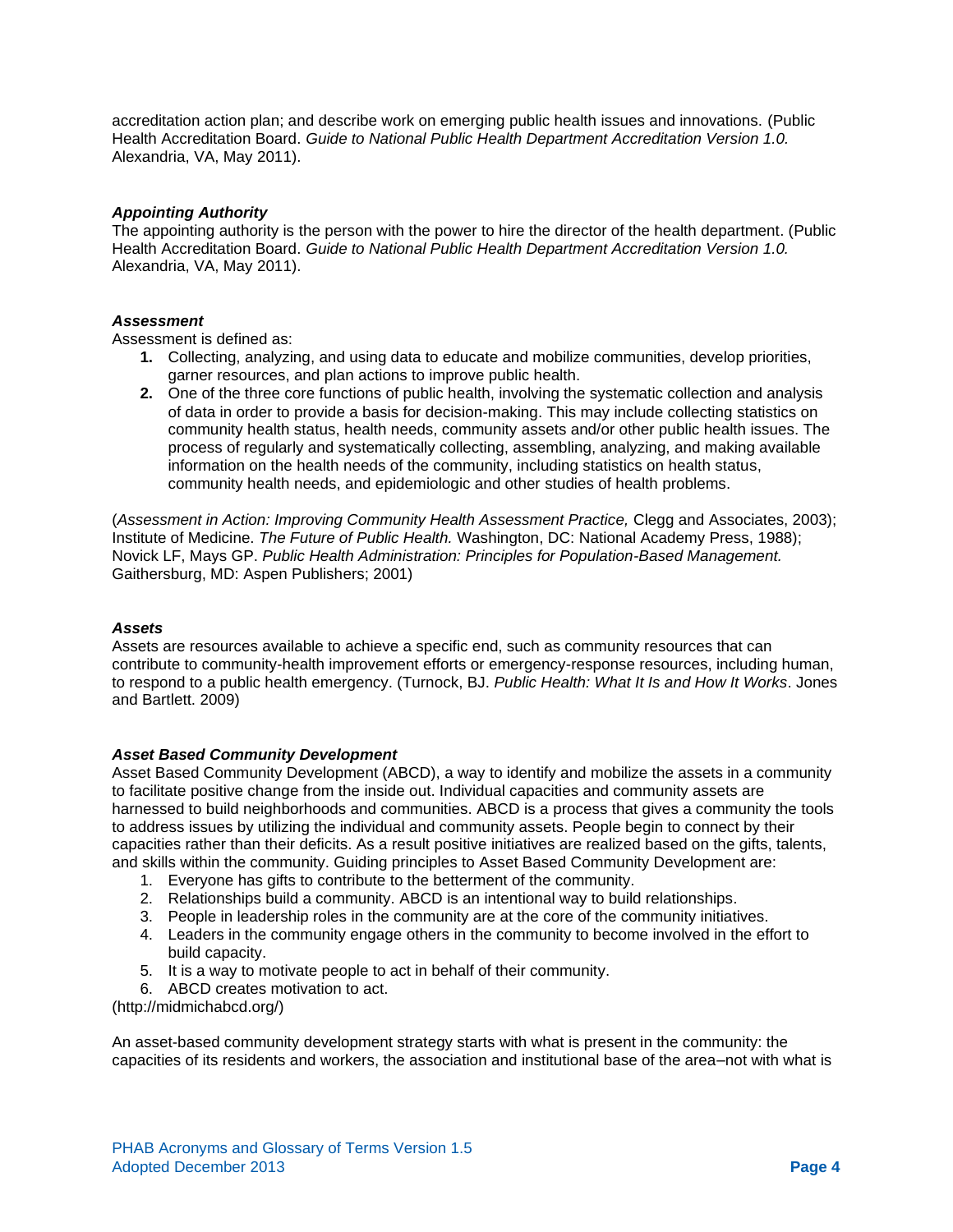absent, or with what is problematic, or with what the community needs. This strong internal focus is intended to stress the primacy of local definition, investment, creativity, hope and control. (Kretzmann JP, McKnight JL. *Building Communities from the Inside Out.* Skokie, IL: ACTA Publications; 1993.)

#### *Asset Mapping*

Asset mapping is derived from an "asset-based" approach to community development, and refers to a range of approaches that work from the principle that a community can be built only by focusing on the strengths and capacities of the citizens and associations that call a neighborhood, community or county "home". As described by Kretzmann and McKnight<sup>1</sup>, there are three levels of assets to be considered. The first is the "gifts, skills and capacities" of the individuals living in the community. The second level of assets includes "citizen associations" through which local people come together to pursue common goals. The third level of assets is those institutions present in community, such as local government, hospitals, education, and human service agencies. Asset mapping is an extension of the basic notion of identifying and mobilizing the available resources needed to design and implement extension educational programs. Asset mapping emphasizes the idea of starting with the positive, i.e., *what is* available from within the community (county) to address the issue or concern rather than starting with a list of *what isn't available*. (http://extension.missouri.edu/about/fy00-03/assetmapping.htm, University Outreach and Extension, University of Missouri System and Lincoln University January *21. 1999)*

#### *Assurance*

Assurance is the process of determining that "services necessary to achieve agreed upon goals are provided, either by encouraging actions by other entities (public or private sector), by requiring such action through regulation, or by providing services directly." (Institute of Medicine, *The Future of Public Health.* Washington, DC: National Academy Press; 1988).

#### *Audit*

An audit is a formal examination of an organization's or individual's accounts or financial situation. [\(www.merriam-webster.com/dictionary/audit\)](http://www.merriam-webster.com/dictionary/audit).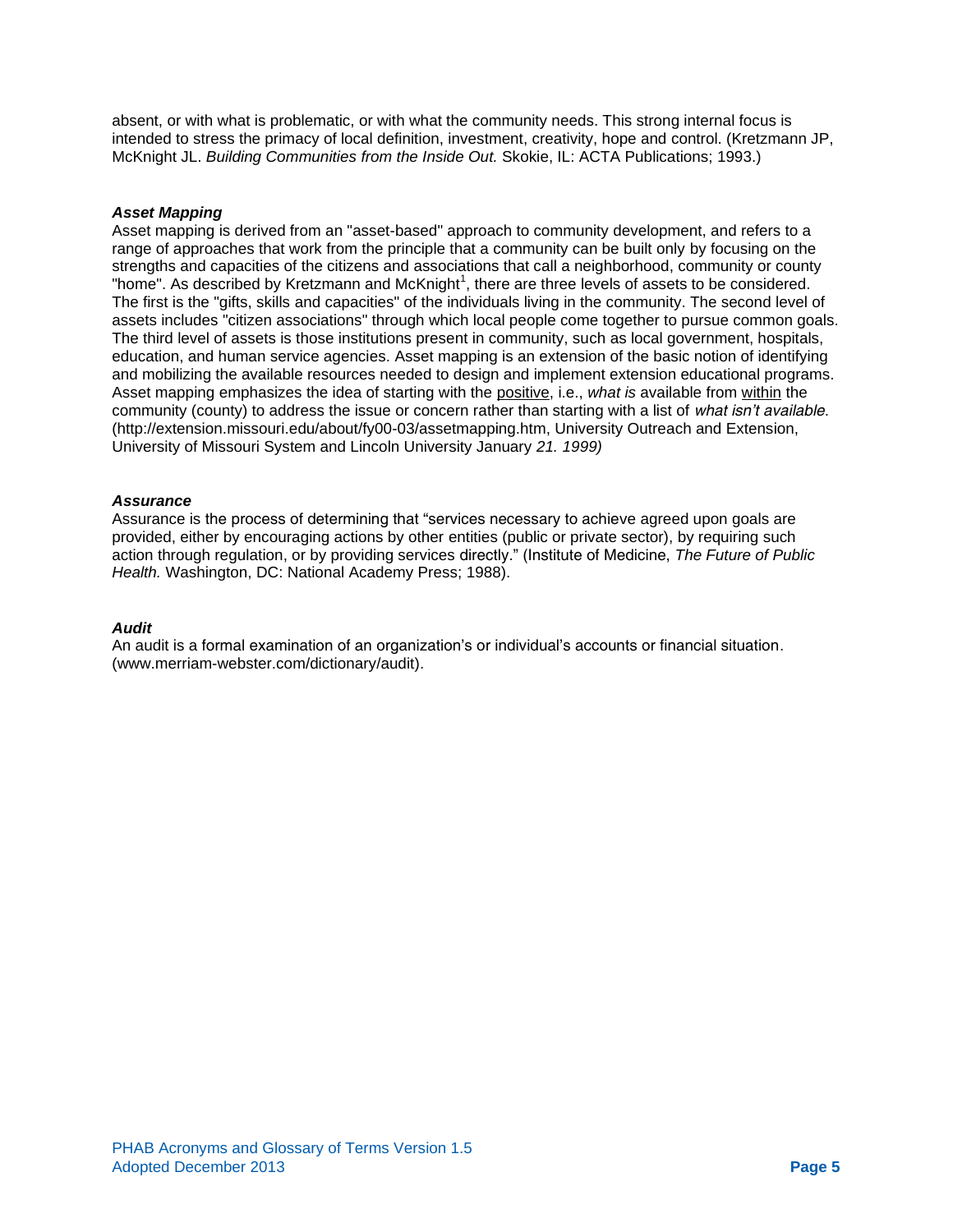## B

#### *Barriers to Care*

Barriers to receiving needed health care can include cost, language or knowledge barriers, and structural or logistical factors, such as long waiting times and not having transportation. Barriers to care contribute to socioeconomic, racial and ethnic, and geographic differences in health care utilization and health status. (http://mchb.hrsa.gov/whusa11/hsu/downloads/pdf/303bcunc.pdf)

#### *Best Practices*

Best practices are the best clinical or administrative practice or approach at the moment, given the situation, the consumer or community needs and desires, the evidence about what works for a particular situation and the resources available. Organizations often also use the term promising practices which may be defined as clinical or administrative practices for which there is considerable practice-based evidence or expert consensus which indicates promise in improving outcomes, but for which are not yet proven by strong scientific evidence. (National Public Health Performance Standards Program, *Acronyms, Glossary, and Reference Terms*, CDC, 2007. [www.cdc.gov/nphpsp/PDF/Glossary.pdf\)](http://www.cdc.gov/nphpsp/PDF/Glossary.pdf)

#### *Biologics*

Biologics are biological products (as a globulin, serum, vaccine, antitoxin, or antigen) used in the prevention or treatment of disease. (http://www.merriam-webster.com/medical/biologic)

#### *Board of Health*

A board of health is a legally designated governing entity whose members are appointed or elected to provide advisory functions and/or governing oversight of public health activities, including assessment, assurance, and policy development, for the protection and promotion of health in their community. (National Public Health Performance Standards Program, *Acronyms, Glossary, and Reference Terms*, CDC, 2007. [www.cdc.gov/nphpsp/PDF/Glossary.pdf\)](http://www.cdc.gov/nphpsp/PDF/Glossary.pdf).

### *Branding*

Branding is the marketing practice of creating a name, symbol or design that identifies and differentiates a product from other products (http://www.entrepreneur.com/encyclopedia/branding)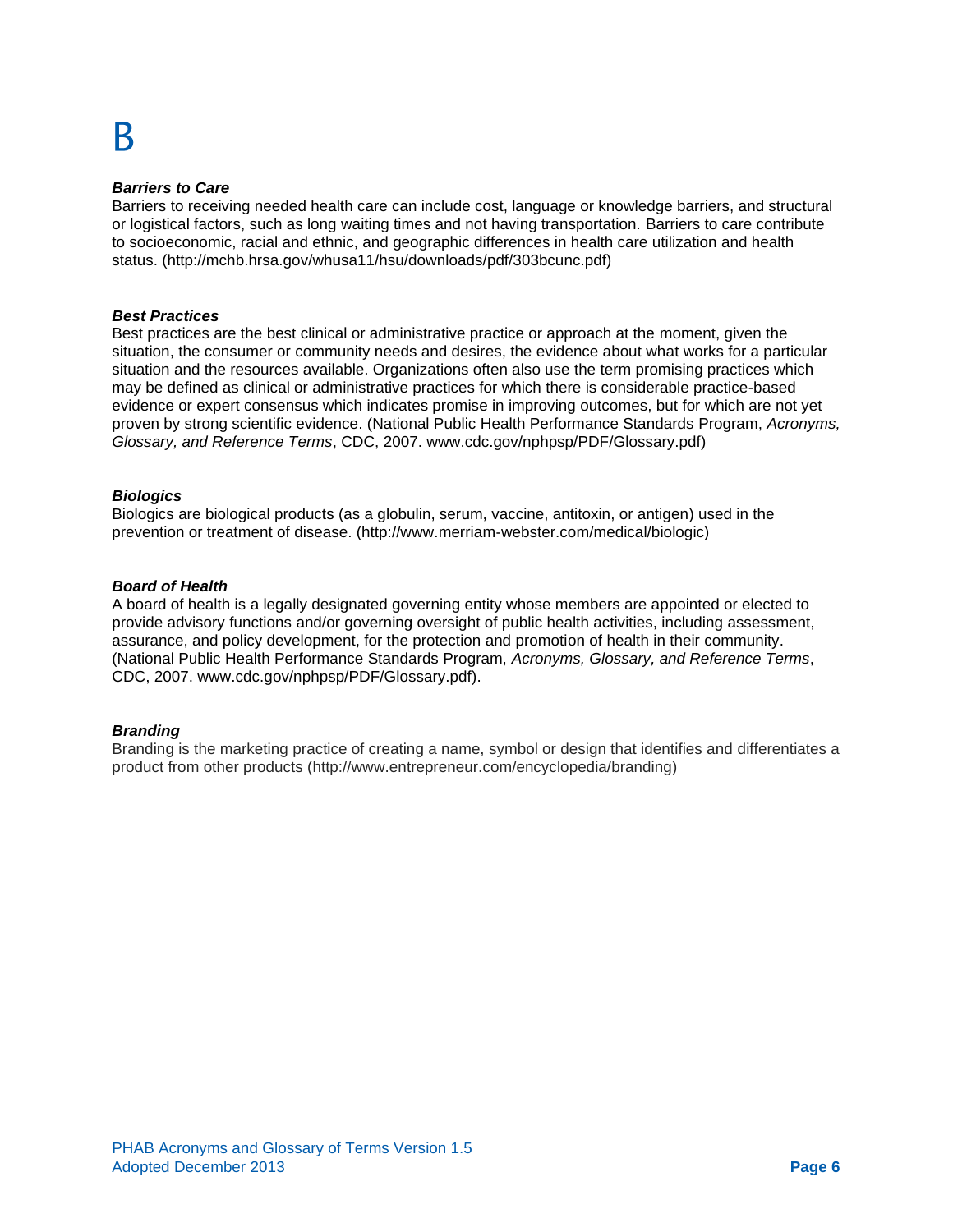#### *Capacity*

Capacity consists of the resources and relationships necessary to carry out the core functions and essential services of public health; these include human resources, information resources, fiscal and physical resources, and appropriate relationships among the system components. (Turnock, BJ, *Public Health: What It Is and How It Works,* Jones and Bartlett, 2009)

#### *Centralized State*

A centralized health department is defined, for the purposes of PHAB accreditation, as a state public health organizational structure that operates all or most of the local health departments. Centralized health departments have a central office that provides administrative, policy, managerial direction, and support. The local health departments in centralized states are organizationally a part of the state health department. Employees are state employees, except for those in independent local public health departments, usually in one or more major city or county in the state. Where the state or territorial health department operates local and/or regional health department(s), a single local or regional applicant or a number of individual applicants may choose to apply together. Compliance with local-level standards must be demonstrated for each local and/or regional unit. (Public Health Accreditation Board. *Guide to National Public Health Department Accreditation Version 1.0.* Alexandria, VA, May 2011)

#### *Chart of Accounts (COA) (Public Health)*

A chart of accounts is a created list of the accounts used by a business entity to define each class of items for which money or the equivalent is spent or received. (http://en.wikipedia.org/wiki/Chart\_of\_accounts).

In April 2012, the Institute of Medicine recommended creation of a COA to provide a common framework and system for tracking the flow of funds across the U.S. governmental public health system, similar to the systems that have been developed for other health and social service sectors (Institute of Medicine, April 2012, *For the Public's Health: Investing in a Healthier Future)*

#### *Chronic Disease*

A chronic disease is a disease that has one or more of the following characteristics: it is permanent, leaves residual disability, is caused by a nonreversible pathological alteration, requires special training of the patient for rehabilitation, or may be expected to require long period of supervision, observation, or care. (Turnock, BJ. *Public Health: What It Is and How It Works*. Jones and Bartlett, 2009). Examples of chronic disease include heart disease, stroke, cancer, chronic respiratory diseases and diabetes. (*World Health Organization (Switzerland). Health Topics: Chronic Diseases [online]. 2012 [cited 2012 Nov 7]. Available from URL http://www.who.int/topics/chronic\_diseases/en/)*

#### *Cluster Evaluation/Analysis*

A cluster evaluation or analysis is a set of statistical methods used to group variables or observations into strongly inter-related subgroups. In epidemiology, it may be used to analyze a closely grouped series of events or cases of disease or other health-related phenomenon with well-defined distribution patterns in relation to time or place or both. [\(www.lib.uchicago.edu/e/su/med/healthstat/statglossary.htm\)](http://www.lib.uchicago.edu/e/su/med/healthstat/statglossary.htm)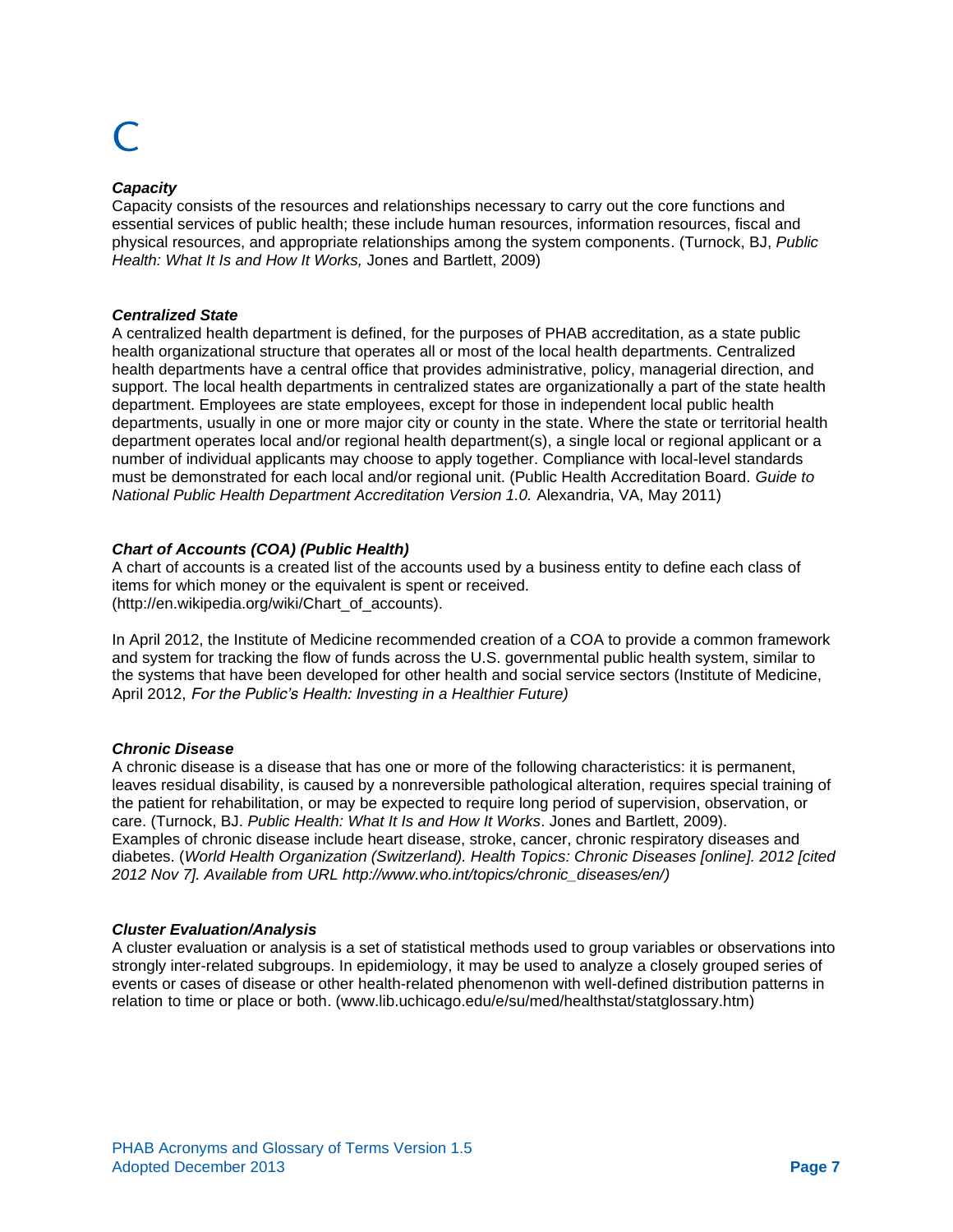#### *Coalition*

A coalition is a union of people and organizations working to influence outcomes on a specific problem. They involve multiple sectors of the community that come together to address community needs and solve community problems. (Scutchfield, FD, and CW Keck. *Principles of Public Health Practice.* Delmare CENGAGE Learning. 2009)

#### *Collaboration*

Collaboration is a mutually beneficial and well-defined relationship entered into by two or more organizations to achieve common goals. The relationship includes a commitment to mutual relationships and goals; a jointly developed structure and shared responsibility; mutual authority and accountability for success; and sharing of resources and rewards. (*Collaboration: What Makes It Work*, Amherst G. Wilder Foundation, 1998)

#### *Communicable Disease Data*

Communicable disease data includes information about diseases that are usually transmitted through person-to-person contact or shared use of contaminated instruments or materials. Many of these diseases can be prevented through the use of protected measures, such as high level of vaccine coverage of vulnerable populations. (Gostin and Hodges, *The Model State Emergency Health Powers Act.* 2001)

#### *Communication*

Communication is defined as a process by which information is exchanged between individuals through a common system of symbols, signs, or behavior. [\(www.merriam-webster.com/dictionary/communication\)](http://www.merriam-webster.com/dictionary/communication)

#### *Communications Strategies*

Communications strategies are statements or plans that describe a situation, audience, behavioral change objectives, strategic approach, key message points, media of communication, management and evaluation. Health departments may develop communications strategies to address a variety of situation for health communications, emergency response, or health education. (Adapted from O'Sullivan, GA; Yonkler, JA; Morgan, W; and Merritt, AP. *A Field Guide to Designing a Communications Strategy.* Johns Hopkins Bloomberg School of Public Health Center for Communications Programs. Baltimore, MD. March 2003)

#### *Community*

Community is a group of people who have common characteristics; communities can be defined by location, race, ethnicity, age, occupation, interest in particular problems or outcomes, or other similar common bonds. Ideally, there would be available assets and resources, as well as collective discussion, decision-making and action. (Turnock, BJ. *Public Health: What It Is and How It Works*. Jones and Bartlett, 2009)

#### *Community Assets*

Community assets are contributions made by individuals, citizen associations, and local institutions that individually and/or collectively build the community's capacity to assure the health, well-being, and quality of life for the community and all of its members. (*National Association of County and City Health Officials (US). Mobilizing for Action through Planning and Partnerships (MAPP): Achieving Healthier Communities through MAPP, A User's Handbook. 2001 [cited 2012 Nov 7].* 

*http://www.naccho.org/topics/infrastructure/mapp/upload/MAPP\_Handbook\_fnl.pdf)*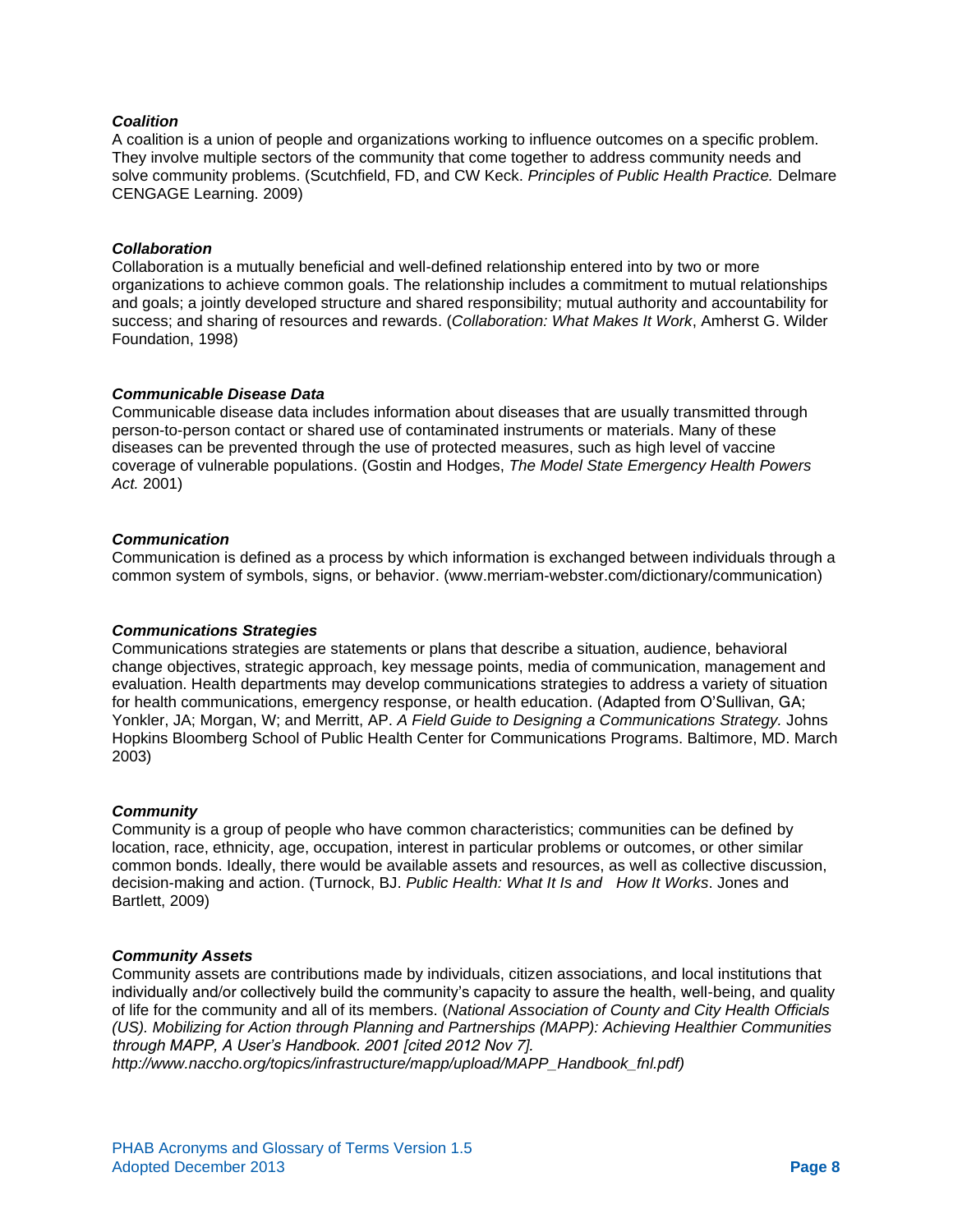#### *Community-based*

Community–based activity is an activity that involves members of the affected community in the planning, development, implementation, and evaluation of programs and strategies. (IOM, *An Integrated Framework for Assessing the Value of Community-based Prevention*. Washington, D.C.: The National Academies Press; 2012)

#### *Community-based Participatory Research (CBPR)*

Community-based Participatory Research is a collaborative approach to research that equitably involves all partners in the research process and recognizes the unique strengths that each brings. CBPR begins with a research topic of importance to the community, has the aim of combining knowledge with action and achieving social change to improve health outcomes and eliminate health disparities. (W. K. Kellogg Foundation, Community Health Scholars Program, 2001 quotes from Minkler M, and Wallerstein N, editors. *Community-Based Participatory Research for Health.* San Francisco, CA: Jossey-Bass Inc.; 2003)

#### *Community Engagement*

Community engagement is the process of working collaboratively with and through groups of people affiliated by geographic proximity, special interest, or similar situations to address issues affecting the well-being of those people" (Centers for Disease Control and Prevention [CDC], 1997, p 9) The goals of community engagement are to build trust, enlist new resources and allies, create better communication, and improve overall health outcomes as successful projects evolve into lasting collaborations (CDC, 1997; Shore, 2006; Wallerstein, 2002)

#### *Community Guide*

The *Community Guide* (shorthand for *The Guide to Community Preventive Services*) is a resource to help in the selection of interventions to improve health and prevent disease in states, communities, community organizations, businesses, healthcare organizations, or schools. The *Community Guide* is also a resource for researchers and research funders to identify important gaps in what is known and to determine how to allocate scarce research funds. (Task Force on Community Preventive Services. *The Guide to Community Preventive Services*. Oxford University Press, 2005)

#### *Community Health*

Community health is a field within public health concerned with the study and improvement of the health of biological communities. Community health tends to focus on geographic areas rather than people with shared characteristics. (http://dictionary.reference.com/browse/community+health)

The term "community health" refers to the health status of a defined group of people, or community, and the actions and conditions that protect and improve the health of the community. Those individuals who make up a community live in a somewhat localized area under the same general regulations, norms, values, and organizations. For example, the health status of the people living in a particular town, and the actions taken to protect and improve the health of these residents would constitute community health. (http://www.encyclopedia.com/topic/Community\_Health.aspx)

#### *Community's Health*

The community's health is the perspective on public health that regards "community" as an essential determinate of health and an indispensable ingredient for effective public health practice. It takes into account the tangible and intangible characteristics of the community, its formal and informal networks and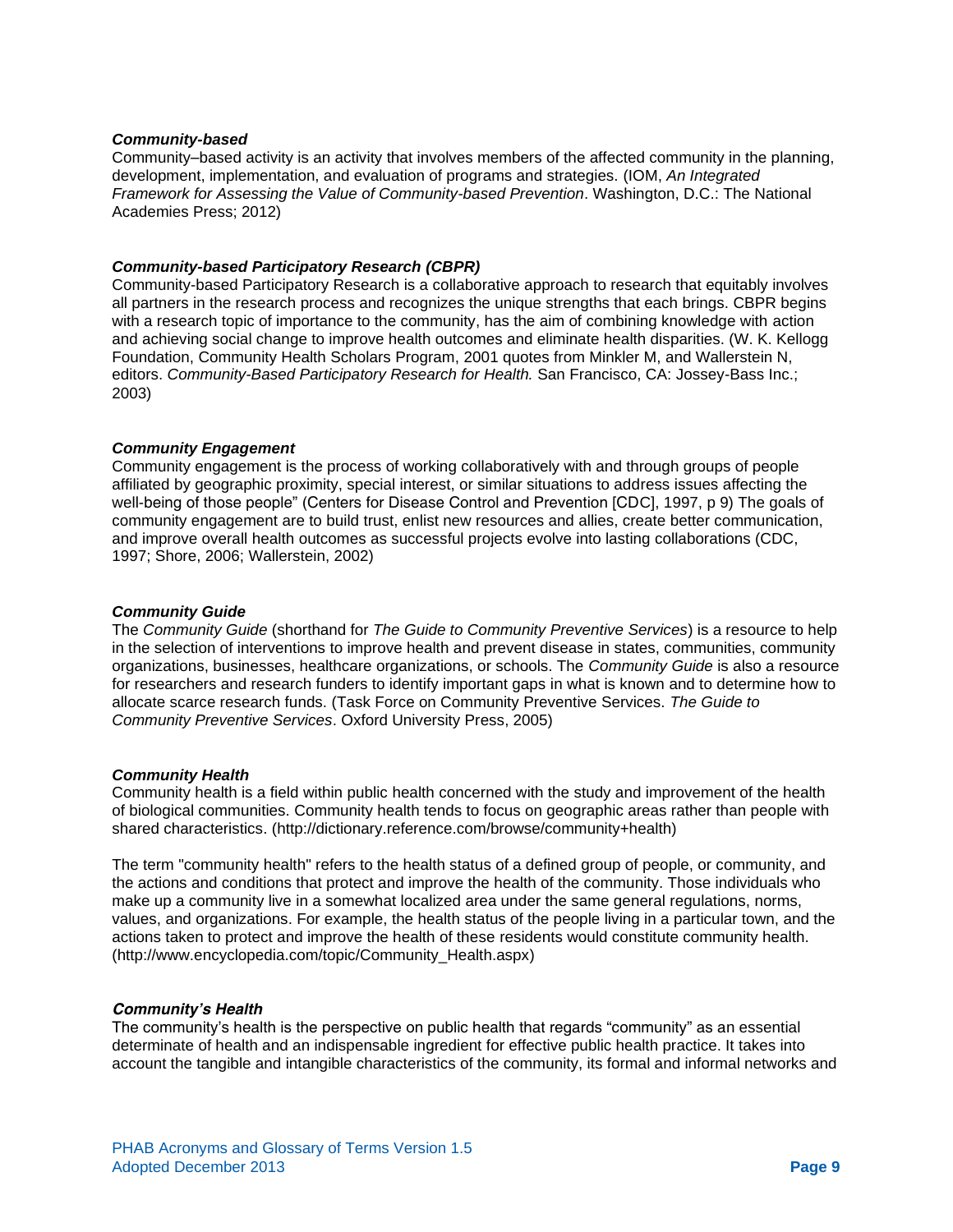support systems, its norms and cultural nuances, and its institutions, politics, and belief systems. (National Public Health Performance Standards Program, *Acronyms, Glossary, and Reference Terms*, CDC, 2007. [www.cdc.gov/nphpsp/PDF/Glossary.pdf\)](http://www.cdc.gov/nphpsp/PDF/Glossary.pdf)

#### *Community Health Assessment*

Community health assessment is a systematic examination of the health status indicators for a given population that is used to identify key problems and assets in a community. The ultimate goal of a community health assessment is to develop strategies to address the community's health needs and identified issues. A variety of tools and processed may be used to conduct a community health assessment; the essential ingredients are community engagement and collaborative participation. (Turnock, B. *Public Health: What It Is and How It Works.* Jones and Bartlett, 2009). This definition of community health assessment also refers to a Tribal, state, or territorial community health assessment.

#### *Community Health Improvement Plan*

A community health improvement plan is a long-term, systematic effort to address public health problems on the basis of the results of community health assessment activities and the community health improvement process. A plan is typically updated every three to five years. (http://www.cdc.gov/stltpublichealth/cha/plan.html)

This plan is used by health and other governmental education and human service agencies, in collaboration with community partners, to set priorities and coordinate and target resources. A community health improvement plan is critical for developing policies and defining actions to target efforts that promote health. It should define the vision for the health of the community through a collaborative process and should address the gamut of strengths, weaknesses, challenges, and opportunities that exist in the community to improve the health status of that community (Adapted from: United States Department of Health and Human Services, *Healthy People 2010.* Washington, DC)

This definition of community health improvement plan also refers to a Tribal, state or territorial community health improvement plan.

### *Community Health Improvement Process*

Community health improvement is not limited to issues clarified within traditional public health or health services categories, but may include environmental, business, economic, housing, land use, and other community issues indirectly affecting the public's health. A community health improvement process involves an ongoing collaborative, community-wide effort to identify, analyze, and address health problems; assess applicable data; develop measurable health objectives and indicators; inventory community assets and resources; identify community perceptions; develop and implement coordinated strategies; identify accountable entities; and cultivate community ownership of the process. (National Public Health Performance Standards Program, *Acronyms, Glossary, and Reference Terms*, CDC, 2007. [www.cdc.gov/nphpsp/PDF/Glossary.pdf\)](http://www.cdc.gov/nphpsp/PDF/Glossary.pdf)

#### *Community Health Needs Assessment – Internal Revenue Service*

A Community health needs assessment is an assessment required under the Internal Revenue Code (IRS) by the Patient Protection and Affordable Care Act of 2010. The IRS requires hospital organizations to document compliance with CHNA requirements for each of their facilities in a written report. (Adapted from: *Patient Protection and Affordable Care Act, Public Law 111-148 (124 Stat. 119 (2010);* Internal Revenue Code of 1986, 26 U.S.C. § 501(r))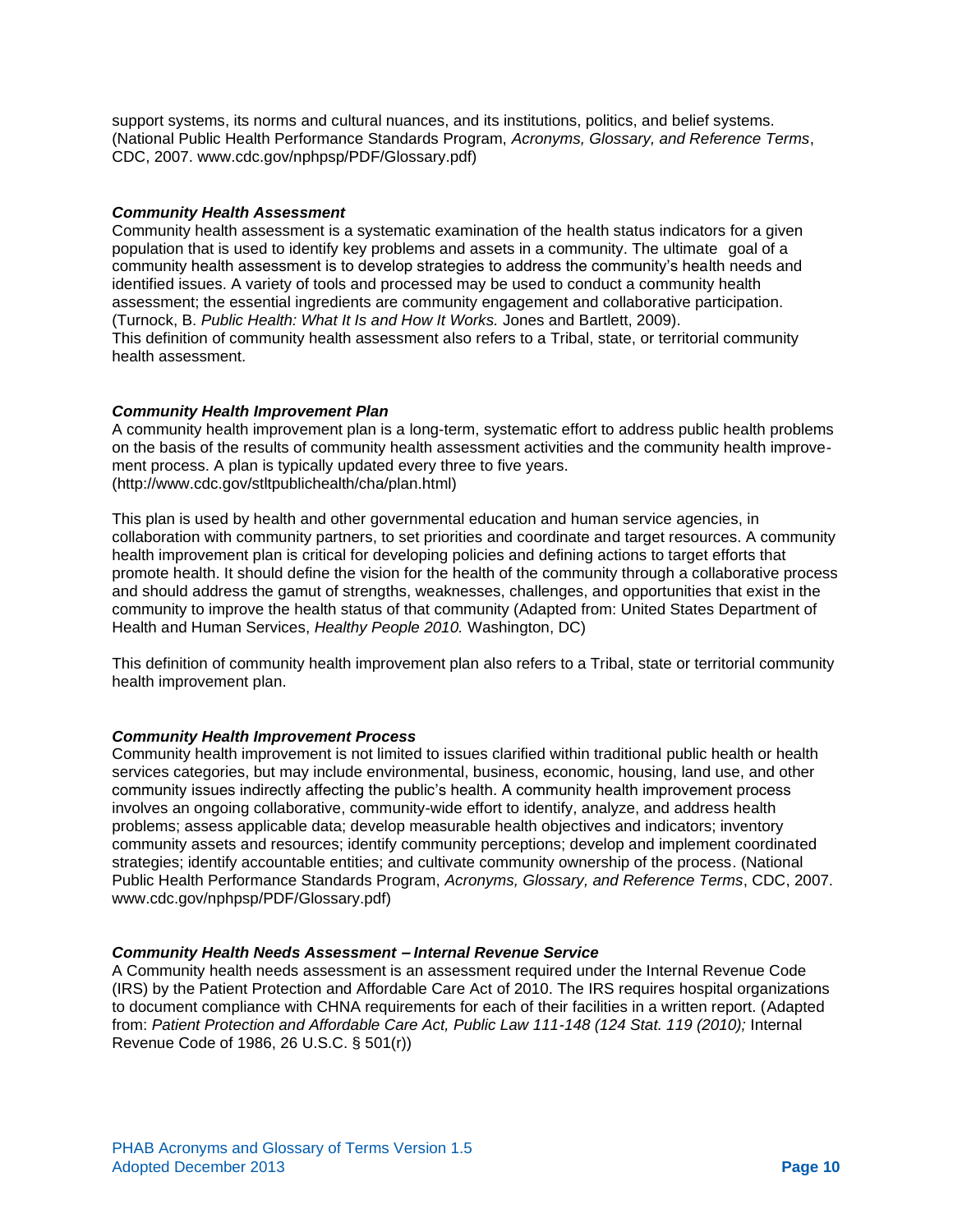The IRS requires the written report to include:

- A description of the community served
- A description of the process and methods used to conduct the assessment
- A description of methods used to include input from people representing the broad interests of the community served
- A prioritized description of all community health needs identified in the CHNA, as well as a description of the process and criteria used in prioritizing such needs
- A description of existing health care facilities and other resources in the community available to meet the needs identified in the CHNA.

[\(www.irs.gov/pub/irs-drop/n-10-39.pdf\)](http://www.irs.gov/pub/irs-drop/n-10-39.pdf)

### *Community Mobilization*

Community mobilization is a dynamic process that involves planned actions to reach, influence, enable, and involve key segments of the community in order to collectively create an environment that will effect positive behavior and bring about desired social change. Segments include influential groups or individuals as well as formal and informal leaders among those who will directly benefit from the desired social change. The process therefore is grounded in local concerns and energy, and both empowers and ensures local ownership, leading to greater sustainability and impact. (Center for Global Health Communication and Marketing,

http://www.globalhealthcommunication.org/strategies/community\_mobilization)

#### *Community Partnerships*

Community partnerships are a continuum of relationships between and among the LPHS and its constituents that foster the sharing of resources, responsibility, and accountability in community health improvement and undertaking advocacy for capacity development and the delivery of community health services and improving community health. Partnerships are formed to assure the comprehensive, broadbased improvement of health status in the community.

(http://www.cdc.gov/nphpsp/documents/glossary.pdf)

#### *Community Resilience*

Community resilience is a measure of the sustained ability of a community to utilize available resources to respond to, withstand, and recover from adverse situations. (http://www.rand.org/topics/communityresilience.html)

#### *Compliance*

Compliance is defined as conformity in fulfilling official requirements. [\(www.merriam](http://www.merriam-webster.com/dictionary/compliance)[webster.com/dictionary/compliance\)](http://www.merriam-webster.com/dictionary/compliance)

#### *Continuing*

For the purposes of PHAB accreditation, continuing is defined as activities that have existed for some time, are currently in existence, and will remain in the future. (Public Health Accreditation Board. *Standards and Measures Version 1.0.* Alexandria, VA, May 2011)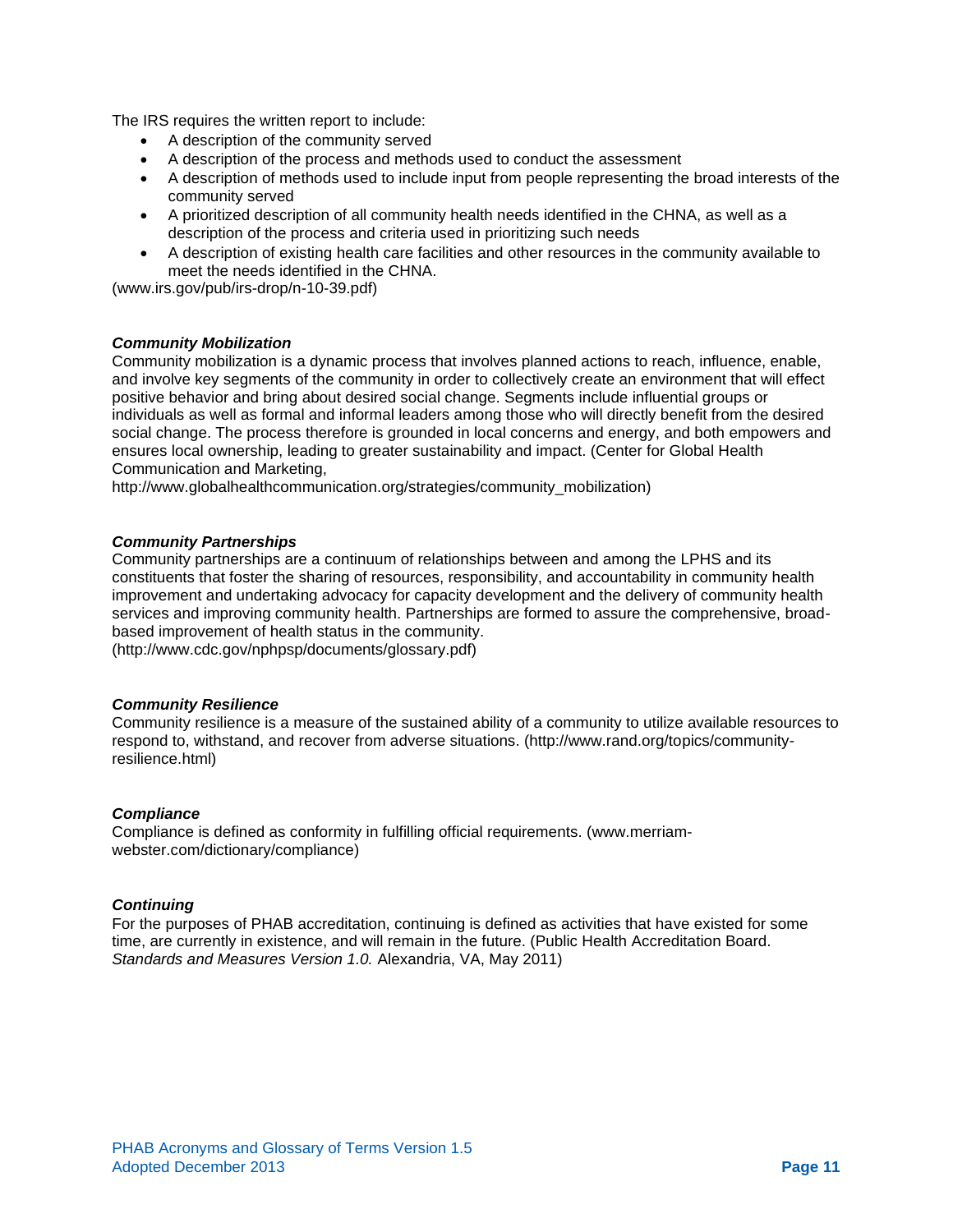#### *Confidential Information*

Confidential information is any information about an identifiable person or establishment, when the person or establishment providing the data or described in it has not given consent to make that information public and was assured of confidentiality when the information was provided. (http://www.cdc.gov/hiv/topics/surveillance/resources/guidelines/epi-guideline/chapter5.htm)

#### *Coordinated Care Organization (CCO)*

A coordinated care organization is a private or non-profit organization whose primary responsibility is the deliberate organization of patient care activities between two or more participants (including the patient) involved in a patient's care to facilitate the appropriate delivery of health care services. Organizing care involves the marshalling of personnel and other resources needed to carry out all required patient care activities, and is often managed by the exchange of information among participants responsible for different aspects of care.

(McDonald KM, Sundaram V, Bravata DM, et al. Rockville (MD): *[Agency for Healthcare Research and](http://www.ahrq.gov/)  [Quality \(US\):](http://www.ahrq.gov/) June 2007)*

#### *Core Public Health Competencies*

Core public health competencies are a set of skills desirable for the broad practice of public health, reflecting the characteristics that staff of public health organizations may want to possess as they work to protect and promote health in the community (i.e., deliver the Essential Public Health Services). (Council on Linkages between Academia and Public Health Practice*. Core Competencies for Public Health Professionals [online]. 2010 [cited 2012 Nov 6].* 

http://www.phf.org/resourcestools/pages/core\_public\_health\_competencies.aspx)

#### *County Health Rankings*

The County Health Rankings is a project administered by the University of Wisconsin Population Health Institute and funded by the Robert Wood Johnson Foundation as an effort to provide a basis for community level discussions about selected health status indicators. The website provides rankings for selected indicators for counties in each state in the country. They are not designed to be a complete community health assessment; rather, they are provided for discussion starters in a community health improvement process. [\(www.countyhealthrankings.org\)](http://www.countyhealthrankings.org/).

#### *Cultural and Linguistic Competence*

Cultural and linguistic competence refers to a set of congruent behaviors, attitudes, and policies that come together in a system, agency, or among professionals that enables effective work in cross-cultural situations. 'Culture' refers to integrated patterns of human behavior that include the language, thoughts, communications, actions, customs, beliefs, values, and institutions of racial, ethnic, religious, or social groups. 'Competence' implies having the capacity to function effectively as an individual and an organization within the context of the cultural beliefs, behaviors, and needs presented by consumers and their communities. (Department of Health and Human Services Office of Minority Health (US). *National Standards for Culturally and Linguistically Appropriate Services in Health Care* [online]. 2001 [cited 2012 Nov 6]. http://minorityhealth.hhs.gov/assets/pdf/checked/finalreport.pdf)

#### *Customer/Client Satisfaction*

Customer or client satisfaction is the degree of satisfaction provided by a person or group receiving a service, as defined by that person or group. [\(www.businessdictionary.com/definition/customer](http://www.businessdictionary.com/definition/customer-satisfaction.html)[satisfaction.html\)](http://www.businessdictionary.com/definition/customer-satisfaction.html)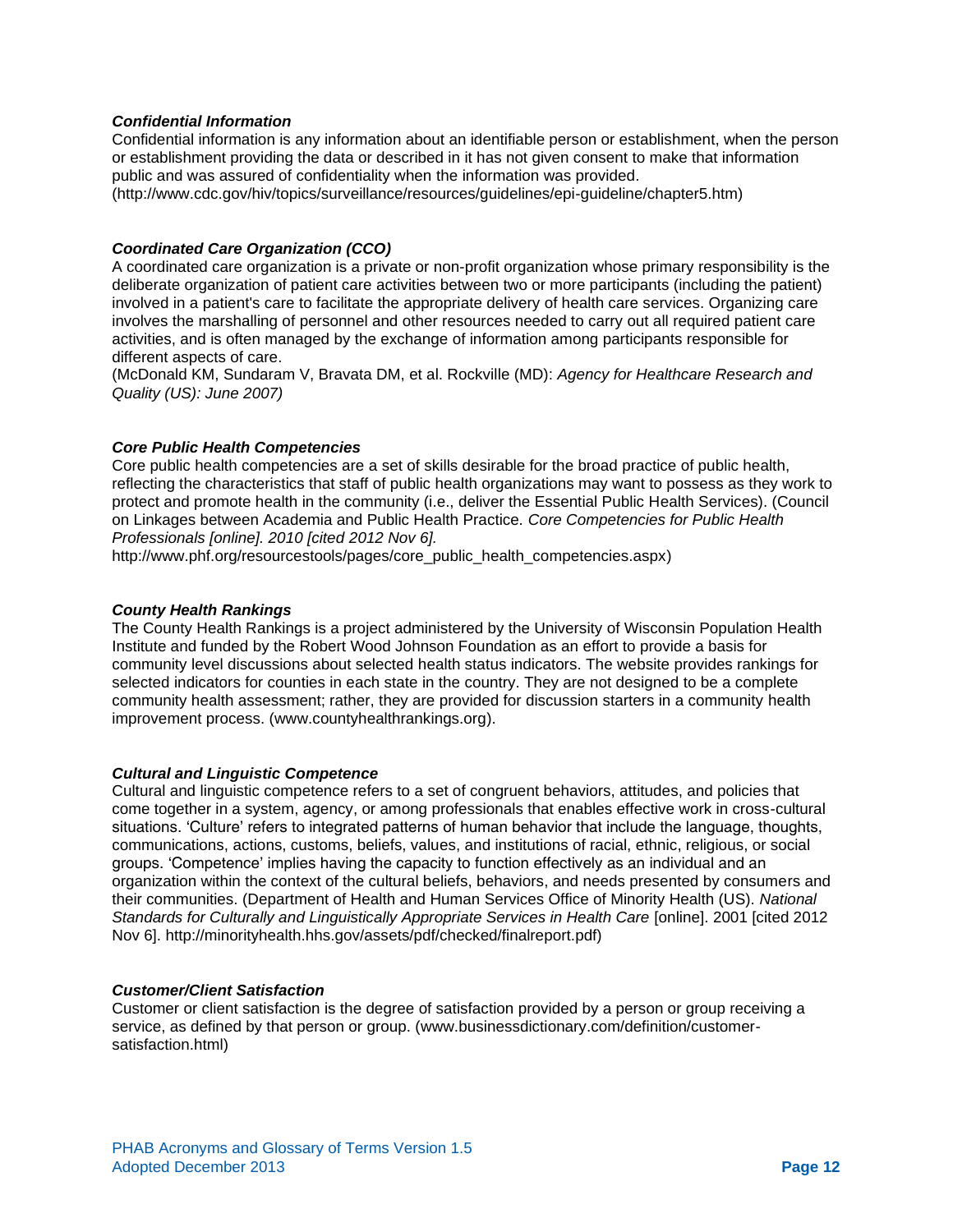#### *Data*

Data are factual information (as measurements or statistics) used as a basis for reasoning, discussion, or calculation. Information in [numerical](http://www.merriam-webster.com/dictionary/numerical) form that can be digitally transmitted or processed. [\(http://www.merriam-webster.com/dictionary/data\)](http://www.merriam-webster.com/dictionary/data)

#### *Database*

A database is a usually large collection of data organized especially for rapid search and retrieval (as by a computer) (http://www.merriam-webster.com/dictionary/data%20base)

#### *Demographics*

Demographics are characteristic related data, such as size, growth, density, distribution, and vital statistics, which are used to study human populations. (Turnock, BJ. *Public Health: What It Is and How It Works*. Jones and Bartlett. 2009)

#### *Determinants of Health*

Determinants of health are factors that influence the health status of an individual and/or a population are called determinants of health. They may be categorized in several groups such as the genetic or biological causes and predisposition of disease, mortality, or disability; the behavioral aspects of disease and illness (choices, lifestyle, etc.); the cultural, political, economic, and social aspects of disease and illness; the environmental aspects of disease and illness; the policy aspects of disease and illness; and the individual and response to all of the above. (Institute of Medicine. *The Future of the Public's Health in the 21st Century.* National Academies Press. Washington, DC. 2003).

#### *Digital Media*

Digital media is digitized [content](http://www.businessdictionary.com/definition/content.html) (text, [graphics,](http://www.businessdictionary.com/definition/graphic.html) audio, and [video\)](http://www.businessdictionary.com/definition/video.html) that can be transmitted over [internet](http://www.businessdictionary.com/definition/internet.html) or [computer networks.](http://www.businessdictionary.com/definition/computer-network.html)(http://www.businessdictionary.com/definition/digital-media.html)

#### *Disease Outbreak*

A disease outbreak is the occurrence of cases of disease in excess of what would normally be expected in a defined community, geographical area or season. An outbreak may occur in a restricted geographical area, or may extend over several countries. It may last for a few days or weeks, or for several years. A single case of a communicable disease long absent from a population, or caused by an agent (e.g. bacterium or virus) not previously recognized in that community or area, or the emergence of a previously unknown disease, may also constitute an outbreak and should be reported and investigated. (WHO http://www.who.int/topics/disease\_outbreaks/en/)

#### *Domain*

A domain is a sphere of knowledge identified by a name; a field of action, thought, or influence. [\(www.merriam-webster.com/dictionary/domain\)](http://www.merriam-webster.com/dictionary/domain) For the purposes of PHAB accreditation, Domains are groups of standards that pertain to a broad group of public health services. There are 12 domains; the first ten domains address the ten Essential Public Health Services. Domain 11 addresses management and administration, and Domain 12 addresses governance. (Public Health Accreditation Board. *Standards and Measures Version 1.0.* Alexandria, VA, May 2011).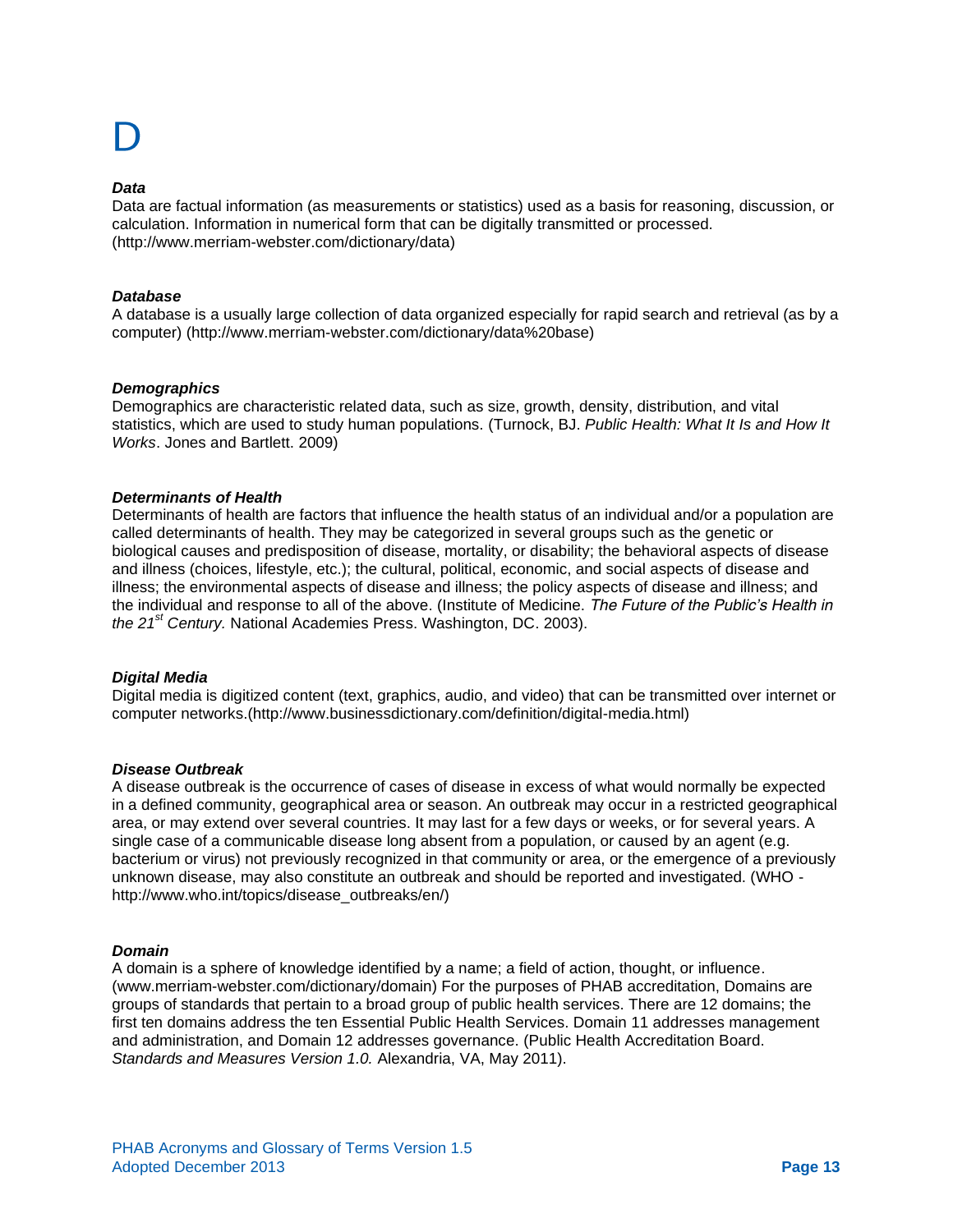## F

#### *Eligible Applicant*

An eligible applicant, for the purposes of PHAB accreditation, the governmental entity that has the primary statutory or legal responsibility for public health in a Tribe, state, territory, or at the local level is eligible to apply for accreditation. To be eligible, such entities must operate in a manner consistent with applicable federal, Tribal state, territorial, and local statutes. (Public Health Accreditation Board. *Guide to National Public Health Department Accreditation Version 1.0.* Alexandria, VA. May 2011)

#### *Emergency*

An emergency is any natural or manmade situation that results in injury, harm, or loss to humans or property*.* (Turnock, BJ. *Public Health: What It Is and How It Works*. Jones and Bartlett. 2009)

#### *Emergency Operations Plan (EOP)*

An emergency operations plan is a document that assigns responsibility to organizations and individuals for carrying out specific actions at projected times and places in an emergency that exceeds the capability or routine responsibility of any one agency; sets forth lines of authority and organizational relationships, and shows how all actions will be coordinated; describes how people and property will be protected in emergencies and disasters; identifies personnel, equipment, facilities, supplies, and other resources available--within the jurisdiction or by agreement with other jurisdictions--for use during response and recovery operations; and identifies steps to address mitigation concerns during response and recovery activities. As a public document, an EOP also cites its legal basis, states its objectives, and acknowledges assumptions. (http://www.fema.gov/pdf/plan/slg101.pdf)

#### *Enforcement*

Enforcement means to carry out effectively. [\(www.merriam-webster.com/dictionary/enforcement\)](http://www.merriam-webster.com/dictionary/enforcement)

#### *Environmental Public Health*

Environmental health is the science and practice of preventing human injury and illness and promoting well-being by: identifying and evaluating environmental sources and hazardous agents; and limiting exposures to hazardous physical, chemical, and biological agents in air, water, soil, food, and other environmental media or settings that may adversely affect human health. (http://www.neha.org/pdf/positions/NEHA\_Adopted\_EH\_Definition\_July\_2013.pdf)

#### *Environmental Public Health Consultation*

Environmental public health consultation is advice and guidance provided by an environmental public health professional in response to a specific request for information on a potential hazard or condition that may adversely affect human health or the environment. Consultations are informative and educational and not associated with regulatory or enforcement actions. (Public Health Accreditation Board. *Environmental Public Health Think Tank Report.* 2010-2011)

#### *Environmental Public Health Event*

Environmental public health events are occurrences that may impact public health or the environment. Examples include natural events such as earthquakes, floods, wildfires, heat waves and drought; technological incidents such as explosions or the release of chemicals from manufacturing facilities, oil tanker spills and train derailments; deliberate release of biological, chemical or radio-nuclear material by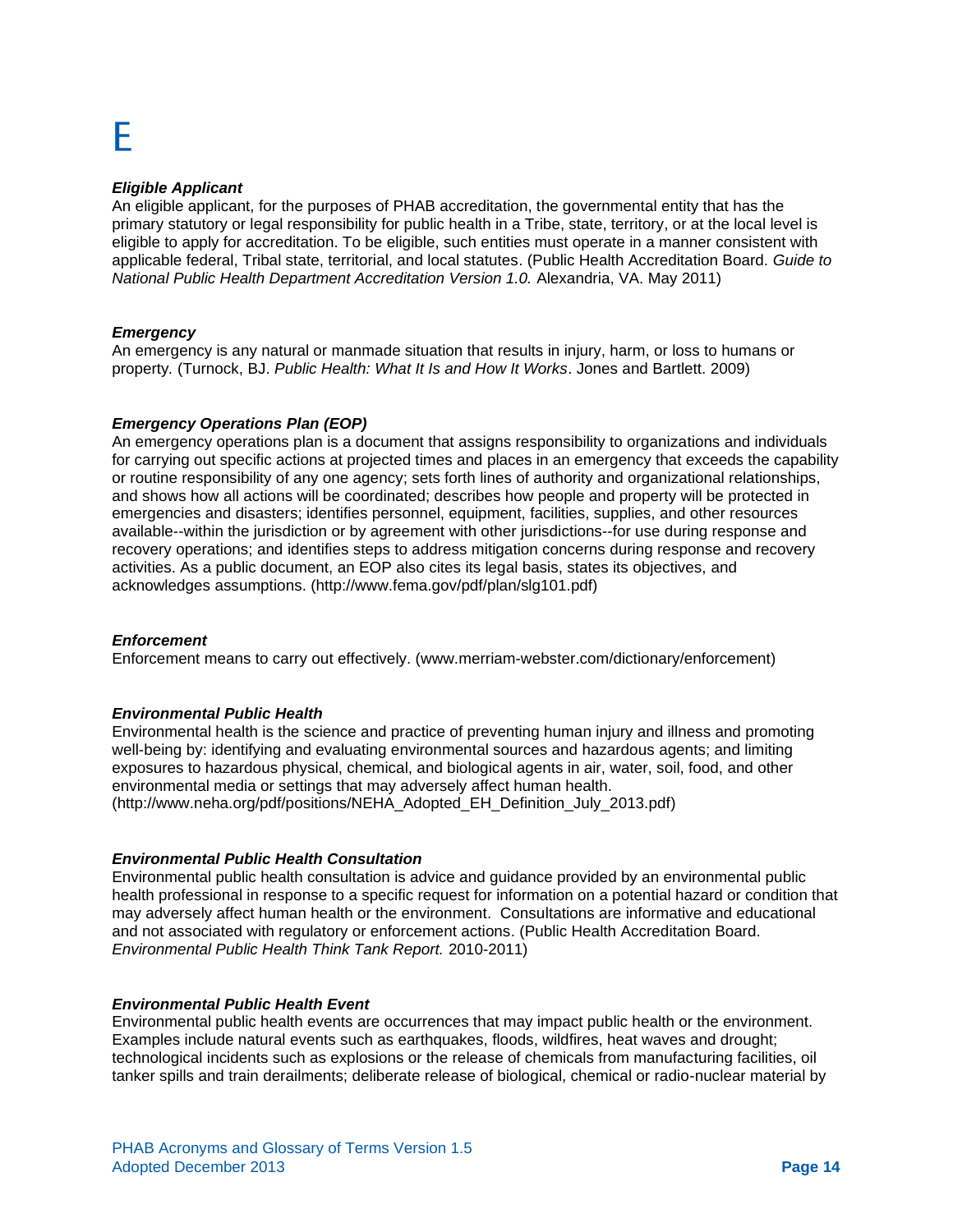terrorists; and disease outbreaks caused by an infection transmitted through person-to-person contact, animal-to-person contact, or from contamination of food and water or other media. (Public Health Accreditation Board. *Environmental Public Health Think Tank Report.* 2010-2011)

#### *Environmental Public Health Expertise*

Environmental public health expertise is the special knowledge, skills and abilities of an environmental public health practitioner that allow them to anticipate, recognize, and respond to environmental public health challenges. Human resources are organized into department, programs, and agencies to provide expertise on drinking water, food protection, vector control, community environmental health assessment and other areas of environmental public health. (Public Health Accreditation Board. *Environmental Public Health Think Tank Report.* 2010-2011)

#### *Environmental Public Health Functions*

As an integral part of the public health system, environmental public health helps to assure the conditions in which people can be healthy. The core functions of environmental public health include the assessment of information on the health and environmental conditions of communities, the development of comprehensive environmental public health policy*,* and assurance that environmental public health services are available in all communities. These three core functions of environmental public health are defined further, expanded and operationalized in the ten essential services of environmental public health and the Environmental Public Health Performance Standards. (Public Health Accreditation Board. *Environmental Public Health Think Tank Report.* 2010-2011)

#### *Environmental Public Health Hazards*

Environmental public health hazards are situations or materials that pose a threat to human health and safety in the built or natural environment, as well as to the health and safety of other animals and plants, and to the proper functioning of an ecosystem, habitat, or other natural resource. Chemical, biological, radiological, or physical agents in the environment that have the capacity to produce adverse health effects or ecological damage are considered hazards. Risk is the probability or likelihood that an adverse outcome will occur in a person, population or environment exposed to a particular concentration or dose of the agent. Risk is a function of exposure and dose. A hazard is the source of a risk. The likelihood of harm from an exposure distinguishes risk from hazard. Risk is created by a hazard. A toxic chemical that is a hazard to human health does not constitute a risk unless humans are exposed to it. Environmental public health programs prevent risks to human health and the environment by identifying and controlling hazards and preventing exposure to potentially harmful agents or conditions. (Public Health Accreditation Board. *Environmental Public Health Think Tank Report.* 2010-2011)

#### *e-PHAB*

e-PHAB is the information system developed by the Public Health Accreditation Board to support national public health department accreditation. [\(www.phaboard.org\)](http://www.phaboard.org/)

#### *Epidemiology*

Epidemiology is the study of the distribution and determinants of health conditions or events among populations and the application of that study to control health problems. (Centers for Disease Control and Prevention (US). *Principles of Epidemiology in Public Health Practice,* 3rd ed. No date [cited 2012 Nov 6])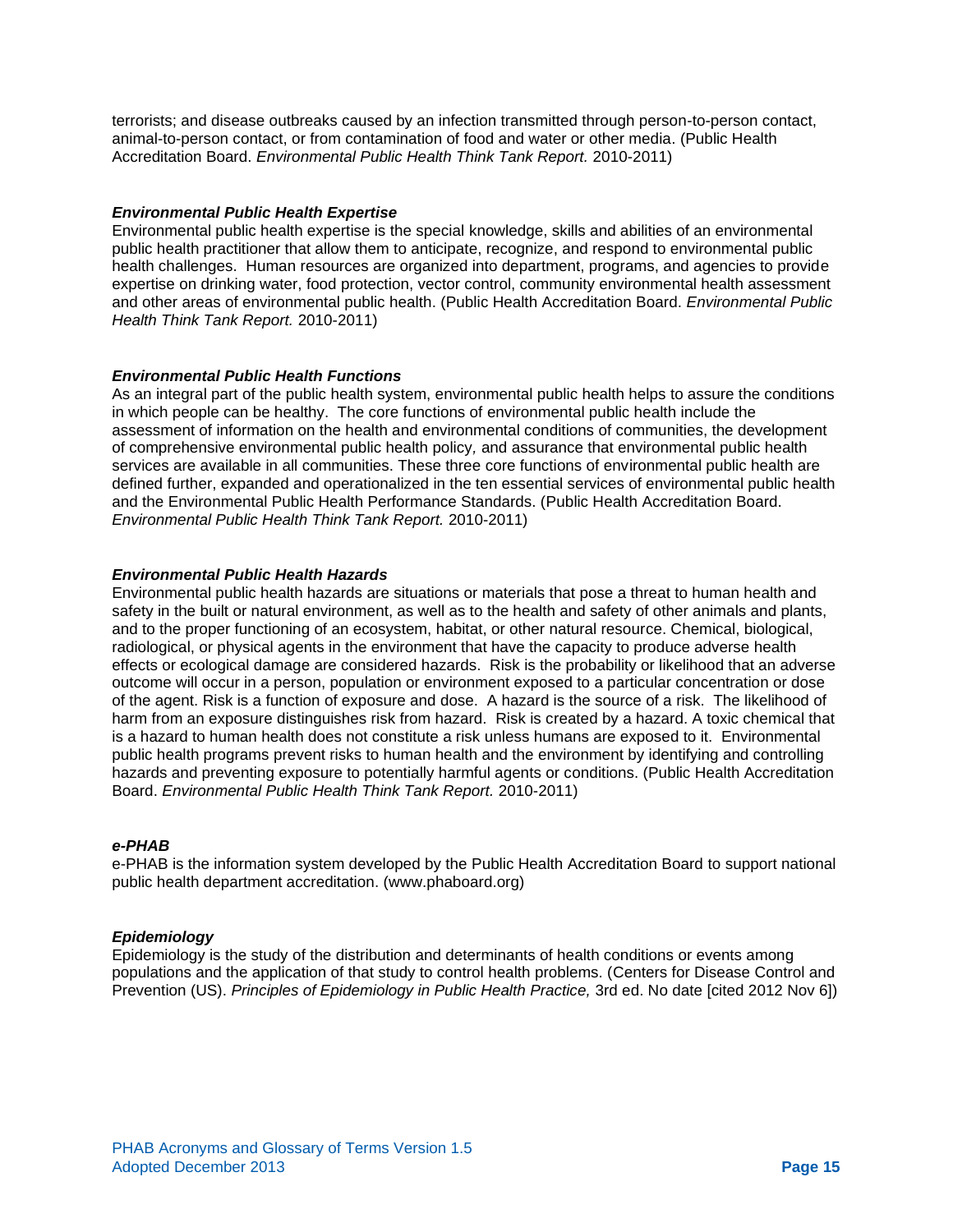#### *Essential Public Health Services*

The essential Public Health Services are the ten services identified in *Public Health in America* developed by representatives from federal agencies and national organizations to describe what public health seeks to accomplish and how it will carry out its basic responsibilities. The list of ten services defines the practice of public health. See http://www.health.gov/phfunctions/public.htm and www.cdc.gov/nphpsp.

#### *Ethics*

Ethics are the standards of conduct that direct a group or individual. In particular, it relates to the appropriate use of the power held by a group or individual. (*Mosby's Dictionary of Complementary and Alternative Medicine.* (c) 2005, Elsevier.)

#### *Evidence-based Practice*

Evidenced-based practice involves making decisions on the basis of the best available scientific evidence, using data and information systems systematically, applying program-planning frameworks, engaging the community in decision making, conducting sound evaluation, and disseminating what is learned. (Brownson, Fielding and Maylahn. *Evidence-based Public Health: A Fundamental Concept for Public Health Practice.* Annual Review of Public Health).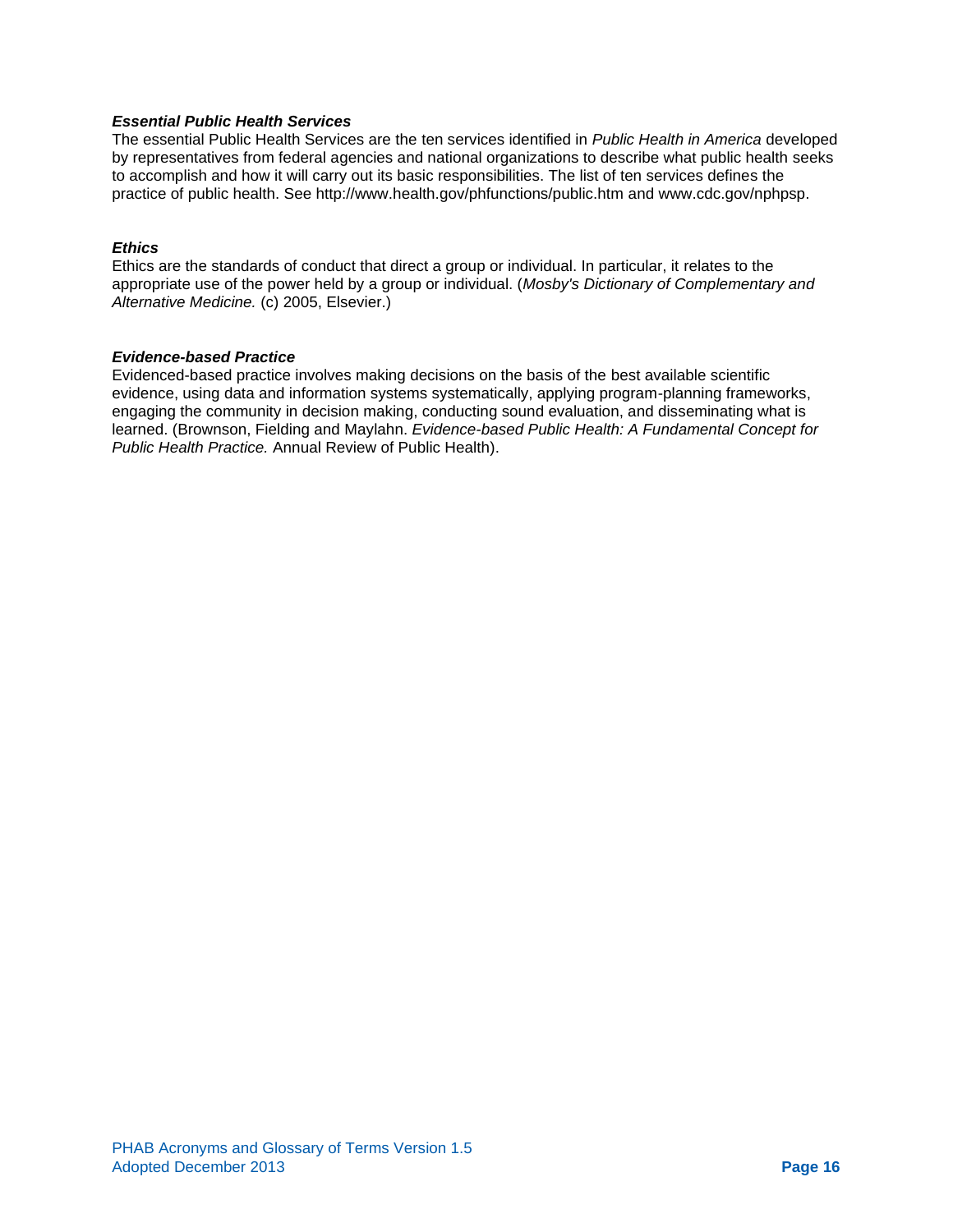## **C** -

#### *Goals*

Goals are general statements expressing a program's aspirations or intended effect on one or more health problems, often stated without time limits. (*Turnock, B.J. Public Health: What It Is and How It Works. 4th ed. Sudbury, MA: Jones and Bartlett; 2009.)*

#### *Governing Board*

Governing boards of health serve in complex roles as they are responsible for establishing local ordinances and regulations, approving health agency budgets and expenditures, setting fees for services, issuing permits and licenses, and hiring and firing the chief executive officer (i.e., health officer). (Public Health Accreditation Board and National Association of Local Boards of Health. *Governance Engagement in National Voluntary Public Health Accreditation.* May 2010)

#### *Governing Entity*

A governing entity if the individual, board, council, commission or other body with legal authority over the public health functions of a jurisdiction of local government; or region, or district or reservation as established by state, territorial, or tribal constitution or statute, or by local charter, bylaw, or ordinance as authorized by state, territorial, tribal, constitution or statute. (National Public Health Performance Standards Program, *Acronyms, Glossary, and Reference Terms*, CDC, 2007. [www.cdc.gov/nphpsp/PDF/Glossary.pdf\)](http://www.cdc.gov/nphpsp/PDF/Glossary.pdf).

#### *Guide to Clinical Preventive Services*

The *Guide to Clinical Preventive Services* contains the US Preventive Services Task Force (USPSTF) recommendations on the use of screening, counseling, and other preventive services that are typically delivered in primary care settings. The USPSTF, an independent panel of experts supported by the Agency for Healthcare Research and Quality (AHRQ), makes recommendations based on systematic reviews of the evidence related to the benefits and potential harms of clinical preventive services. [\(www.ahrq.gov/clinic/pocketgd.htm\)](http://www.ahrq.gov/clinic/pocketgd.htm)

### *Guide to Community Preventive Services*

The Guide to Community Preventive Services (Community Guide) is a collection of all the evidencebased findings and recommendations of the Community Preventive Services Task Force. It is a credible resource to help you make decisions by providing information on:

- Community preventive services, programs, and policies that have been shown to work
- How these programs, services, and policies may fit the needs of your community
- Estimated costs and potential return on investment.

(www.thecommunityguide.org)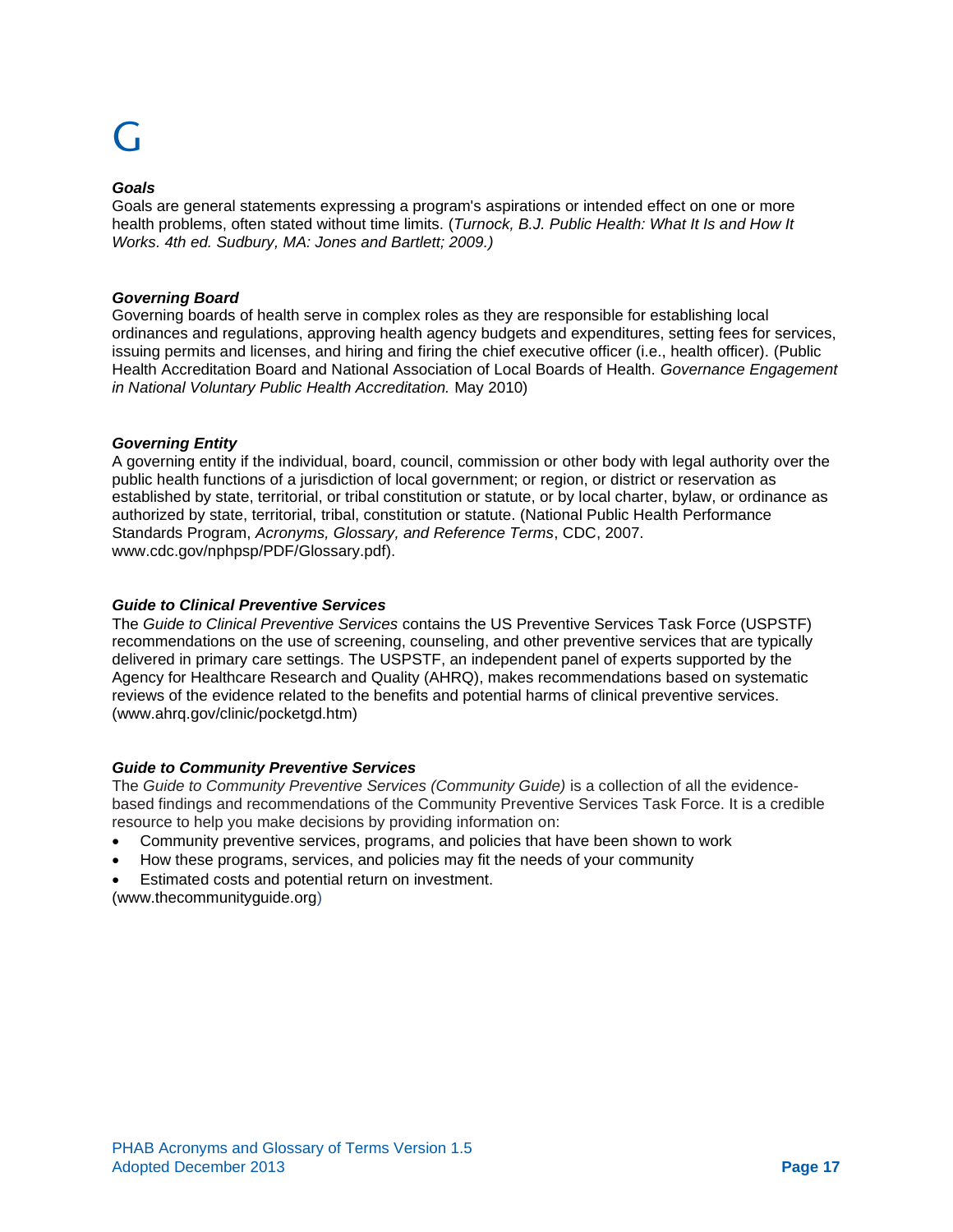## Н

#### *Health*

Health is a dynamic state of complete physical, mental, spiritual and social well-being and not merely the absence of disease or infirmity. (World Health Organization (Switzerland). *101st Session of the WHO Executive Board, Resolution* EB101.R2. Geneva, 1998.)

#### *Health Alert Network (HAN)*

The health alert network is a CDC nationwide program to establish the communications, information, distance-learning, and organizational infrastructure for a new level of defense against health threats, including the possibility of bioterrorism. The HAN links local health departments to one another and to other organizations critical for preparedness and response: community first-responders, hospital and private laboratories, state health departments, CDC, and other federal agencies. (www.bt.cdc.gov/DocumentsApp/HAN/han.asp)

#### *Health Care Provider*

A health care provider is a person or organization that's licensed to give health care. Doctors, nurses, and hospitals are examples of health care providers. (*Center for Medicare and Medicaid Services (US). Glossary [online]. No date [cited 2012 Nov 8]. http://www.medicare.gov/glossary/h.html.)*

#### *Health Care Service*

A health care service is a business entity that provides inpatient or outpatient testing or treatment of human disease or dysfunction; dispensing of drugs or medical devices for treating human disease or dysfunction; or provision of procedures performed on a person for diagnosing or treating a disease (McGraw-Hill Concise Dictionary of Modern Medicine, 2002).

#### *Health Care System*

A health care system is an organized system of providers and services for health care; may include hospitals, clinics, home care, long-term care facilities, assisted living, physicians, health plans, and other services. (*Medical Dictionary for the Health Professions and Nursing* © Farlex 2012)

#### *Health Communication*

Health communication is informing, influencing, and motivating individual, institutional, and public audiences about important health or public health issues. Health communication includes disease prevention, health promotion, health care policy, and the business of health care, as well as enhancement of the quality of life and health of individuals within a community. Health communication deals with how information is perceived, combined, and used to make decisions. (Riegelman. *Public Health 101.* Jones and Bartlett, 2010)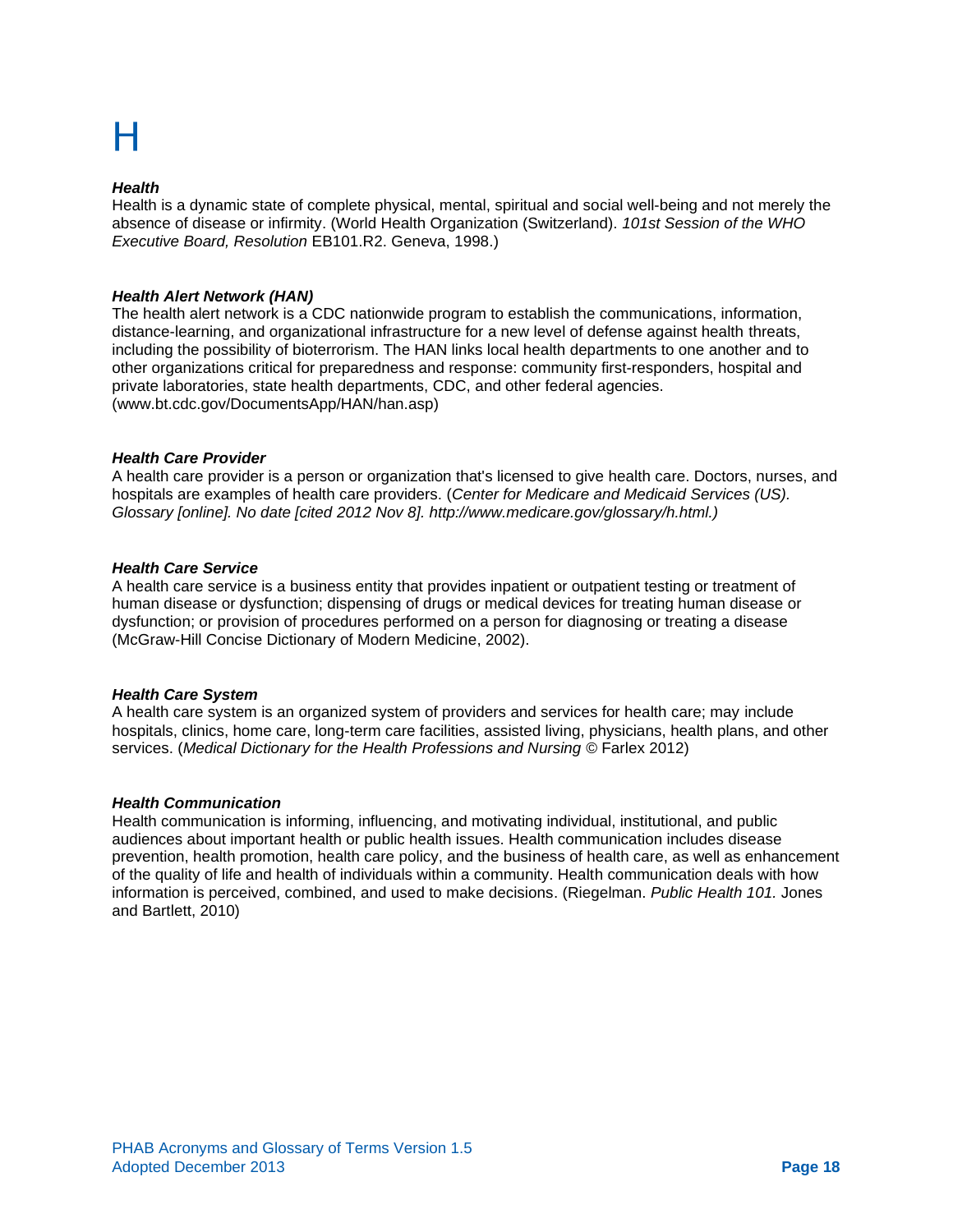#### *Health Disparities*

Health disparities are differences in population health status (incidence, prevalence, mortality, and burden of adverse health conditions) that can result from environmental, social and/or economic conditions, as well as public policy. These differences exist among specific population groups in the United States and are often preventable. *(*Adapted from: National Association of County and City Health Officials (US). *Operational Definition of a Functional Local Health Department [online].* 2005 [cited 2012 Nov 8]. Available from URL http://www.naccho.org/topics/infrastructure/accreditation/OpDef.cfm. National Cancer Institute (US). *Health Disparities Defined [online]. 2010 [cited 2012 Nov 8] http://crchd.cancer.gov/disparities/defined.html)*

#### *Health Education*

Health education is any combination of learning opportunities designed to facilitate voluntary adaptations of behavior (in individuals, groups, or communities) conductive to good health. (Turnock, B.J. Public Health: *What It Is and How It Works. 4th ed. Sudbury, MA: Jones and Bartlett; 2009.)*

#### *Health Equity*

Health equity is the attainment of the highest level of health for all people. Achieving health equity requires valuing everyone equally with focused and ongoing societal efforts to address avoidable inequalities, historical and contemporary injustices, and the elimination of health and healthcare disparities. [\(http://minorityhealth.hhs.gov/npa/templates/browse.aspx?lvl=1&lvlid=34\)](http://minorityhealth.hhs.gov/npa/templates/browse.aspx?lvl=1&lvlid=34)

#### *Health in all Policies*

Health in all policies is an approach that rests on the assumption that health is fundamental to every sector of the economy and that every policy—large and small—should take into consideration its effect on health. (Institute of Medicine (US). *For the Public's Health: Revitalizing Law and Policy to Meet New Challenges.* Washington, DC: National Academies Press; 2012.)

#### *Health Inequity*

Health inequity refers to differences in population health status and mortality rates that are systemic, patterned, unfair, unjust, and actionable, as opposed to random or caused by those who become ill. (Margaret M. Whitehead, "The Concepts and Principles of Equity and Health," 22(3) *International Journal of Health Services* (1992): 429-445.)

#### *Health Information*

Health information is information regarding medical or health-related subjects that individuals may use to make appropriate health decisions. (*Department of Health and Human Services (US). Healthy People 2010. Washington, DC: The Department; 2000)*

#### *Health Information Exchange (HIE)*

A health information exchange is a system to facilitate electronic access to patient-level health information across organizations within a region, community, or health care system. A health information exchange allows clinical information to be shared among disparate health care information systems while maintain the meaning of the information being exchanged, using nationally recognized standards. (Nash, Reifsnyder, Fabius, and Pracilio. *Population Health: Creating a Culture of Wellness.* Jones and Bartlett. MA, 2011)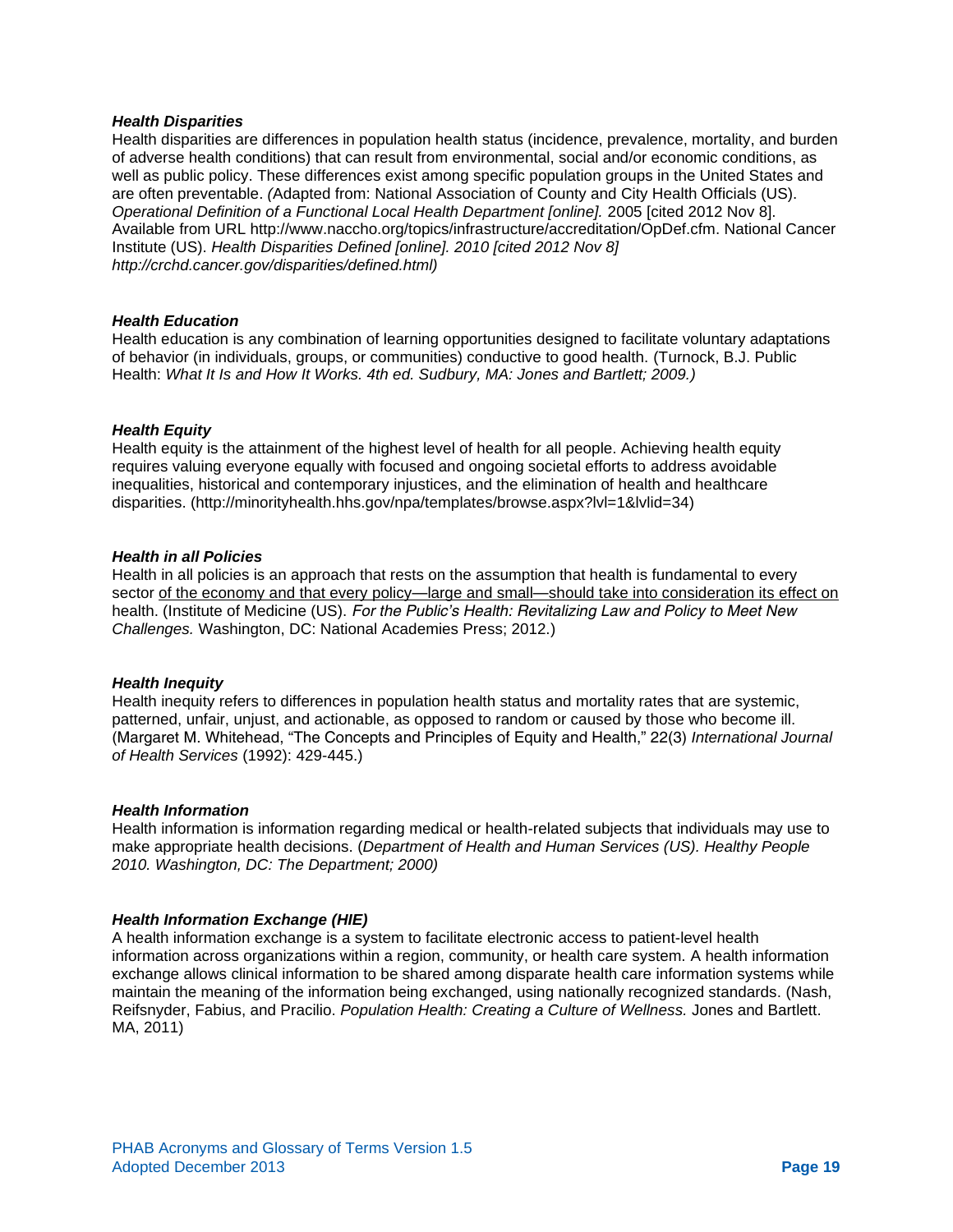#### *Health Investigation*

A health investigation is the collection and evaluation of information about the health of community residents. This information is used to describe or count the occurrence of a disease, symptom, or clinical measure and to evaluate the possible association between the occurrence and exposure to hazardous substances. (http://www.atsdr.cdc.gov/glossary.html#G-G-)

#### *Health Literacy*

Health literacy is the degree to which individuals have the capacity to obtain, process, and understand basic health information and services needed to make appropriate health decisions. (*American Journal of Health Education,* March/April, 2012, Vol. 43, No. 2.)

#### *Health Needs*

Health needs in public health are those demands required by a population or community to improve their health status. [\(www.nlm.nih.gov\)](http://www.nlm.nih.gov/).

#### *Health Policy*

Health policy is social policy concerned with the process whereby public health agencies evaluate and determine health needs and the best way to address them, including the identification of appropriate resources and funding mechanisms. (Turnock. *Public Health: What It Is and How It Works (4th Ed).* Jones and Bartlett. MA. 2009).

#### *Health Promotion*

Health promotion is a set of intervention strategies that seek to eliminate or reduce exposures to harmful factors by modifying human behaviors. Any combination of health education and related organizational, political, and economic interventions designed to facilitate behavioral and environmental adaptations that will improve or protect health. This process enables individuals and communities to control and improve their own health. Health promotion approaches provide opportunities for people to identify problems, develop solutions, and work in partnerships that build on existing skills and strengths. Health promotion consists of planned combinations of educational, political, regulatory, and organizational supports for actions and conditions of living conducive to the health of individuals, groups, or communities. Health promotion activities are any combination of education and organizational, economic, and environmental supports aimed at the stimulation of healthy behavior in individuals, groups, or communities. (Turnock. *Public Health: What It Is and How It Works (4th Ed).* Jones and Bartlett. MA. 2009).

Health Promotion is the process of enabling people to increase control over, and to improve, their health. It moves beyond a focus on individual behaviors toward a wide range of social and environmental interventions.(http://www.whi.int/topics/health\_promotion/en/) Health promotion approaches engage people and organizations in the transformation process, and their engagement in the process constitutes in itself a desired change (Institute of Medicine of the National Academies. *An Integrated Framework for Assessing the Value of Community-based Prevention*. The National Academies Press. 2012).

#### *Health Status*

Health status is the degree to which a person or defined group can fulfill usually expected roles and functions physically, mentally, emotionally, and socially. (Scutchfield, FD, and CW Keck. *Principles of Public Health Practice.* Delmare CENGAGE Learning. 2009)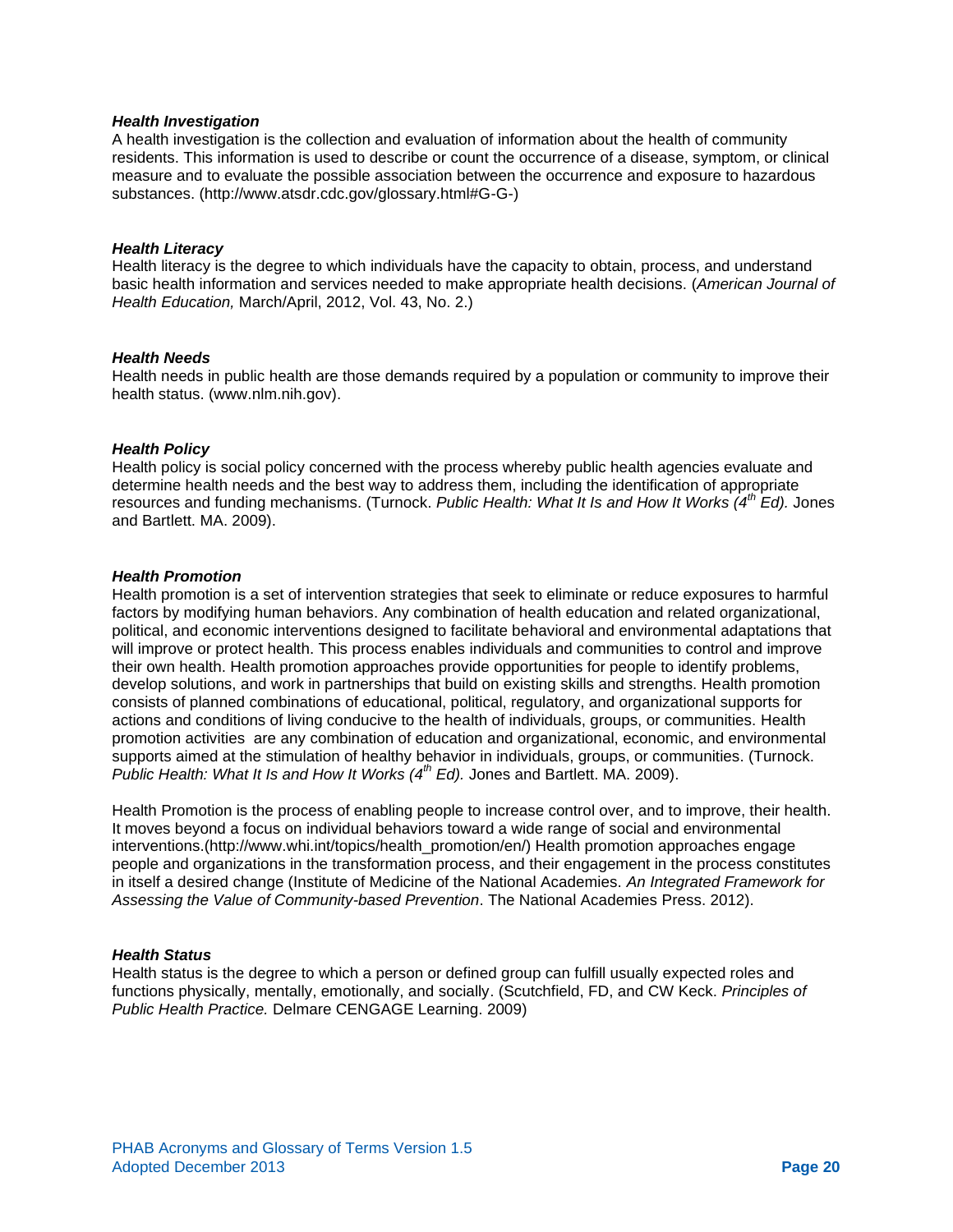#### *Healthy Community*

A healthy community is a place where people provide leadership in assessing their own resources and needs, where public health and social infrastructure and policies support health, and where essential public health services, including quality health care, are available. In a healthy community, communication and collaboration among various sectors of the community and the contributions of ethnically, socially, and economically diverse community members are valued. (Institute of Medicine. *The Future of the Public's Health in the 21st Century.* National Academies Press. Washington, DC. 2003).

#### *Healthy People 2020*

Healthy People 2020 is a document that provides science-based, 10-year national objectives for improving the health of all Americans. For three decades, Healthy People has established benchmarks and monitored progress over time in order encourage collaborations across sectors; guide individuals toward making informed health decisions and measure the impact of prevention activities. [\(www.healthypeople.gov/2020\)](http://www.healthypeople.gov/2020)

#### *High Risk Grantee*

A high risk grantee is a grantee or subgrantee considered to be ``high risk'' if an awarding agency determines that a grantee or subgrantee:

**(1)** Has a history of unsatisfactory performance, or

**(2)** Is not financially stable, or

**(3)** Has a management system which does not meet the management standards set forth in this part, or **(4)** Has not conformed to terms and conditions of previous awards, or

**(5)** Is otherwise not responsible; and if the awarding agency determines that an award will be made, special conditions and/or restrictions shall correspond to the high risk condition and shall be included in

the award

(OMB Circular A-128, "Audits of State and Local Governments*)*

#### *Human Resources System*

A human resources system is a comprehensive approach to the recruitment, hiring, orientation and training of employees, as well as the activities associated with managing employee benefits, retention, payroll, employment policies and procedures, and retention of employees. [\(www.businessdictionary.com/definition/human-resources.html\)](http://www.businessdictionary.com/definition/human-resources.html)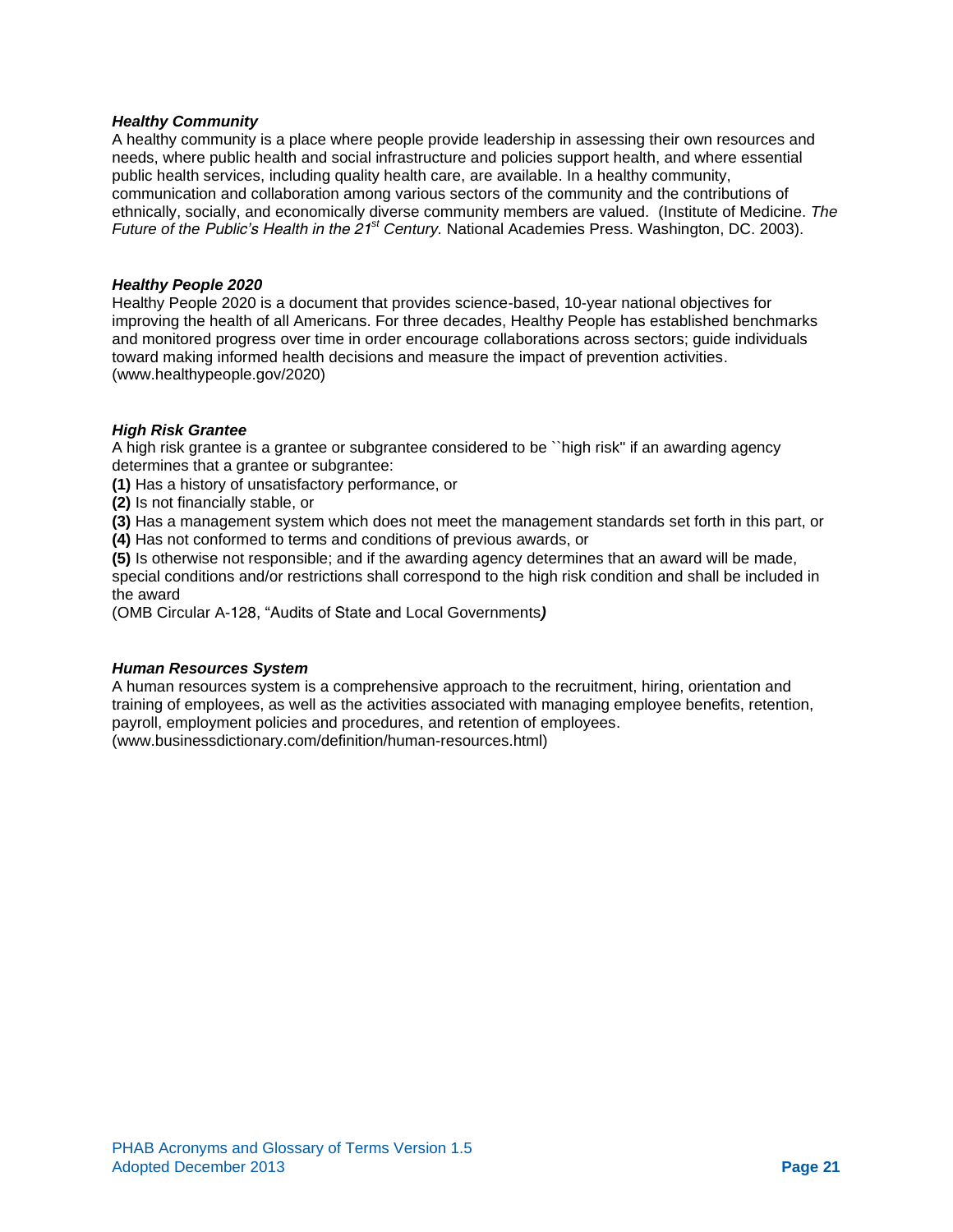#### *Infectious Disease*

An infectious disease is a disease caused by the entrance into the body of organisms (such as bacteria, protozoans, fungi, or viruses) that grow and multiply there, often used synonymously with communicable disease. *Turnock, B.J. Public Health: What It Is and How It Works. 4th ed. Sudbury, MA: Jones and Bartlett; 2009.*

#### *Information*

Information is the communication or reception of knowledge or intelligence; knowledge obtained from investigation, study, or instruction**:** intelligence, news, facts, data (http://www.merriamwebster.com/dictionary/information)

#### *Information System*

An information system is a combination of hardware, software, infrastructure, and trained personnel organized to facilitate planning, control, coordination, and decision-making in an organization. [\(www.businessdictionary.com/definition/information-system.html\)](http://www.businessdictionary.com/definition/information-system.html)

#### *Internal Audit*

Internal auditing is an independent, objective assurance and consulting activity designed to add value and improve an organization's operations. It helps an organization accomplish its objectives by bringing a systematic, disciplined approach to evaluate and improve the effectiveness of risk management, control, and governance processes. [\(www.theiia.org/internal audit](http://www.theiia.org/internal%20audit)*)*

#### *Intervention*

Intervention is a generic term used in public health to describe a program or policy designed to have an impact on a health problem. For example, a mandatory seat belt law is an intervention designed to reduce the incidence of automobile-related fatalities. Five categories of health interventions are: (1) health promotion, (2) specific protection, (3) early case finding and prompt treatment, (4) disability limitation, and (5) rehabilitation. (Turnock. *Public Health: What It Is and How It Works (4th Ed).* Jones and Bartlett. MA. 2009)

#### *Inventory*

*A*n inventory is an itemized list of current assets: as *(1)***:** a catalog of the property of an individual or estate *(2)***:** a list of goods on hand. [\(http://www.merriam-webster.com/dictionary/inventory\)](http://www.merriam-webster.com/dictionary/inventory)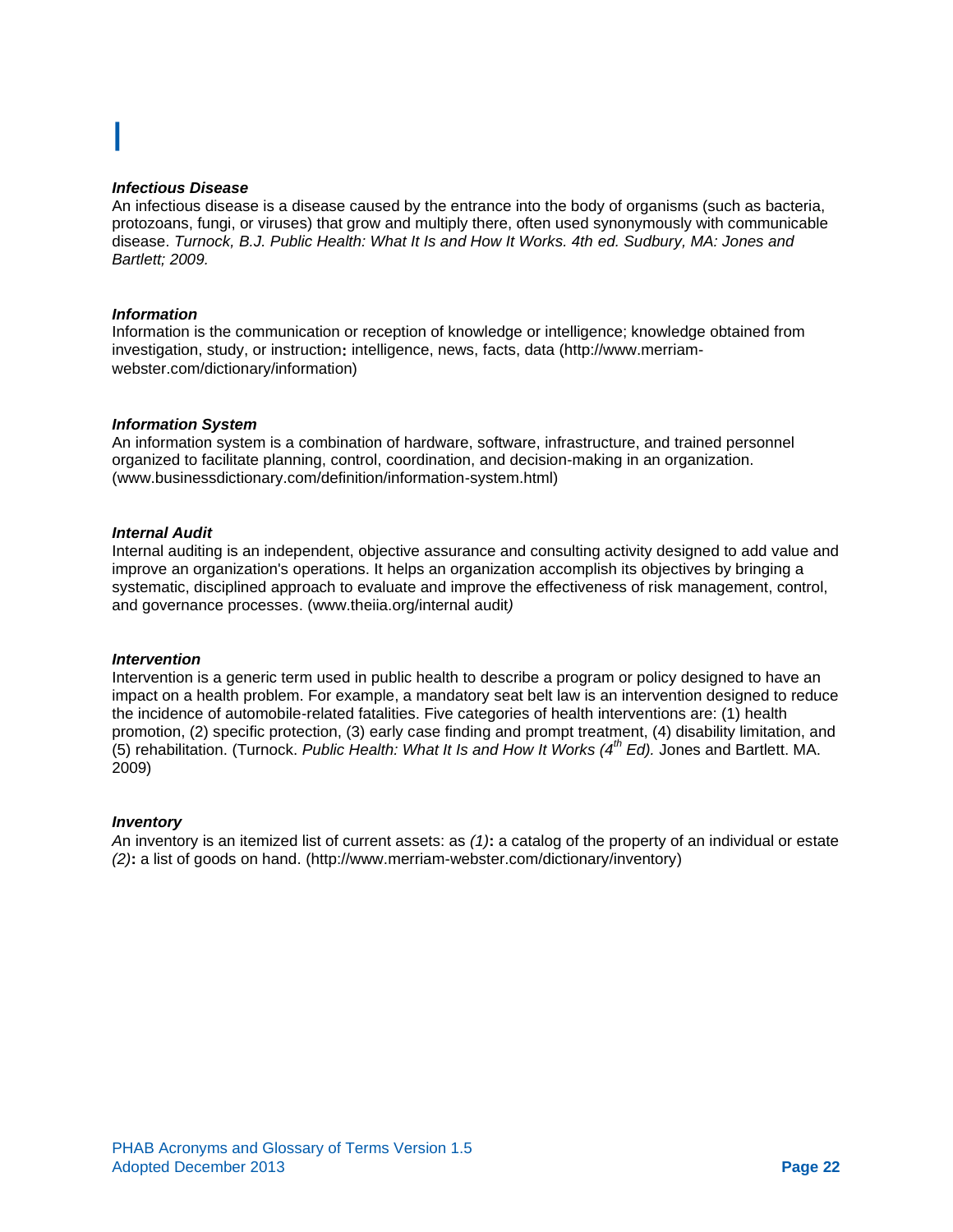#### *Laws*

Laws refers to the aggregate of statutes, ordinances, regulations, rules, judicial decisions, and accepted legal principles that the courts of a particular jurisdiction apply in deciding controversies brought before them. The law consists of all legal rights, duties, and obligations that can be enforced by the government (or one of its agencies) and the means and procedures for enforcing them. (*Garner, B.A. editor. Black's Law Dictionary. 8th ed. West Group; 2004.)*

#### *Local Health Department*

A local health department is defined, for the purposes of PHAB accreditation, as the governmental body serving a jurisdiction or group of jurisdictions geographically smaller than a state and recognized as having the primary statutory authority to promote and protect the public's health and prevent disease in humans. This authority is defined by the state's constitution, statute, or regulations or established by local ordinance or through formal local cooperative agreement or mutual aid. The entity may be a locally governed health department, a local entity of a centralized state health department, or a city, city-county, county, district, or regional health department. (Public Health Accreditation Board. *Guide to National Public Health Department Accreditation Version 1.0*. Alexandria, VA. May 2011).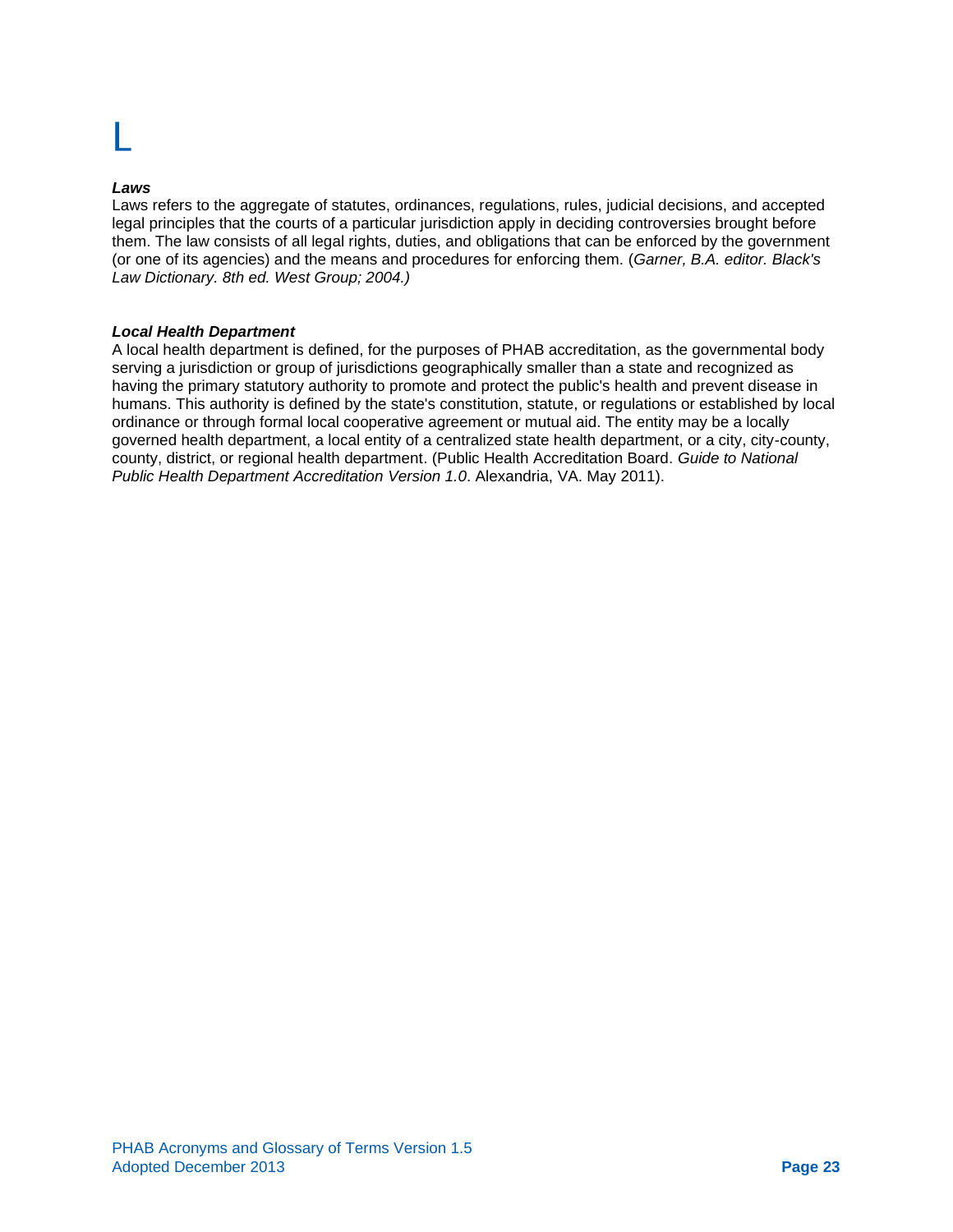## M

#### *Mandated Public Health Services*

Mandated public health services are required by statute, rule/regulation, ordinance or other similar legally binding process. (Public Health Accreditation Board. *Standards and Measures Version 1.0*. Alexandria, VA. May 2011)

#### *Media Advocacy*

Media advocacy is a set of processes by which individuals or groups in the community define, identify, and frame a problem and stimulate media coverage of the problem as a public health issue to help stimulate widespread public concern and action. (Adapted from: Glanz, K., Rimer, B.K., and Viswanath, K. *Health Behavior and Health Education: Theory, Research, and Practice.* San Francisco, CA: Jossey-Bass; 2008)

#### *Midlevel Provider*

Mid-level practitioner means an individual practitioner, other than a physician, dentist, veterinarian, or podiatrist, who is licensed, registered, or otherwise permitted by the United States or the jurisdiction in which he/she practices, to dispense a controlled substance in the course of professional practice. Examples of mid-level practitioners typically include, but are not limited to, health care providers such as nurse practitioners, nurse midwives, nurse anesthetists, clinical nurse specialists and physician assistants but there are other disciplines that states may also recognize in this category. (Title 21, Code of Federal Regulations, Section 1300.01(b28))

#### *Mission Statement*

A mission statement is a written declaration of an organization's core purpose and focus that normally remains unchanged over time. Properly crafted mission statements (1) serve as filters to separate what is important from what is not, (2) clearly state which markets will be served and how, and (3) communicate a sense of intended direction to the entire organization. (BusinessDirectory.Com*. "Mission Statement" [online].* No date [cited 2012 Nov 8]. http://www.businessdictionary.com/definition/mission-statement.html)

#### *Mitigation*

Mitigation refers to measures taken to reduce the harmful effects of a disaster or emergency by attempting to limit the impact on human health and economic infrastructure. (Turnock. *Public Health: What It Is and How It Works (4th Ed).* Jones and Bartlett. MA. 2009)

#### *Multi-jurisdictional Application*

Multi-jurisdictional application is a category of accreditation application for health department accreditation. In a multi-jurisdictional application, the partnering health departments, which could be two or more health departments, will apply for accreditation as a single entity. The relationship must be that of the health departments working together to deliver services and/or perform functions over the combined jurisdiction. The business and working relationship of multi-jurisdictional applicants must be well established and well defined. (Public Health Accreditation Board. *Guide to National Public Health Department Accreditation Version 1.0.* Alexandria, VA, May 2011)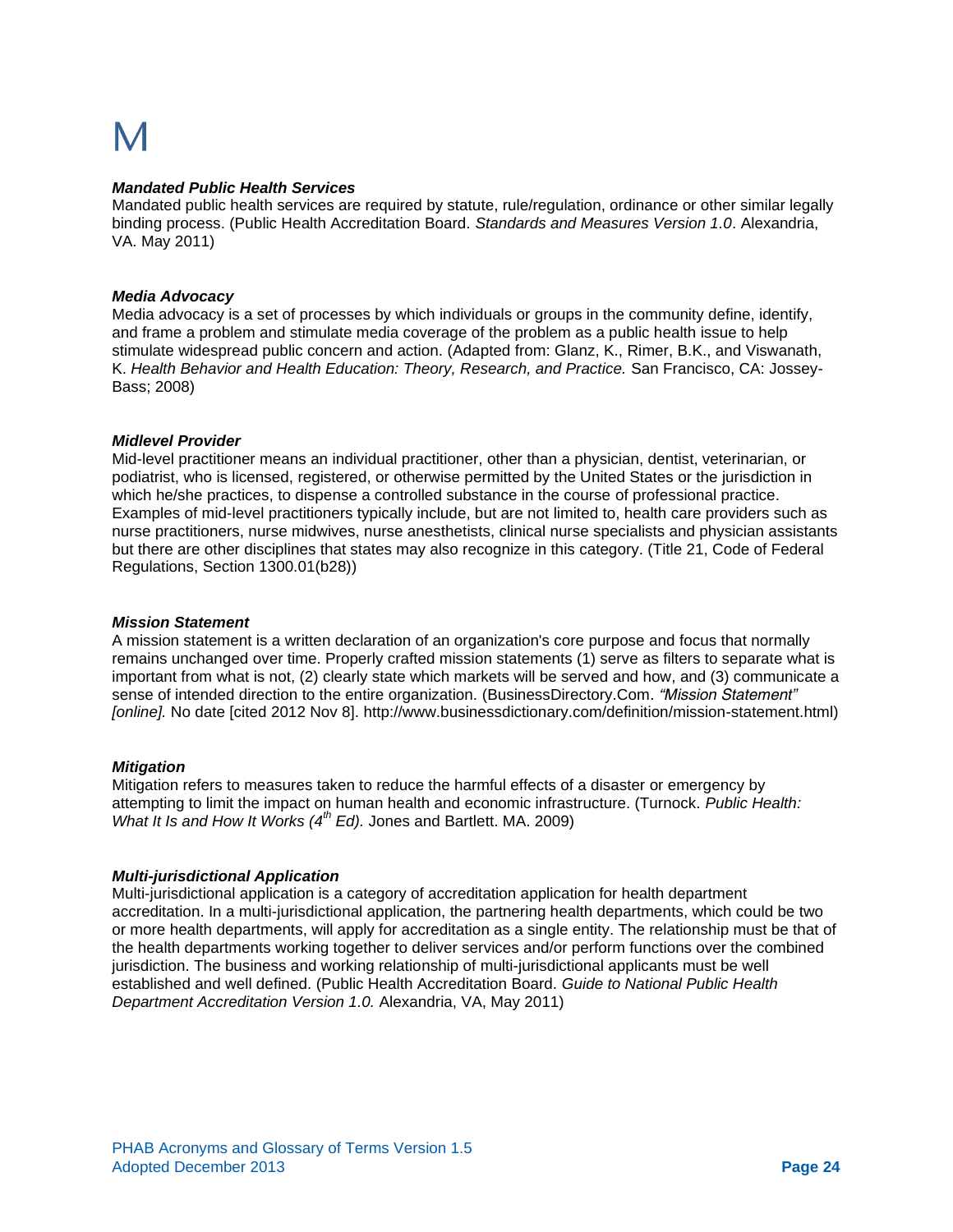## N

#### *National Prevention Strategy*

The National Prevention Strategy includes actions that public and private partners can take to help Americans stay healthy and fit and improve our nation's prosperity. The strategy outlines four strategic directions are fundamental to improving the nation's health. Those four strategic directions include building healthy and safe community environments, expanding quality preventive services, empowering people to make healthy choices, and eliminating health disparities. [\(www.healthcare.gov/center/councils/nphpphc/strategy\)](http://www.healthcare.gov/center/councils/nphpphc/strategy)

### *National Public Health Performance Standards (NPHPS)*

The National Public Health Performance Standards (NPHPS or the Standards) provide a framework to assess capacity and performance of public health systems and public health governing bodies. This framework can help identify areas for system improvement, strengthen state and local partnerships, and ensure that a strong system is in place for addressing public health issues. NPHPS tools are used to:

- Identify partners and community members in the public health system
- Engage those partners in health assessment and health improvement planning
- Promote improvement in agencies, systems, and communities

The NPHPS materials are available for three different audiences: state public health systems, local public health systems, and public health governing entities

(http://www.cdc.gov/nphpsp/)

#### *Non-infectious/Non-communicable Disease*

Non-infectious/non-communicable diseases are conditions which affect the health status of populations, but which are not transmitted from one individual to another by micro-organisms. Non-communicable diseases represent the major causes of death and disability in most developed countries. (Riegelman, R. *Public Health 101.* Jones and Bartlett. MA. 2010)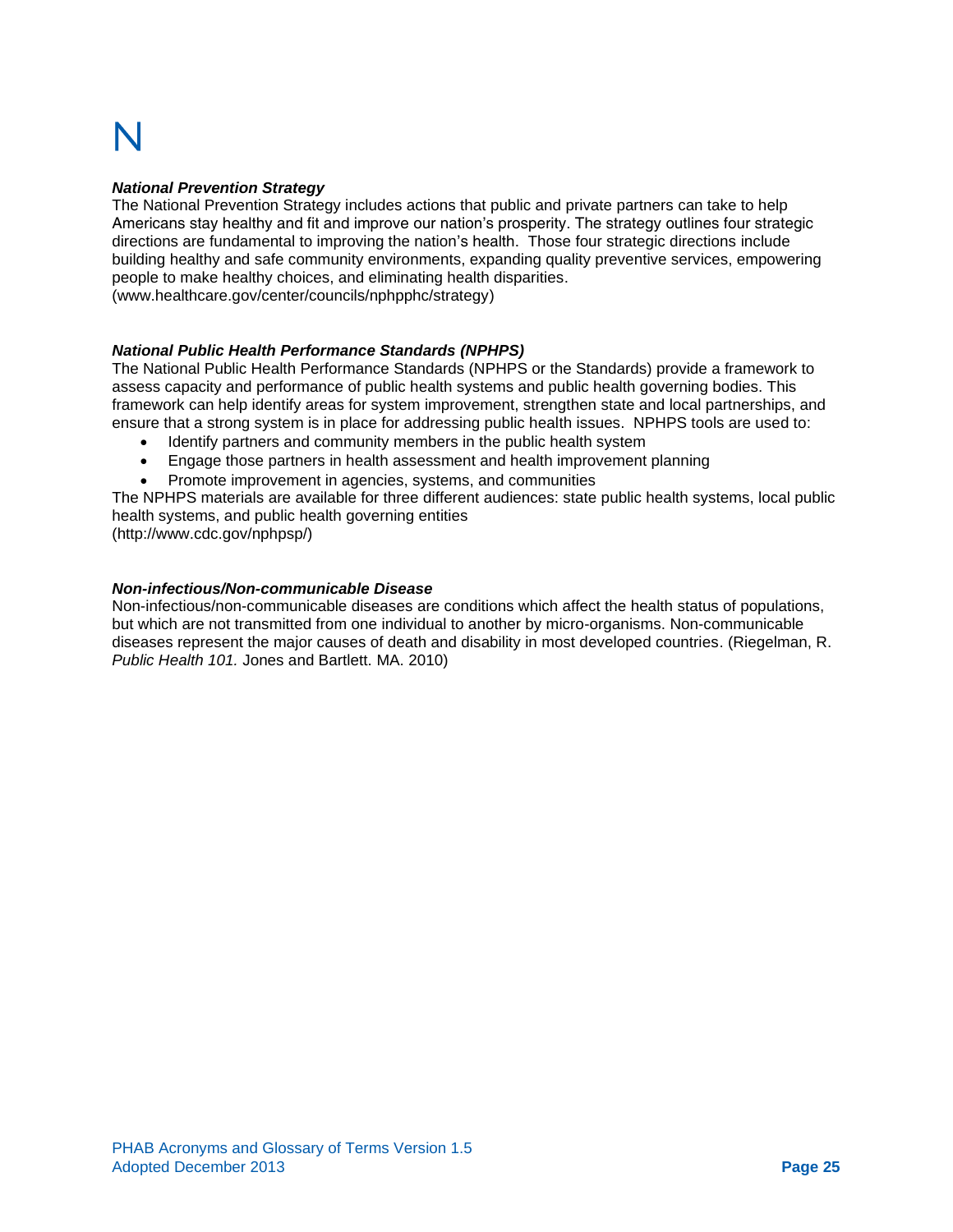#### *Objectives*

Objectives are targets for achievement through interventions. Objectives are time limited and measurable in all cases. Various levels of objectives for an intervention include outcome, impact, and process objectives. (*Turnock, B.J. Public Health: What It Is and How It Works. 4th ed. Sudbury, MA: Jones and Bartlett; 2009.)*

#### *Operations*

Operations refers to the performance of a practical work or of something involving the practical application of principles or processes. [\(www.merriam-webster.com/dictionary/operations\)](http://www.merriam-webster.com/dictionary/operations)

#### *Orientation*

Orientation is a process of providing training and information about a new job, new situation, or new position to employees. [\(www.merriam-webster/dictionary/orientation\)](http://www.merriam-webster/dictionary/orientation)

*Outbreak* See: Disease Outbreak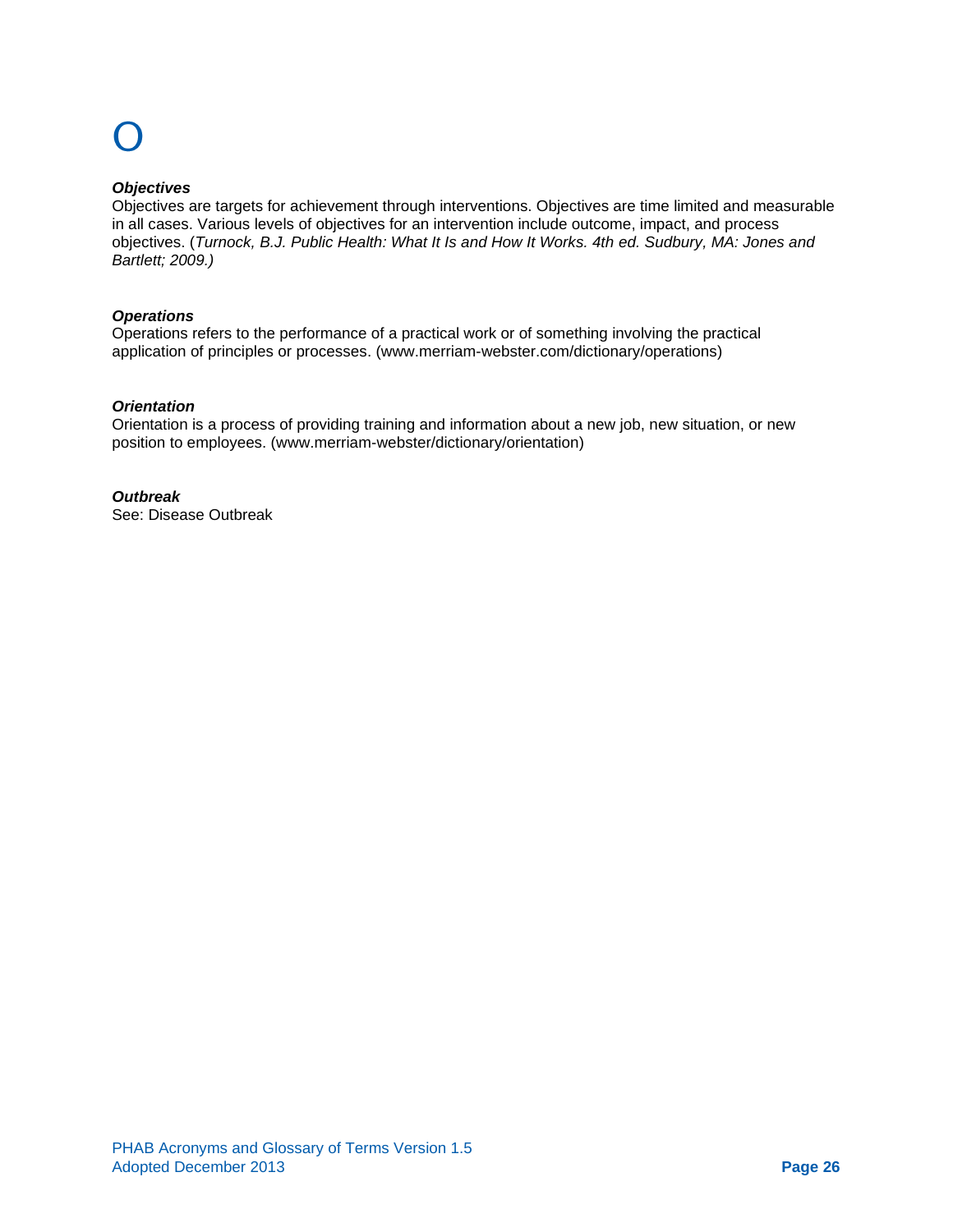## P

#### *Partnership*

A partnership is a relationship among individuals and groups that is characterized by mutual cooperation and responsibilities. (Scutchfield, FD, and CW Keck. *Principles of Public Health Practice.* Delmare CENGAGE Learning. 2009)

#### *Performance Management System*

A fully functioning performance management system that is completely integrated into health department daily practice at all levels includes: 1) setting organizational objectives across all levels of the department, 2) identifying indicators to measure progress toward achieving objectives on a regular basis, 3) identifying responsibility for monitoring progress and reporting, and 4) identifying areas where achieving objectives requires focused quality improvement processes. (Public Health Accreditation Board. *Standards and Measures Version 1.0.* Alexandria, VA, May 2011)

#### *Periodic*

Periodic is defined as occurring or recurring at regular intervals. [\(www.merriam-webster.com/dictionary/periodic\)](http://www.merriam-webster.com/dictionary/periodic)

#### *Policy*

Policy is the general principles by which a government entity is guided in its management of public affairs. For a health department, this may encompass external or community-facing policies (e.g., clean air or school physical education guidelines) as well as internal policies affecting staff (e.g., family leave or hiring practices). (Adapted from: Garner, B.A. editor. *Black's Law Dictionary.* 8th ed. West Group; 2004)

#### *Policy Development*

Policy development is the means by which problem identification, technical knowledge of possible solutions, and societal values converge to set a course of action; a process that enables informed decisions to be made concerning issues related to the public's health. (Adapted from: Institute of Medicine (US). *The Future of Public Health.* Washington, DC: National Academies Press; 1988*)*

#### *Policy-making Board*

Policy-making boards of health have legal authority to establish policies, goals, and priorities that guide local health agencies. (Public Health Accreditation Board and National Association of Local Boards of Health. *Governance Engagement in National Voluntary Public Health Accreditation.* May 2010)

#### *Population Health*

Population health is a cohesive, integrated and comprehensive approach to health considering the distribution of health outcomes within a population, the health determinants that influence the distribution of care, and the policies and interventions that impact and are impacted by the determinants. (Nash, Reifsnyder, Fabius, and Pracilio. *Population Health: Creating a Culture of Wellness.* Jones and Bartlett. MA, 2011)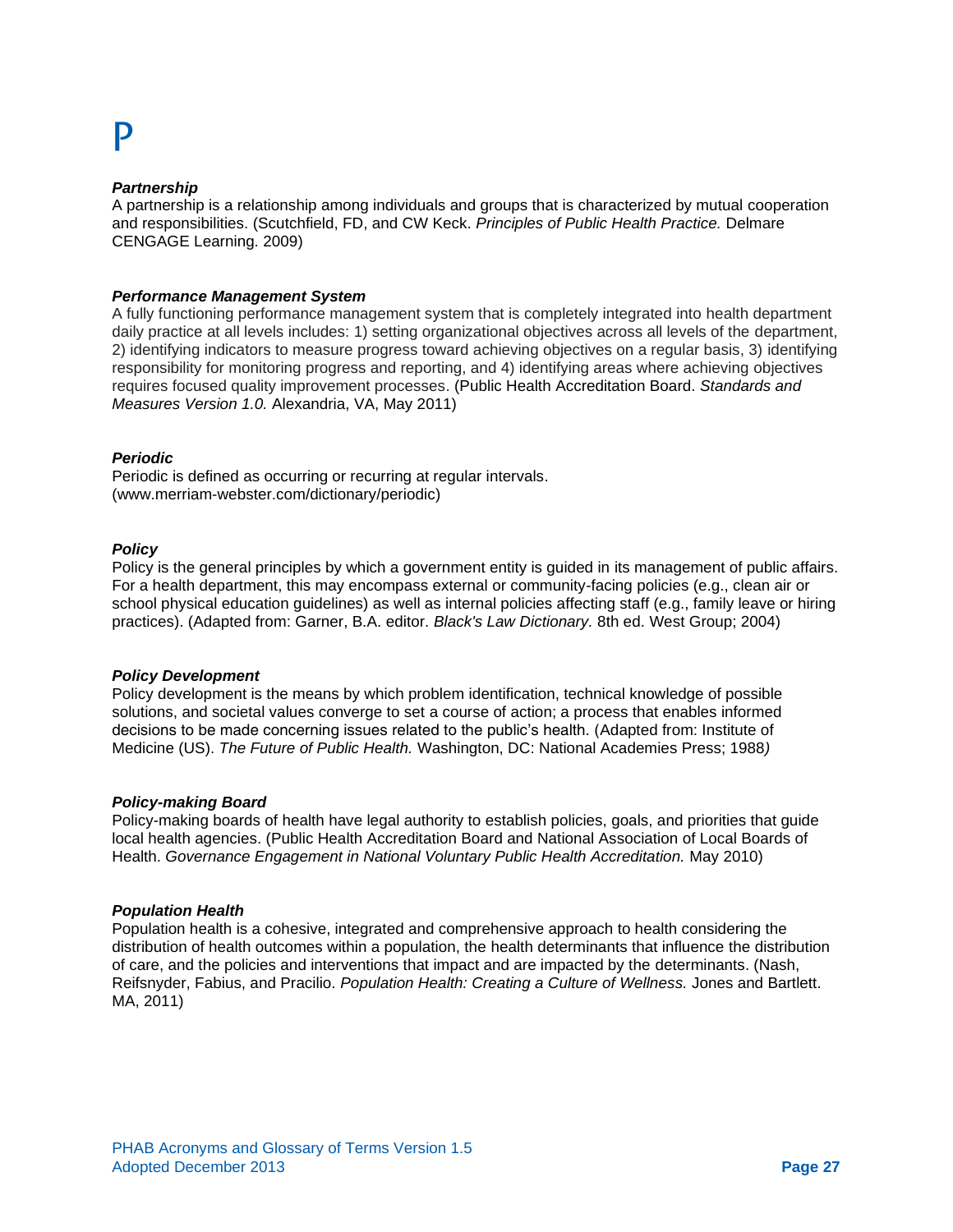#### *Population-based Approach*

A population-based approach is an approach that targets a population as the subject instead of the individual. (Scutchfield, FD, and CW Keck. *Principles of Public Health Practice.* Delmare CENGAGE Learning. 2009)

#### *Population-based Health*

Population-based health are interventions aimed at disease prevention and health promotion that effect an entire population and extend beyond medical treatment by targeting underlying risks, such as tobacco; drug and alcohol use; diet and sedentary lifestyles; and environmental factors. (Turnock BJH. *Public Health: What It Is and How It Works.* Gaithersburg, MD: Aspen Publishers, Inc.; 1997)

#### *Practice-based Evidence*

For Tribal health departments, for the purposes of PHAB accreditation, practice-based evidence is the incorporation of evidence grounded in cultural values, beliefs, and traditional practices. (Public Health Accreditation Board. *Standards and Measures Version 1.5.* Alexandria, VA, May 2011)

#### *Prevention*

Primary prevention consists of strategies that seek to prevent the occurrence of disease or injury, generally through reducing exposure or risk factor levels. These strategies can reduce or eliminate causative risk factors (risk reduction). Secondary prevention consists of strategies that seek to identify and control disease processes in their early stages before signs and symptoms develop (screening and treatment). Tertiary prevention consists of strategies that prevent disability by restoring individuals to their optimal level of functioning after a disease or injury is established. (Turnock. *Public Health: What It Is and How It Works (4th Ed).* Jones and Bartlett. MA. 2009)

#### *Primary Care*

Primary care is basic or general health care focused on the point at which a patient ideally first seeks assistance from the health care system. (Scutchfield, FD, and CW Keck. *Principles of Public Health Practice.* Delmare CENGAGE Learning. 2009)

#### *Primary Data*

Primary data are data observed or collected from original sources, ranging from more scientifically rigorous approaches such as randomized controlled trials to less rigorous approaches such as case studies. [\(www.nlm.nih.gov\)](http://www.nlm.nih.gov/)

#### *Procedure/Protocol*

A procedure or protocol is a written description of the way in which a particular action or set of actions should be accomplished. [\(www.merriam-webster.com/dictionary/procedure\)](http://www.merriam-webster.com/dictionary/procedure)

#### *Profile*

A profile is a set of data often in graphic form portraying the significant features of something such as a corporation's earnings profile (www.merriam-webster.com/dictionary/profile)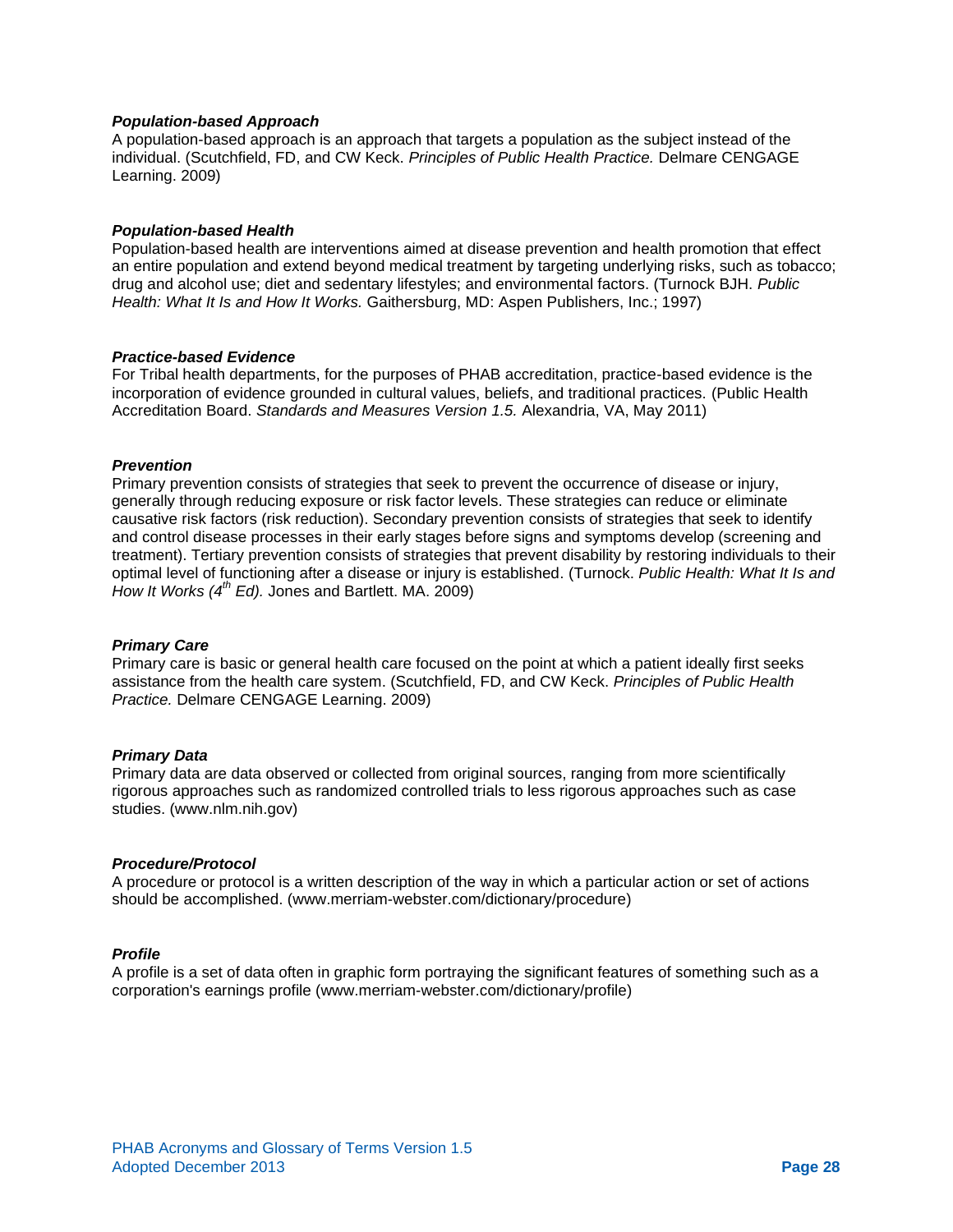#### *Programs, Processes, and Interventions*

Programs, processes, and interventions are the terms used to describe functions or services or activities carried out through the daily work of public health departments. (Public Health Accreditation Board. Unpublished definition. 2010-2011)

#### *Promising Practice*

Promising practice is defined as a practice with at least preliminary evidence of effectiveness in smallscale interventions or for which there is potential for generating data that will be useful for making decisions about taking the intervention to scale and generalizing the results to diverse populations and settings.

(U.S. Department of Health and Human Services, Administration for Children and Families Program Announcement. *Federal Register,* Vol. 68, No. 131, July 2003.)

#### *Public Health*

Public health is the mission of public health is to fulfill society's desire to create conditions so that people can be healthy. Public health includes the activities that society undertakes to assure the conditions in which people can be healthy. These include organized community efforts to prevent, identify and counter threats to the health of the public. Public health is:

- the science and the art of preventing disease, prolonging life, and promoting physical health and mental health and efficiency through organized community efforts toward a sanitary environment;
- the control of community infections; the education of the individual in principles of personal hygiene;
- the organization of medical and nursing service for the early diagnosis and treatment of disease; and
- the development of the social machinery to ensure to every individual in the community a standard of living adequate for the maintenance of health.

PHAB's public health department accreditation standards address the array of public health functions set forth in the ten Essential Public Health Services. Public health department accreditation standards address a range of core public health programs and activities including, for example, environmental public health, health education, health promotion, community health, chronic disease prevention and control, communicable disease, injury prevention, maternal and child health, public health emergency preparedness, access to clinical services, public health laboratory services, management/administration, and governance. While some public health departments provide mental health, substance abuse, primary care, human, and social services (including domestic violence), these activities are not considered core public health services under the ten Essential Public Health Services framework used for accreditation purposes. PHAB's scope of accreditation authority does not extend to these areas. (Turnock. *Public Health: What It Is and How It Works (4th Ed).* Jones and Bartlett. MA. 2009; Winslow. *Man and Epidemics.*  Princeton Press. NJ. 1952. Institute of Medicine. *The Future of Public Health.* National Academies Press. Washington, DC. 1988; Public Health Accreditation Board. *Standards and Measures Version 1.5.*  Alexandria, VA, May 2011)

#### *Public Health Accreditation Board (PHAB)*

The Public Health Accreditation Board is the national accrediting organization for public health departments. A nonprofit organization, PHAB is dedicated to advancing the continuous quality improvement of Tribal, state, local, and territorial public health departments. PHAB is working to promote and protect the health of the public by advancing the quality and performance of all public health departments in the United States through national public health department accreditation. (Public Health Accreditation Board. *Guide to National Public Health Department Accreditation Version 1.0.* Alexandria, VA, May 2011)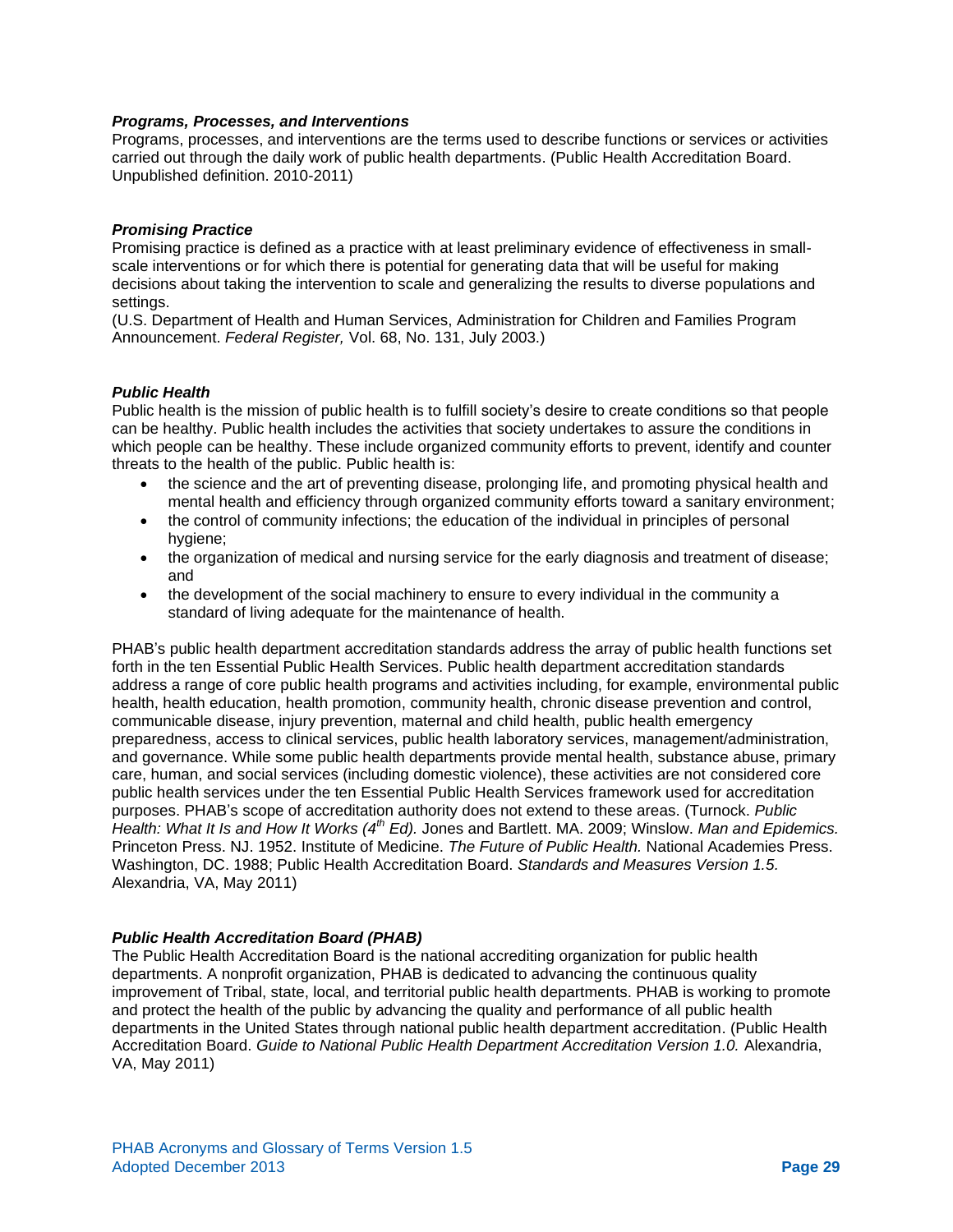#### *Public Health Emergency*

A public health emergency is an occurrence or imminent threat of an illness or health condition, caused by bioterrorism, epidemic or pandemic disease, or novel and highly infectious agent or biological toxin, that poses a substantial risk of a significant number of human fatalities or incidents of permanent of long term disability. Such or health condition includes, but is not limited to, an illness or health condition resulting from a natural disaster. (Gostin, L.O., et al. *The Model State Emergency Health Powers Act: Planning for and Response to Bioterrorism and Naturally Occurring Infectious Diseases,* JAMA 2002: 288: 622.)

#### *Public Health Ethics*

Public health ethics are applied to interactions between a public health agency and the population it serves. Common concerns are the interdependence of individuals and the tensions between the rights of individuals and the good of the community. (Scutchfield, FD, and CW Keck. *Principles of Public Health Practice.* Delmare CENGAGE Learning. 2009)

As a field of practice, public health ethics is the application of relevant principles and values to public health decision making. In applying an ethics framework, public health ethics inquiry carries out three core functions, namely 1) identifying and clarifying the ethical dilemma posed, 2) analyzing it in terms of alternative courses of action and their consequences, and 3) resolving the dilemma by deciding which course of action best incorporates and balances the guiding principles and values. (http://www.cdc.gov/od/science/integrity/phethics/)

#### *Public Health Informatics*

Public health informatics is the systematic application of information and computer science and technology to public health practice, research, and learning. Public health informatics

- Analyzes structure, relationships and behavior of systems that store, process and use information
- Integrates information from diverse sources and into work processes where it can generate value
- Develops methods for effective acquisition and presentation of information
- Manages change among people, processes and technology to enable effective use of information systems

(http://www.cdc.gov/learning/archive/informatics.html)

#### *Public Health Infrastructure*

Public health infrastructure denotes the systems, competencies, relationships, and resources that enable performance of public health's core functions and essential services in every community. Categories include human, organizational, informational, and fiscal resources. (Turnock, B.J. *Public Health: What It Is and How It Works.* 4th ed. Sudbury, MA: Jones and Bartlett; 2009)

#### *Public Health Laboratory*

A public health laboratory is a scientific research facility that, in collaboration with the public health system, provides clinical diagnostic testing, disease surveillance, environmental and radiological testing, emergency response support, applied research, laboratory training and other essential services to the communities they serve. (Adapted from: The Association of Public Health Laboratories (US) [online]. No date [cited 2012 Nov 8]. http://www.aphl.org/AboutAPHL/aboutphls/Pages/default.aspx.)

#### *Public Health Laws*

Public health laws are defined, for purposes of PHAB accreditation, includes ALL types of statutes, regulations, rules, executive orders, ordinances, case law, and codes that are applicable to the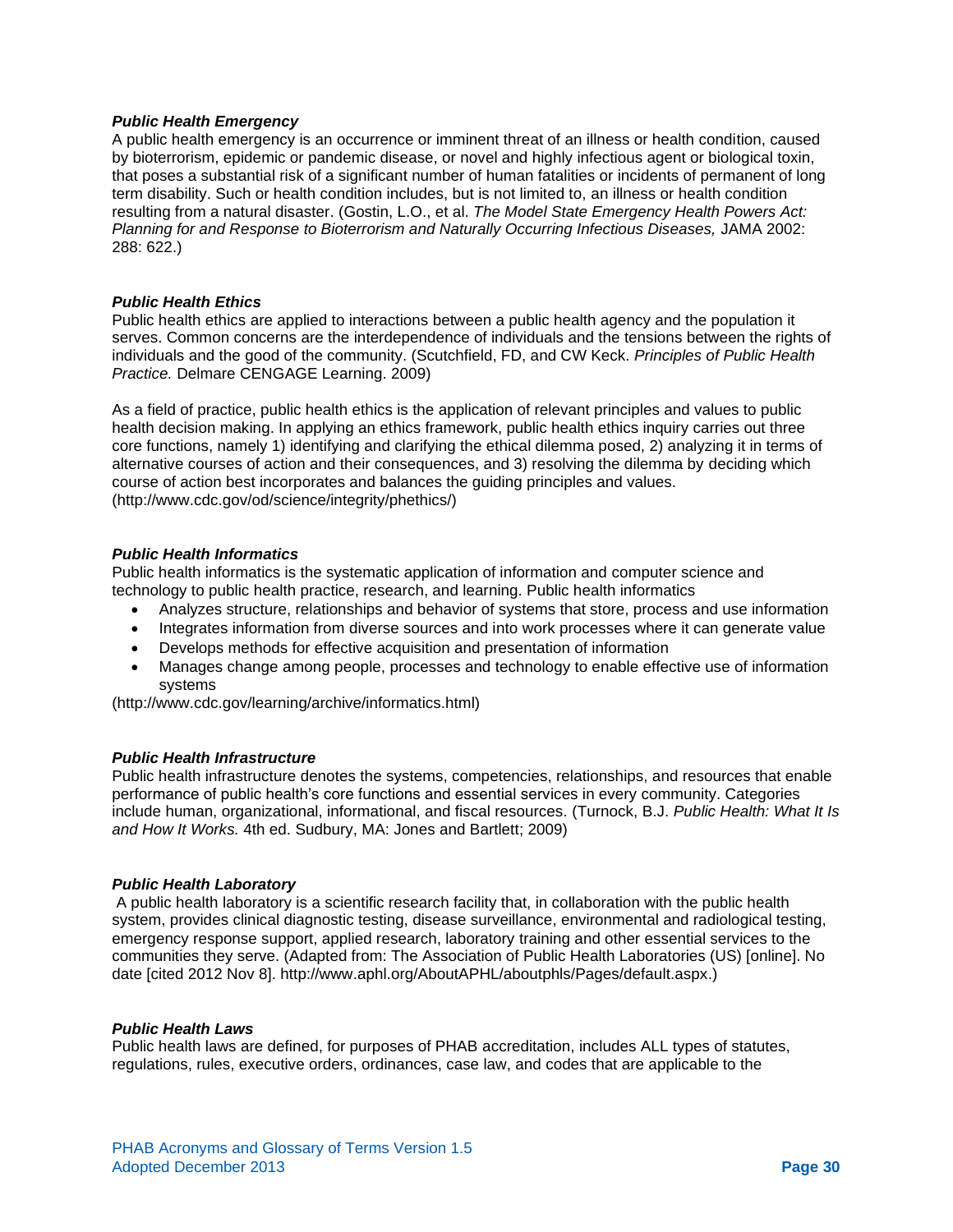jurisdiction of the health department. For state health departments, not all ordinances are applicable, and therefore ordinances may not need to be addressed by state health departments. Similarly, some statutes are not applicable to local health departments, and therefore some statutes may not need to be addressed by local health departments. For Tribal health departments, applicable "laws" will depend on several factors, including governance framework and interaction with external governmental entities (federal, state, and local). (Public Health Accreditation Board. *Standards and Measures Version 1.0.*  Alexandria, VA, May 2011)

#### *Public Health Preparedness*

Public health preparedness is the ability of the public health system, community, and individuals to prevent, protect against, quickly respond to, and recover from health emergencies, particularly those in which scale, timing, or unpredictability threatens to overwhelm routine capabilities. Activities focus on protecting and improving the overall health of communities and include:

- Monitoring and investigating health threats (surveillance and disease detection)
- Communicating critical information with public health officials at local, state, and federal levels
- Building and operating laboratories with capabilities to identify disease agents, toxins, and other health threats
- Operating and maintaining the Strategic National Stockpile of critical medical assets for rapid deployment to states
- Developing, practicing, and improving emergency response plans at state and local public health departments to ensure rapid and effective responses to real health security threats

(http://www.cdc.gov/phpr/whatcdcisdoing.htm)

#### *Public Health Program*

A public health program, for accreditation purposes, is defined as a set of activities and interventions aimed at improving the health of a particular segment of the population or of the population as a whole. Examples of public health programs include, but are not limited to environmental public health, maternalchild health, chronic disease, and emergency preparedness. (Public Health Accreditation Board. *Standards and Measures Version 1.0*. Alexandria, VA. May 2011)

#### *Public Health Surveillance*

Public health surveillance is the continuous, systematic collection, analysis, and interpretation of healthrelated data needed for the planning, implementation, and evaluation of public health practice. (World Health Organization. *Health Topics: Public Health Surveillance.* [www.who.int/topics/public\\_health\\_surveillance\)](http://www.who.int/topics/public_health_surveillance)

#### *Public Health System*

The public health system is the constellation of governmental and nongovernmental organizations that contribute to the performance of essential public health services for a defined community or population. (Scutchfield, FD, and CW Keck. *Principles of Public Health Practice.* Delmare CENGAGE Learning. 2009)

### *Public Health Workforce*

The public health workforce, for purpose of accreditation, is defined as those individuals who are employed either full-time or part-time by the governmental public health department for the purpose of supporting the provision of the services described in the PHAB Standards and Measures. (Public Health Accreditation Board. *Standards and Measures Version 1.0.* Alexandria, VA, May 2011)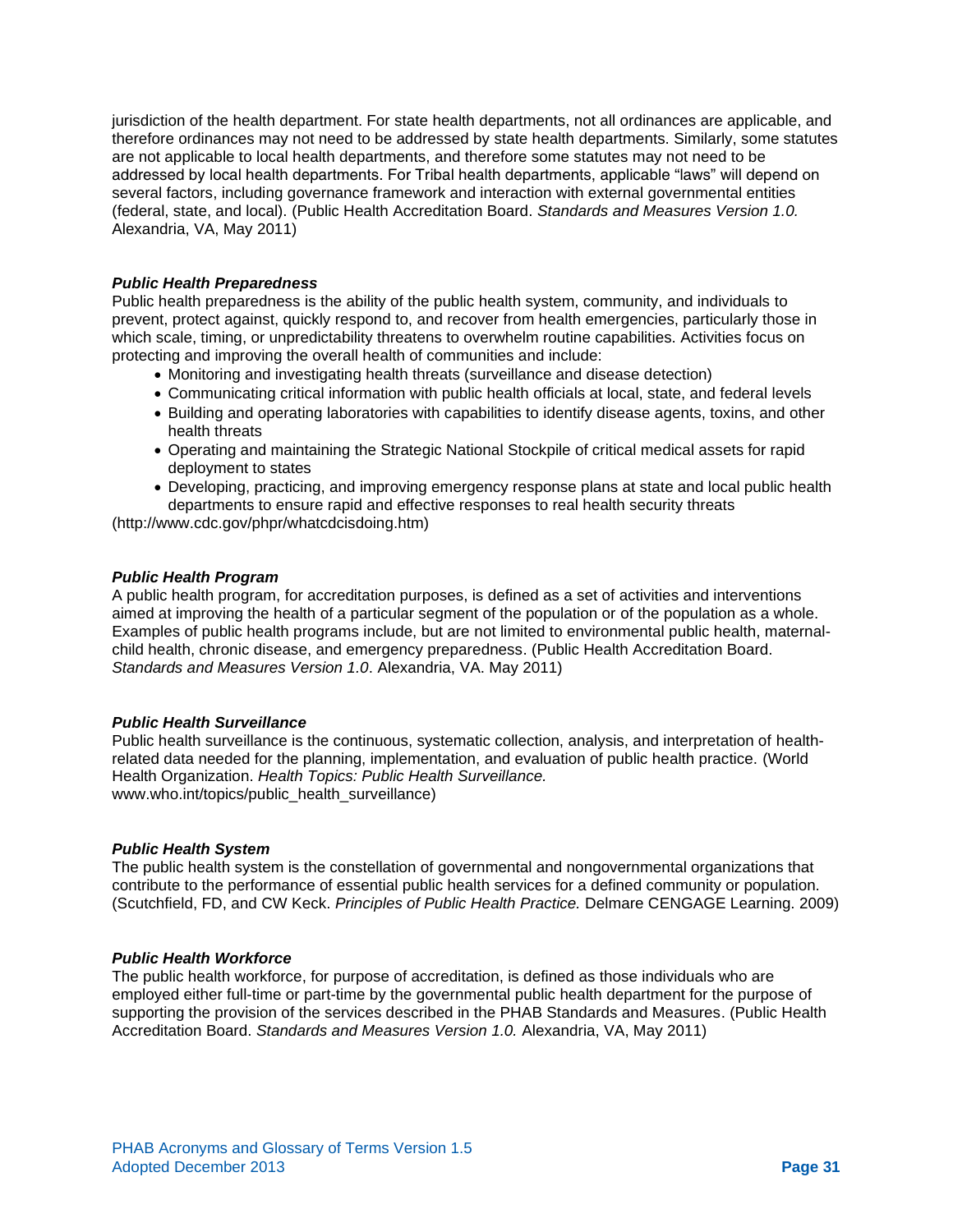#### *Public Health Workforce Development Plan*

A public health workforce development plan sets forth objectives and strategies that are aimed at training or educational programs to bring public health employees up to the date on the skills necessary to do their jobs better or to train the next generation of public health workers and leaders (Rowitz, L. *Public Health Leadership, 3rd Ed.* Jones and Bartlett, 2014)

#### *Public Testimony*

Public testimony is accurate Information provided by a public official or expert in the course of informing the development of public policy. (*Ardis Hanson. "Defining 'Expert' Voices: Giving Testimony in Mental Health Policy Making" National Communication Association. New Orleans, LA. Nov. 2011)*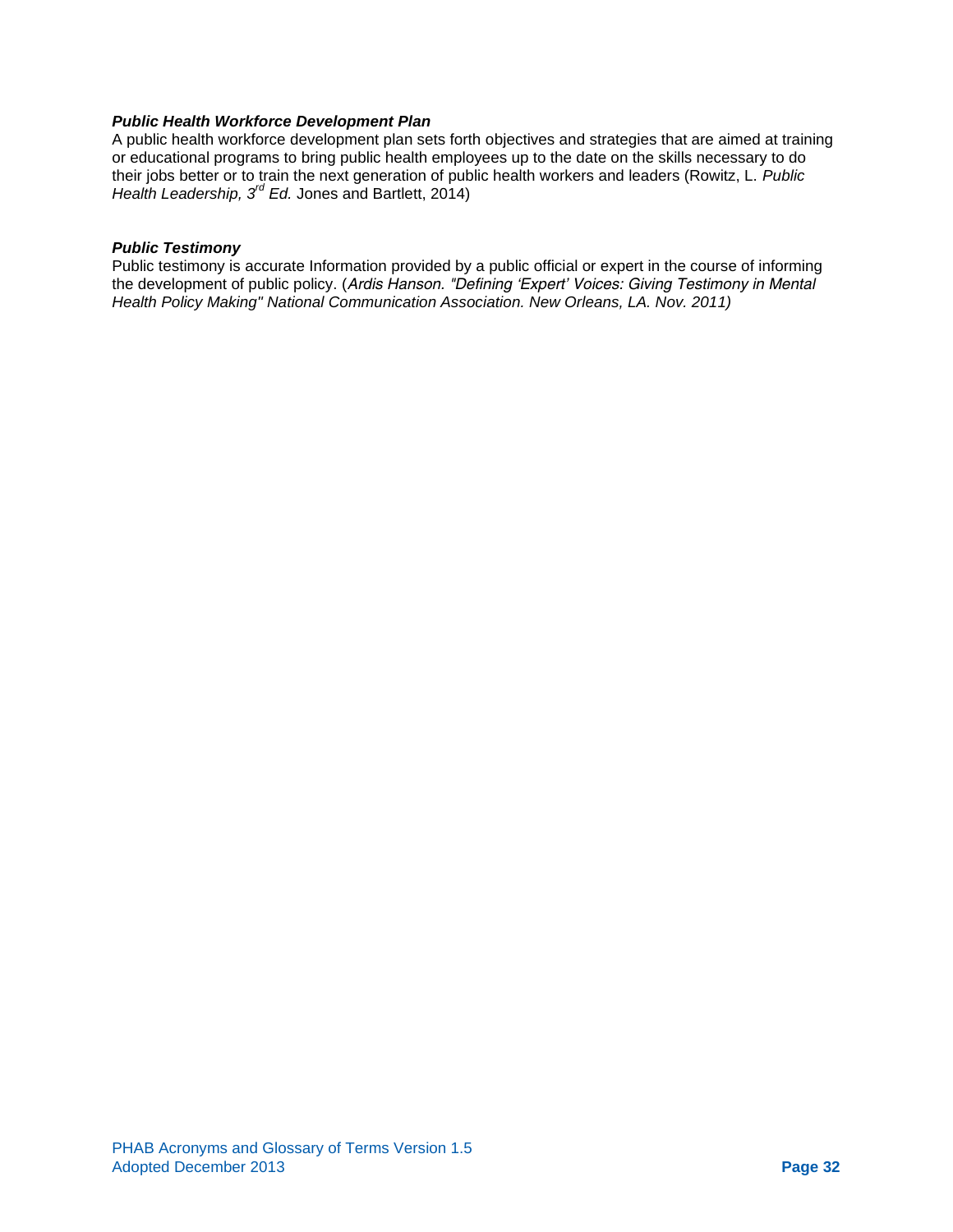#### *Qualitative Data*

Qualitative data are data concerning information that is difficult to measure, count, or express in numerical terms. (U.S. Environmental Protection Agency. Program Evaluation Glossary. http://www.epa.gov/evaluate/index.htm.) Methods for gathering qualitative data include document reviews, interviews, focus groups, case studies, and observation. (Academy Health. Health Services Research Methods Glossary. www.hsrmethods.org.)

#### *Quantitative Data*

Quantitative data are data concerning information that can be expressed in numerical terms, counted, or compared on a scale. (U.S. Environmental Protection Agency. Program Evaluation Glossary. (http://www.epa.gov/evaluate/index.htm.)

#### *Quality Improvement (QI)*

Quality improvement in public health is the use of a deliberate and defined improvement process, such as Plan-Do-Check-Act, which is focused on activities that are responsive to community needs and improving population health. It refers to a continuous and ongoing effort to achieve measurable improvements in the efficiency, effectiveness, performance, accountability, outcomes, and other indicators of quality in services or processes which achieve equity and improve the health of the community. (Riley, Moran, Corso, Beitsch, Bialek, and Cofsky. *Defining Quality Improvement in Public Health.* Journal of Public Health Management and Practice. January/February 2010)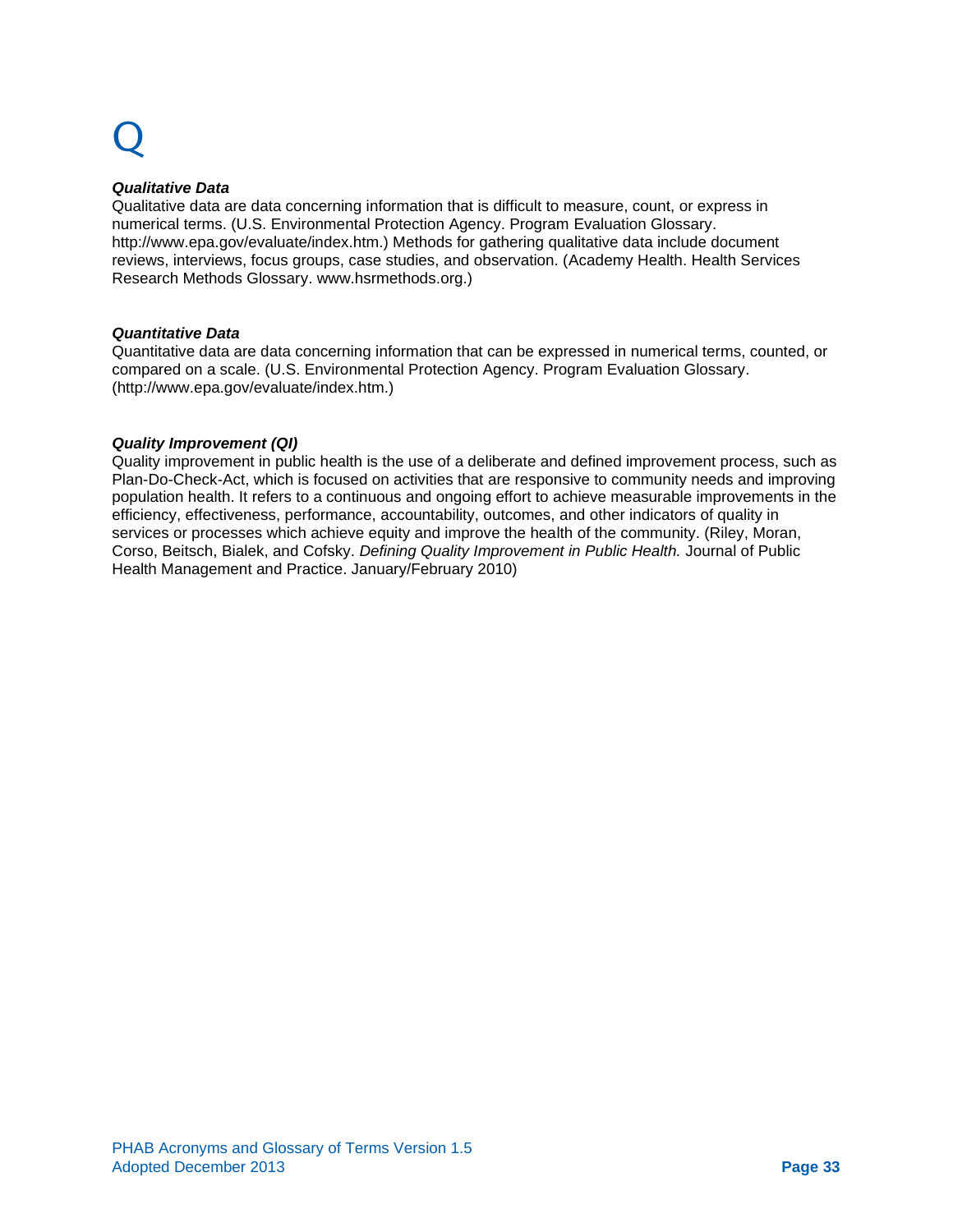#### *Regional Health Information Organizations (RHIOS)*

A regional health information organization (RHIO) is a type of health information exchange organization (HIO) that brings together health care stakeholders within a defined geographic area and governs health information exchange among them for the purpose of improving health and care in that community. (http://www.hrsa.gov/healthit/toolbox/RuralHealthITtoolbox/Collaboration/whatisrhio.html)

#### *Regular*

For the purposes of PHAB accreditation, regular is defined as within a pre-established schedule determined by the health department. (Public Health Accreditation Board. *Standards and Measures Version 1.0.* Alexandria, VA, May 2011)

#### *Regulation*

A regulation is a rule or order, having legal force, usually issued by an administrative agency. Also, the act or process of controlling by rule or restriction. (Garner, B.A. editor*. Black's Law Dictionary.* 8th ed. West Group; 2004)

#### *Report*

A report is a written or spoken description of a situation, event, etc.; an official document that gives information about a particular subject (http://www.merriam-webster.com/dictionary/report)

#### *Reportable Disease*

A reportable disease is a disease that, by law, must be reported to public health authorities upon diagnosis. (Centers for Disease Control and Prevention (US). *Principles of Epidemiology in Public Health Practice,* 3rd ed. No date [cited 2012 Nov 6])

#### *Reliable*

Reliable is defined as being dependable or giving the same result on successive trials. [\(www.merriam-webster.com/dictionary/reliable\)](http://www.merriam-webster.com/dictionary/reliable)

#### *Research*

Research is a systematic investigation, including research development, testing, and evaluation, designed to develop or contribute to generalized knowledge. (United States Department of Health and Human Services. *Healthy People 2020.* Washington, DC)

#### *Risk Assessment*

Risk assessment is a process used to formally assess the potential harm due to a hazard taking into account factors such as likelihood, timing, and duration of exposure. (Riegelman, R. *Public Health 101.*  Jones and Bartlett. MA. 2010)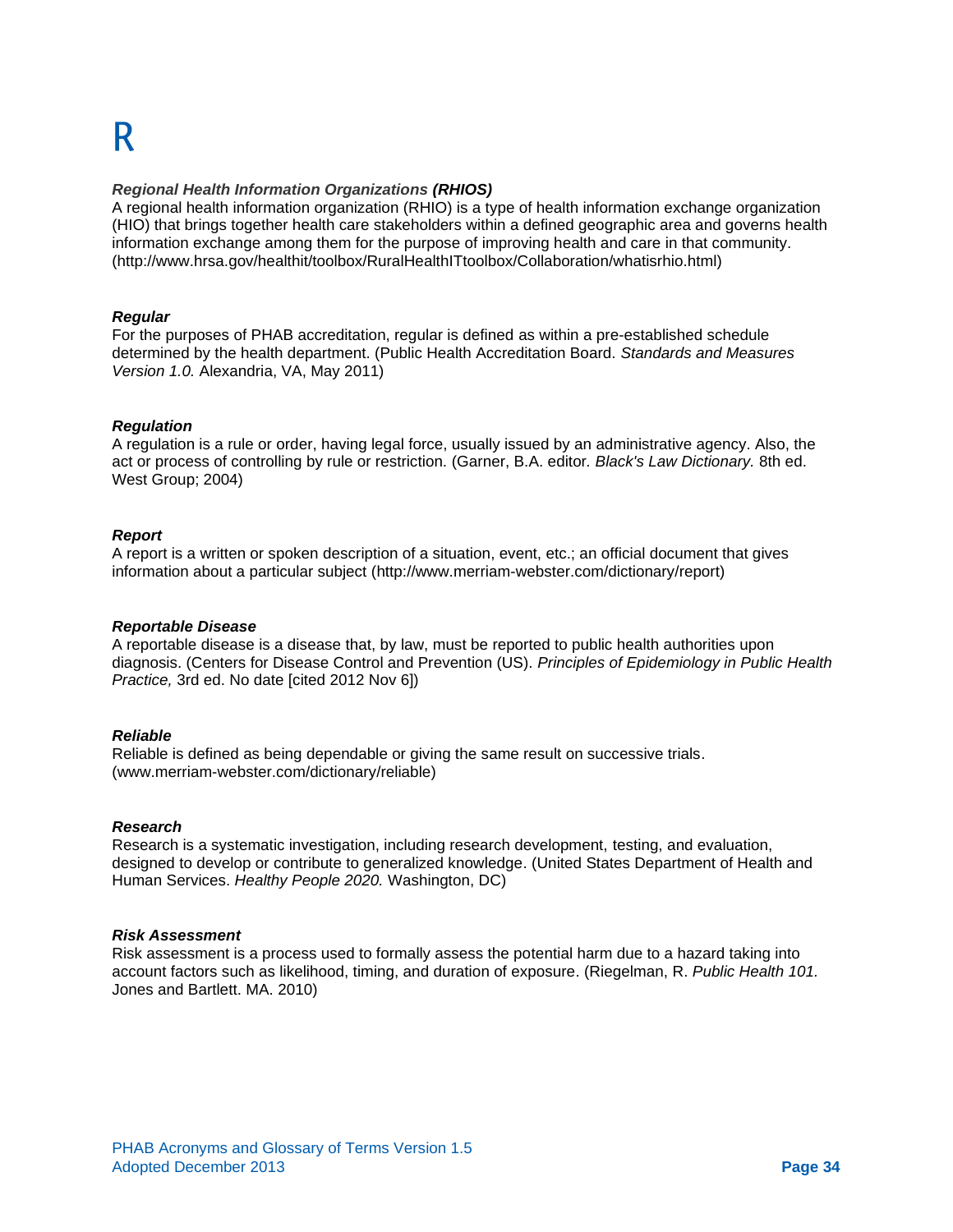#### *Risk Communication*

Risk communication is the interaction of populations and social institutions such as government agencies, advocacy groups, and the mass media in the formation and management of public opinion and policy making about risk. (Adapted from: Glanz, K., Rimer, B.K., and Viswanath, K. *Health Behavior and Health Education: Theory, Research, and Practice.* San Francisco, CA: Jossey-Bass; 2008.)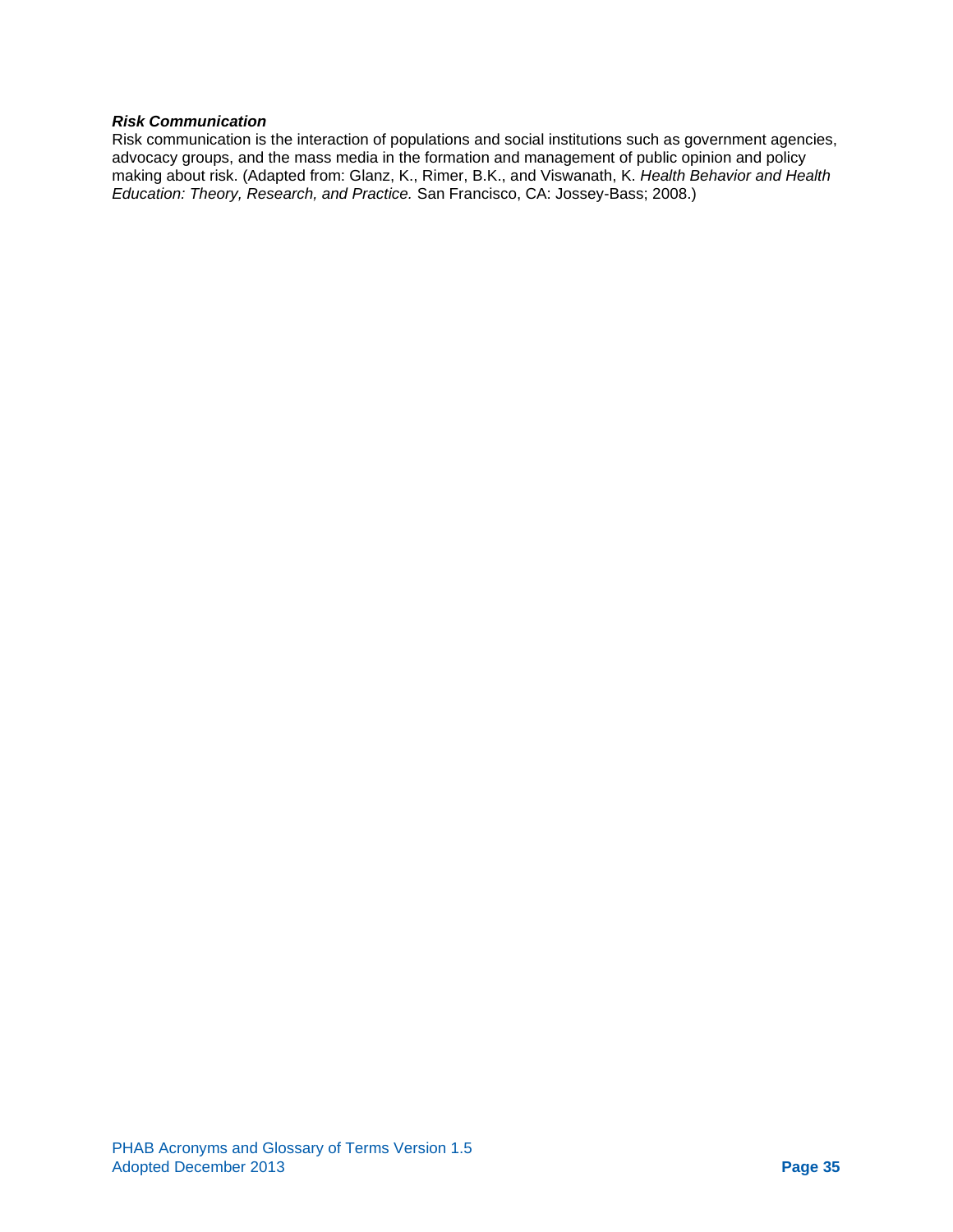#### *Secondary Data*

Secondary data are those data which have been collected in the past, collected by other parties, or result from combining data or information from existing sources. [\(www.nlm.nih.gov/nichs\)](http://www.nlm.nih.gov/nichs)

#### *Select Agents*

Select agents are biological agents and toxins that could pose a severe threat to public health and safety. (http://www.cdc.gov/phpr/dsat.htm)

#### *Site Review Team*

The site review team is the group of two or three public health peers who have been chosen by the Public Health Accreditation Board to perform the review of the documentation for accreditation and conduct the physical site visit to the applicant health department, and provide a report to the Accreditation Committee. (Public Health Accreditation Board. *Guide to National Public Health Department Accreditation Version 1.0.* Alexandria, VA, May 2011)

#### *Site Visit*

A site visit, for accreditation purpose, is a two to three day physical visit to the health department accreditation applicant by the peer review team. The purpose of the site visit is to validate the findings presented in the documentation that was submitted to PHAB, and to ask for additional documentation, at their discretion, to supplement what they received prior to the site visit. Health department facilities are also be reviewed during the site visit. (Public Health Accreditation Board. *Guide to National Public Health Department Accreditation Version 1.0.* Alexandria, VA, May 2011)

#### *Social Capital*

Social capital refers to the institutions, relationships, and norms that shape the quality and quantity of a society's social interactions. Increasing evidence shows that social cohesion is critical for societies to prosper economically and for development to be sustainable. Social capital is not just the sum of the institutions which underpin a society  $-$  it is the glue that holds them together. (http://go.worldbank.org/K4LUMW43B0)

#### *Social Determinants of Health*

Social determinants of health are the conditions in which people are born, grow, live, work and age, including the health system. These circumstances are shaped by the distribution of money, power and resources at global, national and local levels. The social determinants of health are mostly responsible for health inequities – the unfair and avoidable differences in health status seen within and between countries. (World Health Organization (Switzerland). *Health Topics: Social determinants of health [online]. 2012 [cited 2012 Nov 7].*http://www.who.int/social\_determinants/en/)

#### *Social Marketing*

Social marketing represents a unique system for understanding who people are, what they desire and then organizing the creation, delivery, and communication of products, services, and messages to meet their desires while at the same time meeting the needs of society and solve serious social problems. (Smith and Stroud. *Social Marketing Behavior: A Practical Resource for Social Change Professionals.*  Academy of Educational Development. Washington, DC, 2008).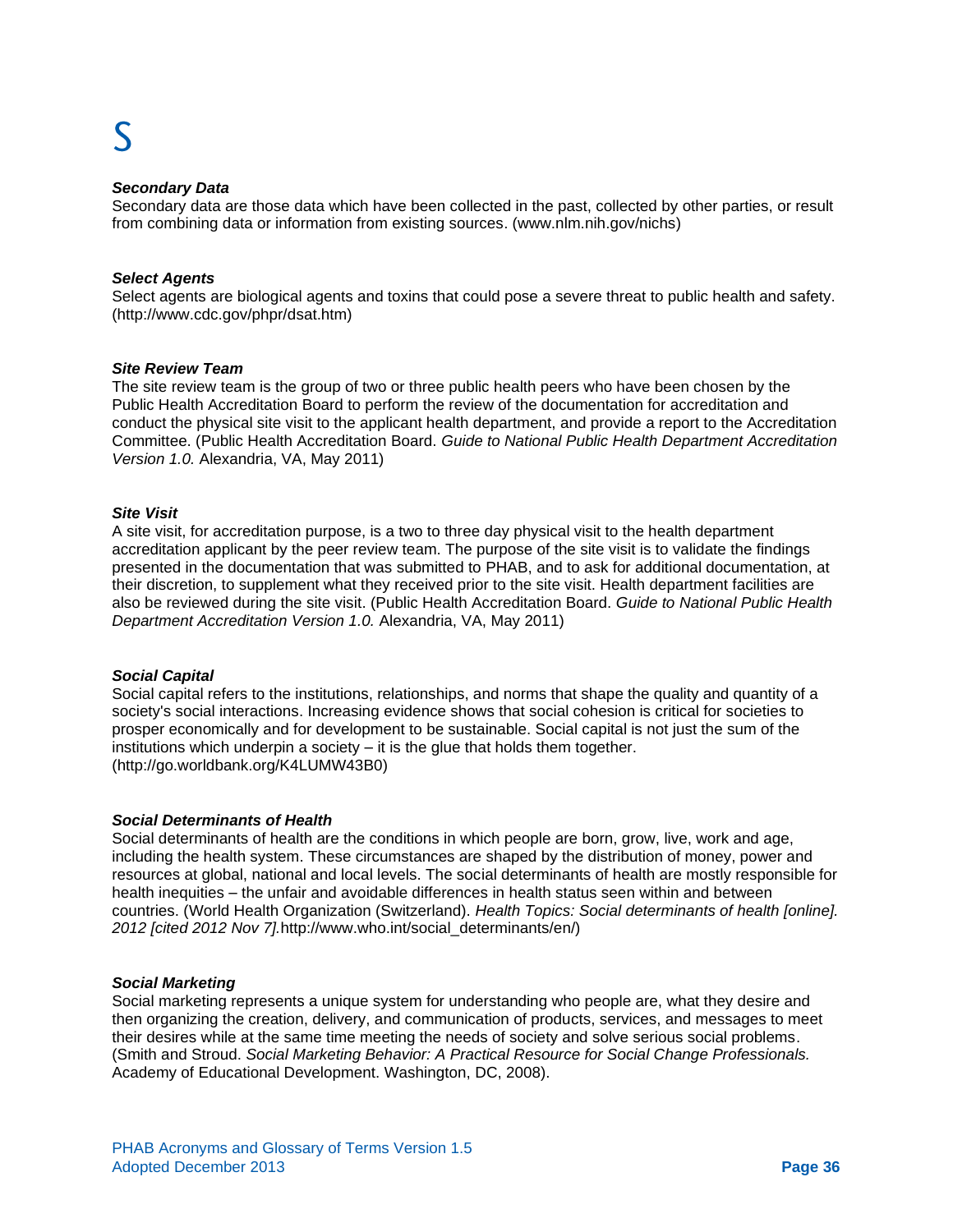#### *Socioeconomic Status*

Socioeconomic status is a complex phenomenon often based on indicators of relationships to work (occupational position or ranking), social class or status, and access to power. (Institute of Medicine. *The Future of the Public's Health in the 21st Century.* National Academies Press. Washington, DC. 2003).

#### *Stakeholder*

Stakeholders are all persons, agencies and organizations with an investment or 'stake' in the health of the community and the local public health system. This broad definition includes persons and organizations that benefit from and/or participate in the delivery of services that promote the public's health and overall well-being. (National Association of County and City Health Officials (US). *Mobilizing for Action through Planning and Partnerships (MAPP): Achieving Healthier Communities through MAPP, A User's Handbook.* 2001 http://www.naccho.org/topics/infrastructure/mapp/upload/MAPP\_Handbook\_fnl.pdf)

#### *State Health Department*

For the purposes of PHAB accreditation, a state health department is defined as the governing entity with primary statutory authority to promote and protect the public's health and prevent disease in humans. This authority is defined by state constitution, statutes or regulations, or established by Executive Order. State health departments may be part of an umbrella organization, super public health agency, or super agency that oversees public health functions as well as other government functions. (Public Health Accreditation Board. *Guide to National Public Health Department Accreditation Version 1.0.* Alexandria, VA, May 2011).

#### *Statutory Authority*

A statutory authority is an organization that is required by law to provide public services and receive central or local government funding, for example health authorities and local authorities. **(**http://society.theguardian.com/glossary/page/0,,646462,00.html)

#### *Strategic Plan*

A strategic plan results from a deliberate decision-making process and defines where an organization is going. The plan sets the direction for the organization and, through a common understanding of the mission, vision, goals, and objectives, provides a template for all employees and stakeholders to make decisions that move the organization forward. (Swayne, Duncan, and Ginter. *Strategic Management of Health Care Organizations.* Jossey Bass. New Jersey. 2008)

#### *Super Health Agency*

A super health agency is an agency that oversees public health and primary care, as well as the state Medicaid program. (National Governors Association. *Transforming State Health Agencies to Meet Current and Future Challenges*. 1996)

#### *Super Public Health Agency*

A super public health agency is an agency that oversees public health, primary care, substance abuse, and mental health programs. (National Governors Association. *Transforming State Health Agencies to Meet Current and Future Challenges*. 1996)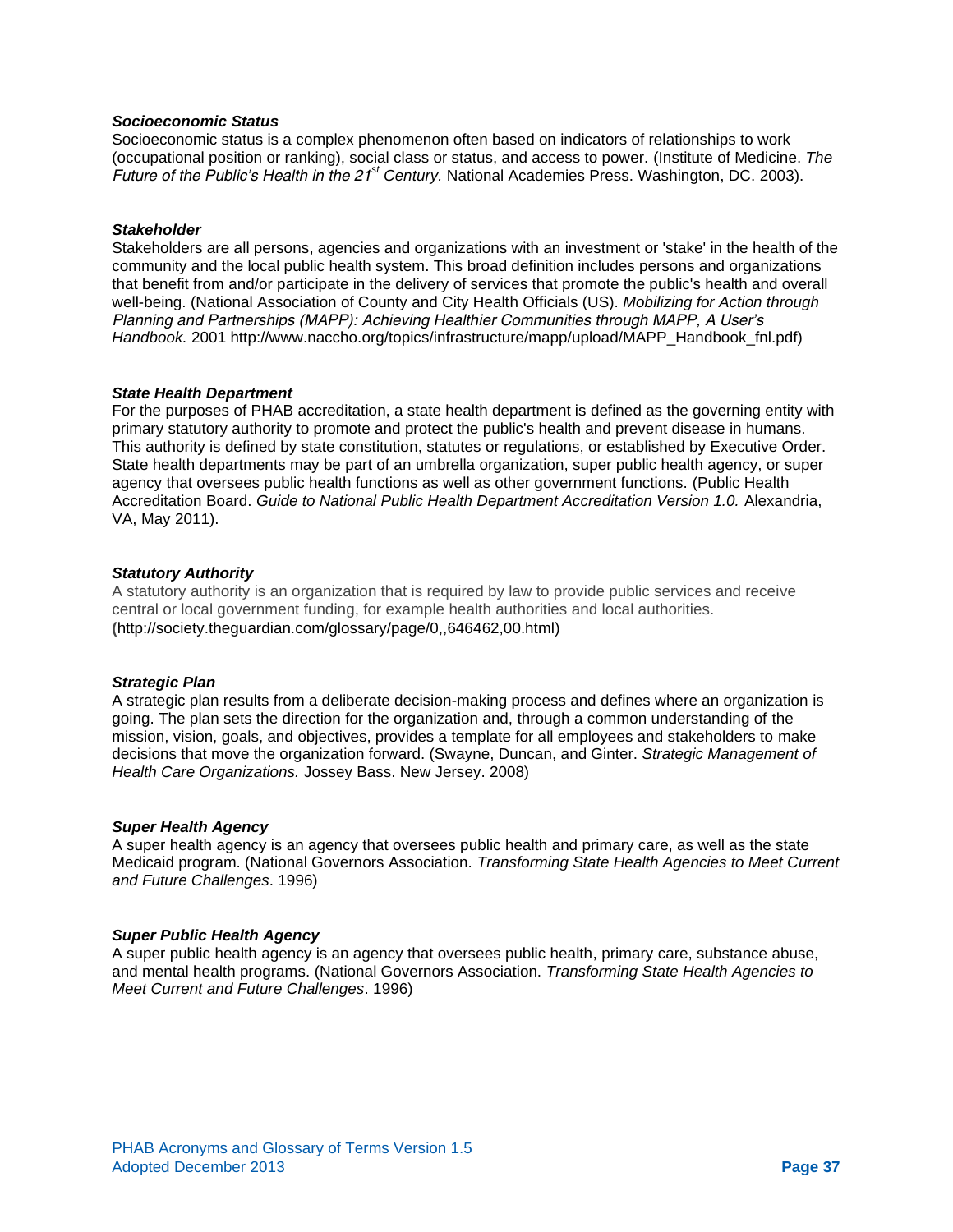#### *Surge Capacity*

Surge capacity refers to the ability to expand care or service capabilities in response to unanticipated or prolonged demand. (The Joint Commission. *Health Care at the Crossroads: Strategies for Creating and Sustaining Community-Wide Emergency Preparedness Strategies.* Washington, DC. 2003)

#### *Surveillance*

Public health surveillance is the continuous, systematic collection, analysis and interpretation of healthrelated data needed for the planning, implementation, and evaluation of public health practice. Such surveillance can: serve as an early warning system for impending public health emergencies; document the impact of an intervention, or track progress towards specified goals; and monitor and clarify the epidemiology of health problems, to allow priorities to be set and to inform public health policy and strategies. (http://www.who.int/topics/public\_health\_surveillance/en/)

#### *Surveillance Site*

A surveillance site is an organization or entity that reports public health surveillance data. (World Health Organization. *Health Topics: Public Health Surveillance.* [www.who.int/topics/public\\_health\\_surveillance\)](http://www.who.int/topics/public_health_surveillance)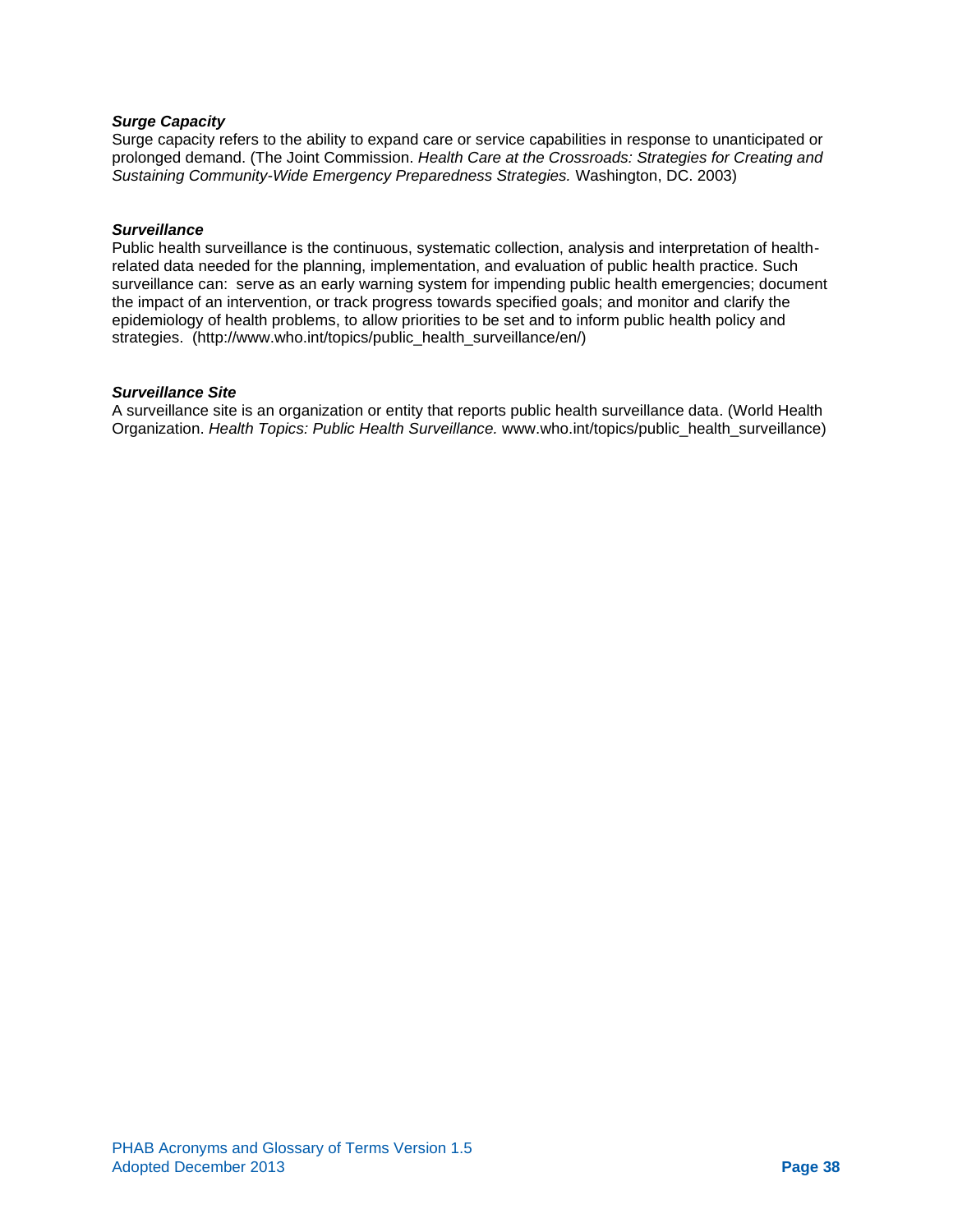#### *Technical Assistance (TA)*

Technical assistance is tailored guidance to meet the specific needs of a site or sites through collaborative communication with a specialist and the site(s). Assistance takes into account site-specific circumstances and culture and can be provided through phone, email, mail, internet, or in-person. (http://www.cdc.gov/dash/program\_mgt/docs/pdfs/dash\_definitions.pdf)

#### *Territorial Health Department*

For the purposes of PHAB accreditation, a territorial health department is defined as the governing entity with primary statutory authority to promote and protect the public's health and prevent disease in humans. This authority is defined by territorial constitution, statutes or regulations, or established by Executive Order. Territorial health departments may be a part of an umbrella organization, super public health agency, or super agency that oversees public health functions as well as other government functions. (Public Health Accreditation Board. *Guide to National Public Health Department Accreditation Version 1.0.* Alexandria, VA, May 2011)

#### *Training*

Training for the public health workforce includes the provision of information through a variety of formal, regular, planned means for the purpose of supporting the public health workforce in maintaining the skills, competencies, and knowledge needed to successfully perform their duties. (Institute of Medicine. *Who Will Keep the Public Healthy?* National Academies Press. Washington, DC, 2003).

#### *Trend Analysis*

Trend analysis is a study design which focuses on overall patterns of change in an indicator over time, comparing one time period with another time period for that indicator. Trend analysis is not used to determine causation; rather associations can be drawn. Trend analysis is commonly used in program evaluation, for policy analysis, and for etiologic analysis (Nash, Reifsnyder, Fabius, and Pracilio. *Population Health: Creating a Culture of Wellness.* Jones and Bartlett. MA, 2011).

### *Tribal Epidemiology Centers*

Tribal Epidemiology Centers are Indian Health Service, division funded organizations who serve American Indian/Alaska Native Tribal and urban communities by managing public health information systems, investigating diseases of concern, managing disease prevention and control programs, responding to public health emergencies, and coordinating these activities with other public health authorities. [\(www.ihs.gov/Epi/index.cfm?module=epi\\_tec\\_main\)](http://www.ihs.gov/Epi/index.cfm?module=epi_tec_main)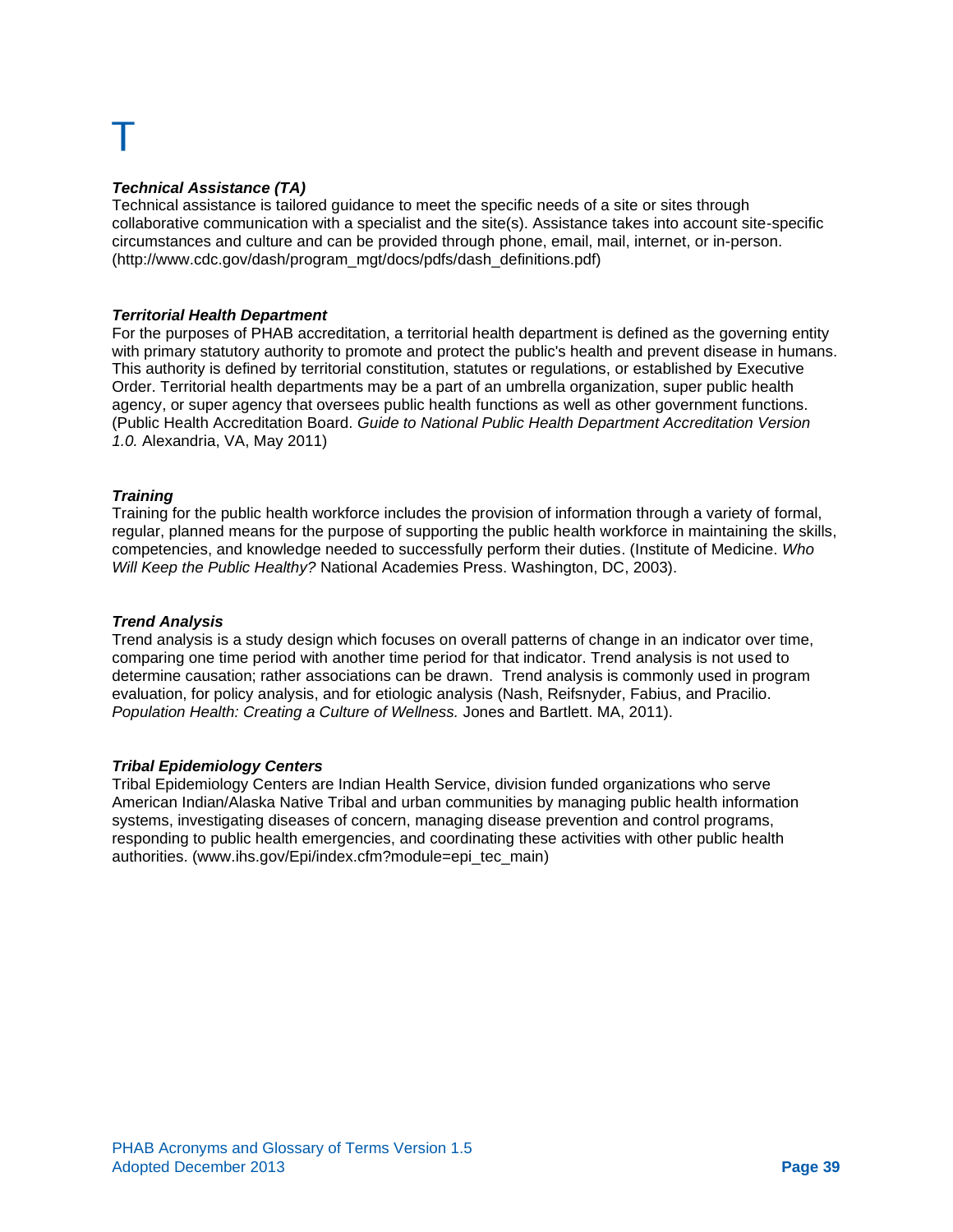#### *Tribal Health Department*

A Tribal health department is defined, for the purposes of PHAB accreditation, as a federally recognized Tribal government<sup>1</sup>, Tribal organization or inter-Tribal consortium, as defined in the Indian Self-Determination and Education Assistance Act, as amended. Such departments have jurisdictional authority to provide public health services, as evidenced by constitution, resolution, ordinance, executive order or other legal means, intended to promote and protect the Tribe's overall health, wellness and safety; prevent disease; and respond to issues and events. Federally recognized Tribal governments may carry out the above public health functions in a cooperative manner through formal agreement, formal partnership or formal collaboration. (Public Health Accreditation Board. *Guide to National Public Health Department Accreditation Version 1.0.* Alexandria, VA, May 2011)*<sup>1</sup> As evidenced by inclusion on the list of recognized Tribes mandated under 25 U.S.C. § 479a-1. Publication of List of Recognized Tribes.*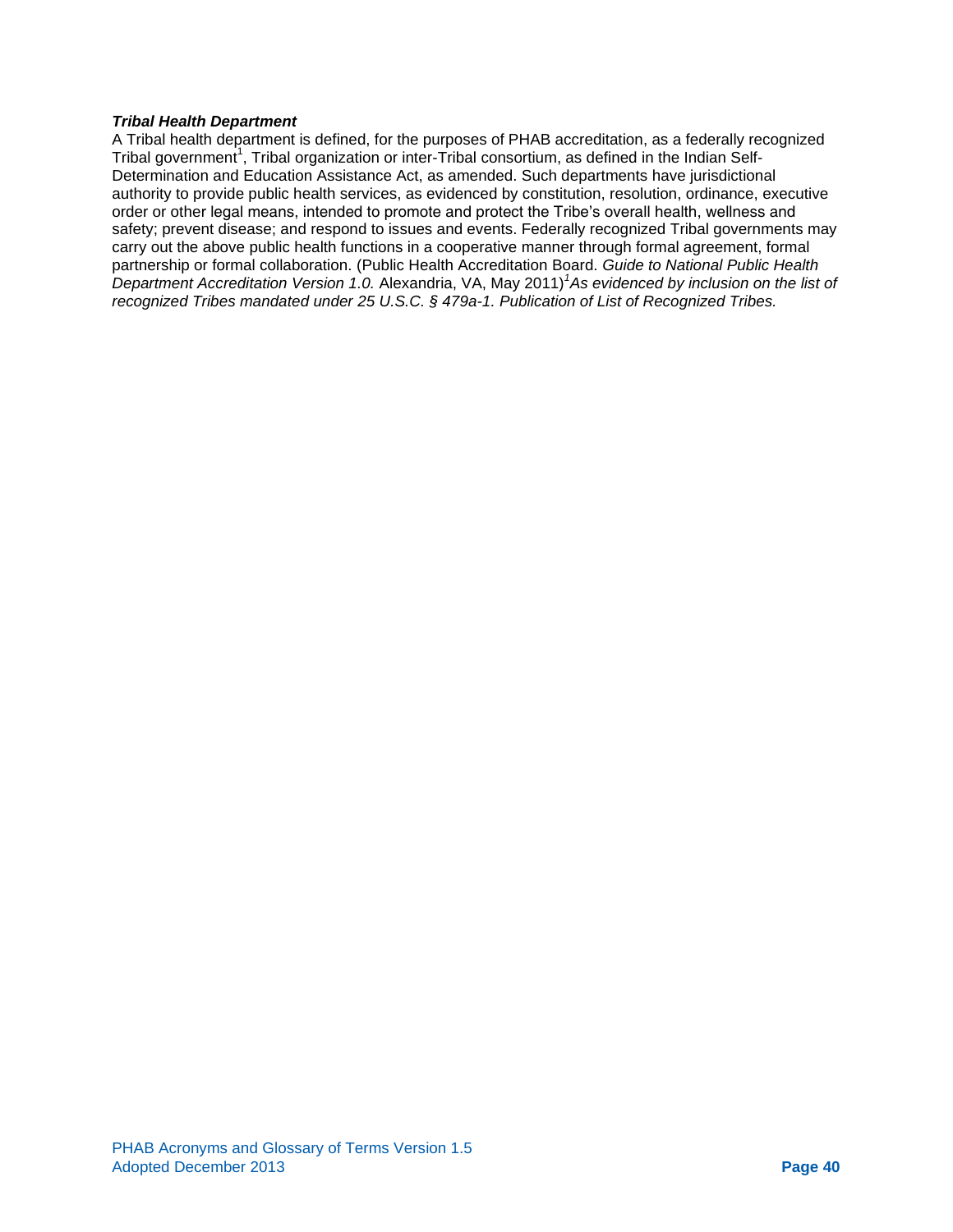## $\mathsf{U}% _{t}\left( \mathsf{U}\right)$

#### *Umbrella Agency*

An umbrella agency us an agency that oversees public health and primary care, substance abuse and mental health, the Medicaid program, and other human services programs. (National Governors Association. *Transforming State Health Agencies to Meet Current and Future Challenges*. 1996)

#### *Urgent*

Urgent is a call for immediate attention. [\(www.merriam-webster.com/dictionary/urgent\)](http://www.merriam-webster.com/dictionary/urgent)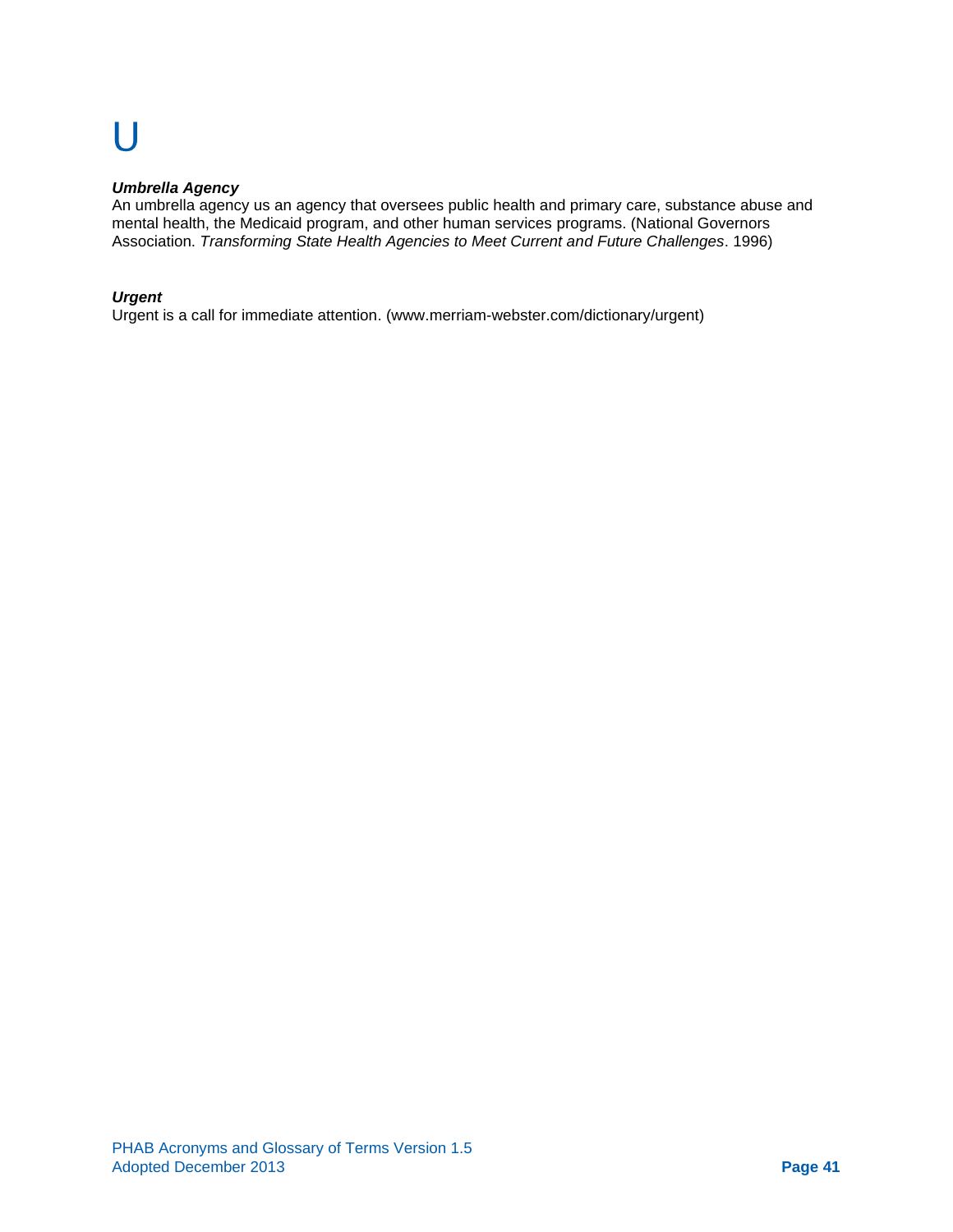#### *Valid*

Valid is well-grounded or justifiable; being at once relevant and meaningful. [\(www.merriam-webster.com/dictionary/valid\)](http://www.merriam-webster.com/dictionary/valid).

#### *Values*

Values describe how work is done and what beliefs are held in common as a basis for that work. They are fundamental principles that organizations stand for. (Swayne, Duncan, and Ginter. *Strategic Management of Health Care Organizations.* Jossey Bass. New Jersey. 2008)

#### *Vision*

Vision is a compelling and inspiring image of a desired and possible future that a community seeks to achieve. A vision statement expresses goals that are worth striving for and appeals to ideals and values that are shared among stakeholders (Bezold, C. *On Futures Thinking for Health and Health Care: Trends, Scenarios, Visions, and Strategies.* Institute for Alternative Futures and the National Civic League. Alexandria, VA. 1995)

#### *Vital Records*

Vital records means reports of live birth, death, fetal death, marriage, (divorce, dissolution of marriage, or annulment) and data related thereto which have been accepted for registration and incorporated into the official records of the (Department Of Health And Human Services, *Model State Vital Statistics Act 7 and 9, Model State Vital Statistics Regulations*, *2011 Revision*. Hyattsville, Maryland. 2011)

#### *Vital Statistics*

Vital statistics means the aggregated data derived from the records and reports of live birth, death, fetal death, induced termination of pregnancy, marriage, (divorce, dissolution of marriage, or annulment) and supporting documentation and related reports. (Department Of Health And Human Services, *Model State Vital Statistics Act 7 and 9, Model State Vital Statistics Regulations*, *2011 Revision*. Hyattsville, Maryland. 2011)

#### *Vulnerable Population*

A vulnerable population is a group of people with certain characteristics that cause them to be at greater risk of having poor health outcomes than the general population. These characteristics include, but are not limited to, age, culture, disability, education, ethnicity, health insurance, housing status, income, mental health, and race. (*Adapted from: Institute of Medicine (US). Performance Measurement: Accelerating Improvement. Washington, DC: National Academies Press; 2006)*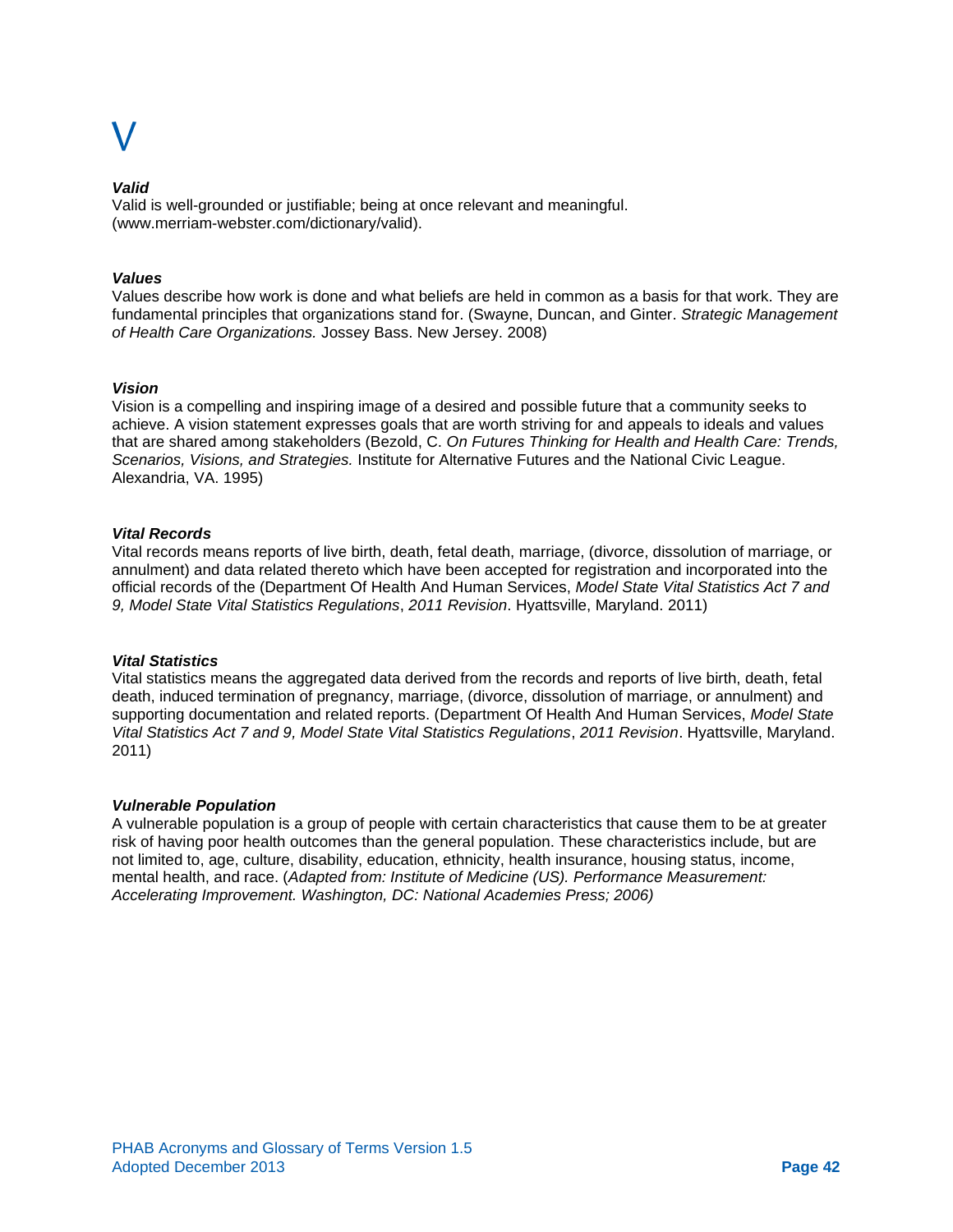#### *Wellness*

Wellness is the quality or state of being in good health especially as an actively sought goal*.*  [\(www.merriam-webster.com/dictionary/wellness\)](http://www.merriam-webster.com/dictionary/wellness)

#### *Workforce Assessment*

Workforce assessment in public health is the process of determining the personnel, training, skills, and competencies needed to implement initiatives contributing to the provision of the Ten Essential Public Health Services. This assessment includes the use of performance measures for identified competencies, identification of needed professional personnel, and formulation of plans to address workforce gaps. It also includes the planning, implementation and evaluation of life-long learning to equip public health workers to develop new skills as needed. (Institute of Medicine. *Who Will Keep the Public Healthy?*  National Academies Press. Washington, DC. 2003)

#### *Workforce Development Plan*

See: Public Health Workforce Development Plan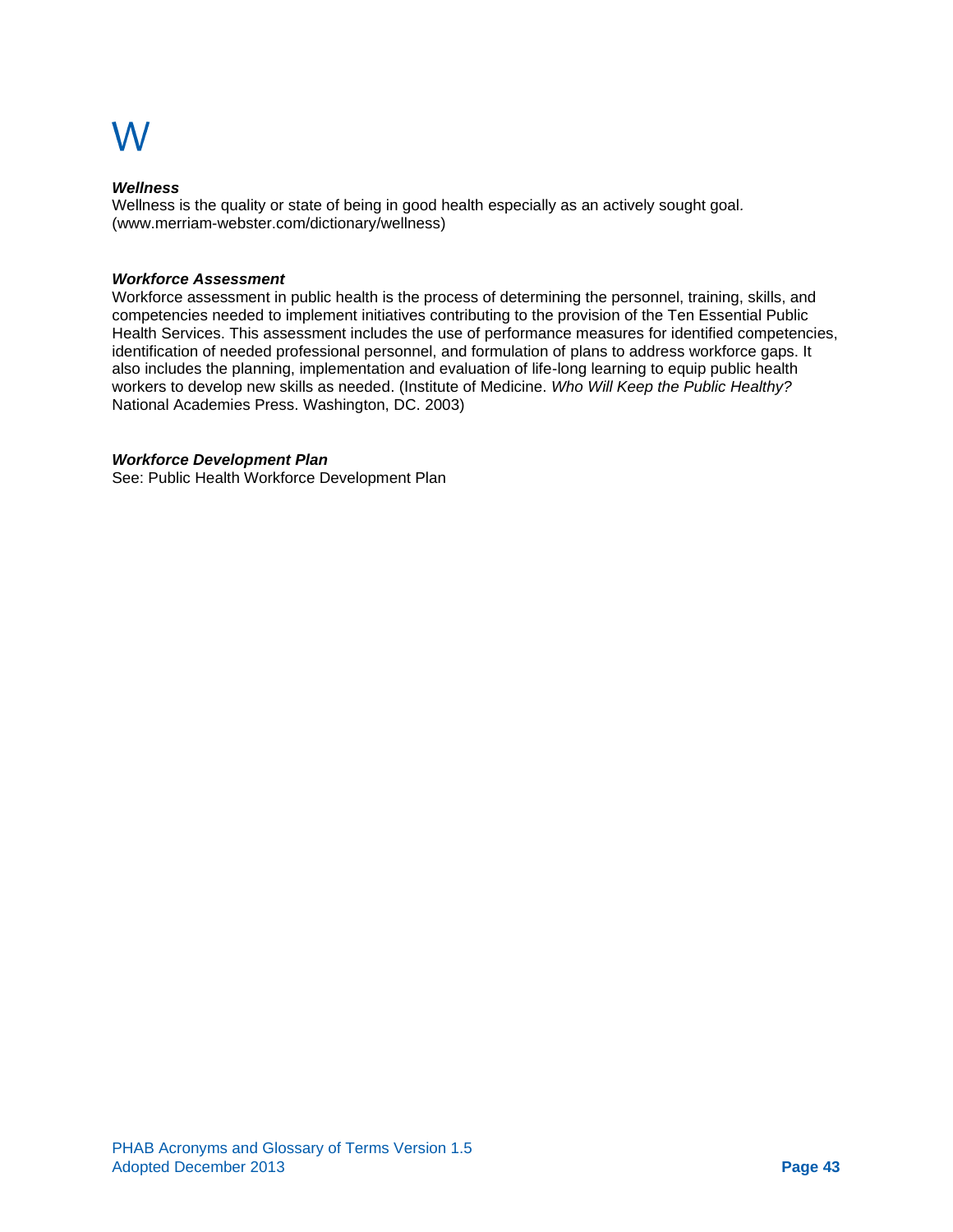## Index

| Access                                        | 2              | Domain                                                  | 13       |
|-----------------------------------------------|----------------|---------------------------------------------------------|----------|
| Accountable Care Organizations (ACO)          | 2              |                                                         |          |
| Accreditation                                 | $\overline{2}$ | Eligible Applicant                                      | 14       |
| <b>Accreditation Committee</b>                | 2              | Emergency                                               | 14       |
| Accreditation Coordinator (AC)                | 2              | Emergency Operations Plan (EOP)                         | 14       |
| <b>Accreditation Decision</b>                 | 3              | Enforcement                                             | 14       |
| Administrative Areas                          | 3              | <b>Environmental Public Health</b>                      | 14       |
| Advisory Board                                | 3              | <b>Environmental Public Health Consultation</b>         | 14       |
| After Action Report (AAR)                     | 3              | <b>Environmental Public Health Event</b>                | 14       |
| Alignment                                     | 3              | Environmental Public Health Expertise                   | 15       |
| All Hazards Plan                              | 3              | <b>Environmental Public Health Functions</b>            | 15       |
| <b>Annual Report</b>                          | 3              | <b>Environmental Public Health Hazards</b>              | 15       |
| <b>Appointing Authority</b>                   | 4              | e-PHAB                                                  | 15       |
| Assessment                                    | 4              | Epidemiology                                            | 15       |
| Assets                                        | 4              | <b>Essential Public Health Services</b>                 | 16       |
| <b>Asset Based Community Development</b>      | 4              | <b>Ethics</b>                                           | 16       |
| Asset Mapping                                 | 5              | Evidence-based Practice                                 | 16       |
| Assurance                                     | 5              |                                                         |          |
| Audit                                         | 5              | Goals                                                   | 17       |
|                                               |                | Governing Board                                         | 17       |
| <b>Barriers to Care</b>                       | 6              | <b>Governing Entity</b>                                 | 17       |
| <b>Best Practices</b>                         | 6              | Guide to Clinical Preventive Services                   | 17       |
| <b>Biologics</b>                              | 6              | Guide to Community Preventive Services                  | 17       |
| Board of Health                               | 6              |                                                         |          |
| Branding                                      | 6              | Health                                                  | 18       |
|                                               |                | Health Alert Network (HAN)                              | 18       |
| Capacity                                      | 7              | <b>Health Care Provider</b>                             | 18       |
| <b>Centralized State</b>                      | 7              | <b>Health Care Service</b>                              | 18       |
| Chart of Accounts (COA) (Public Health)       | 7              | <b>Health Care System</b>                               | 18       |
| Chronic Disease                               | $\overline{7}$ | <b>Health Communication</b>                             | 18       |
| <b>Cluster Evaluation/Analysis</b>            | 7              | <b>Health Disparities</b>                               | 19       |
| Coalition                                     | 8              | <b>Health Education</b>                                 | 19       |
| Collaboration                                 | 8              | <b>Health Equity</b>                                    | 19       |
| Communicable Disease Data                     | 8              | Health in all Policies                                  | 19       |
| Communication                                 | 8              | <b>Health Inequity</b>                                  | 19<br>19 |
| <b>Communications Strategies</b>              | 8<br>8         | Health Information<br>Health Information Exchange (HIE) | 19       |
| Community<br><b>Community Assets</b>          | 8              | Health Investigation                                    | 20       |
| Community-based                               | 9              | <b>Health Literacy</b>                                  | 20       |
| Community-based Participatory Research (CBPR) | 9              | <b>Health Needs</b>                                     | 20       |
| <b>Community Engagement</b>                   | 9              | <b>Health Policy</b>                                    | 20       |
| <b>Community Guide</b>                        | 9              | <b>Health Promotion</b>                                 | 20       |
| <b>Community Health</b>                       | 9              | <b>Health Status</b>                                    | 20       |
| Community's Health                            | 9              | <b>Healthy Community</b>                                | 21       |
| <b>Community Health Assessment</b>            | 10             | Healthy People 2020                                     | 21       |
| Community Health Improvement Plan             | 10             | High Risk Grantee                                       | 21       |
| <b>Community Health Improvement Process</b>   | 10             | Human Resources System                                  | 21       |
| Community Health Needs Assessment             | 10             |                                                         |          |
| <b>Community Mobilization</b>                 | 11             | Infectious Disease                                      | 22       |
| <b>Community Partnerships</b>                 | 11             | Information                                             | 22       |
| <b>Community Resilience</b>                   | 11             | <b>Information System</b>                               | 22       |
| Compliance                                    | 11             | <b>Internal Audit</b>                                   | 22       |
| Continuing                                    | 11             | Intervention                                            | 22       |
| Confidential Information                      | 12             | Inventory                                               | 22       |
| Coordinated Care Organization (CCO)           | 12             |                                                         |          |
| Core Public Health Competencies               | 12             | Laws                                                    | 23       |
| County Health Rankings                        | 12             | Local Health Department                                 | 23       |
| <b>Cultural and Linguistic Competence</b>     | 12             |                                                         |          |
| <b>Customer/Client Satisfaction</b>           | 12             | <b>Mandated Public Health Services</b>                  | 24       |
|                                               |                | Media Advocacy                                          | 24       |
| Data                                          | 13             | Midlevel Provider                                       | 24       |
| Database                                      | 13             | <b>Mission Statement</b>                                | 24       |
| Demographics                                  | 13             | Mitigation                                              | 24       |
| Determinants of Health                        | 13             | Multi-jurisdictional Application                        | 24       |
| Digital Media                                 | 13             |                                                         |          |
| Disease Outbreak                              | 13             | National Prevention Strategy                            | 25       |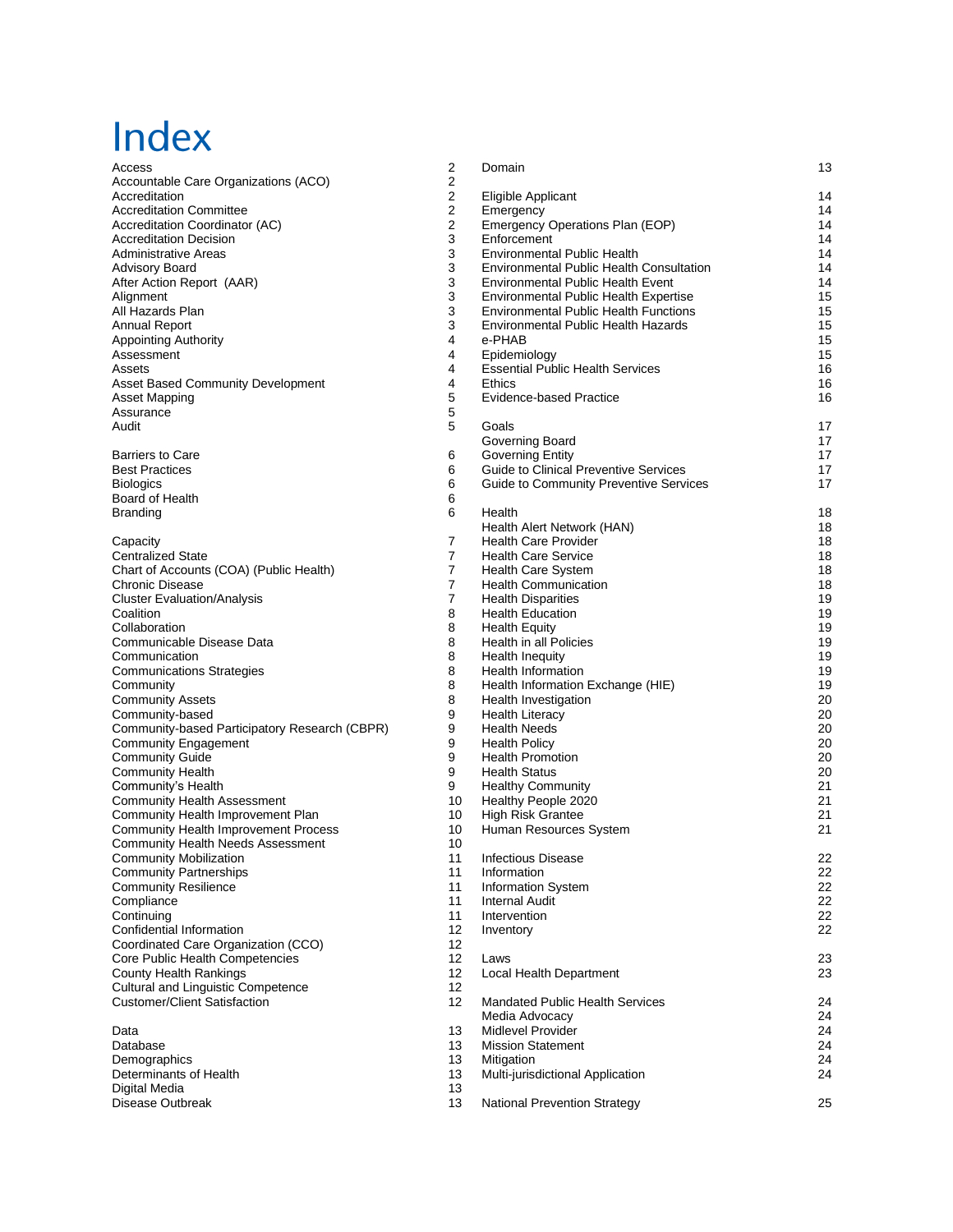| National Public Health Performance Standards (NPHPS)                         | 25             |
|------------------------------------------------------------------------------|----------------|
| Non-infectious/Non-communicable Disease                                      | 25             |
| Objectives<br>Operations<br>Orientation<br>Outbreak<br>See: Disease Outbreak | 26<br>26<br>26 |
| Partnership                                                                  | 27             |
| Performance Management System                                                | 27             |
| Periodic                                                                     | 27             |
| Policy                                                                       | 27             |
| <b>Policy Development</b>                                                    | 27             |
| Policy-making Board                                                          | 27             |
| <b>Population Health</b>                                                     | 27             |
| Population-based Approach                                                    | 28             |
| Population-based Health                                                      | 28             |
| Practice-based Evidence                                                      | 28             |
| Prevention                                                                   | 28             |
| <b>Primary Care</b>                                                          | 28             |
| <b>Primary Data</b>                                                          | 28             |
| Procedure/Protocol                                                           | 28             |
| Profile                                                                      | 28             |
| Programs, Processes, and Interventions                                       | 29             |
| <b>Promising Practice</b>                                                    | 29             |
| <b>Public Health</b>                                                         | 29             |
| Public Health Accreditation Board (PHAB)                                     | 29             |
| <b>Public Health Emergency</b>                                               | 30             |
| <b>Public Health Ethics</b>                                                  | 30             |
| <b>Public Health Informatics</b>                                             | 30             |
| Public Health Infrastructure                                                 | 30             |
| <b>Public Health Laboratory</b>                                              | 30             |
| <b>Public Health Laws</b>                                                    | 30             |
| <b>Public Health Preparedness</b>                                            | 31             |
| Public Health Program                                                        | 31             |
| <b>Public Health Surveillance</b>                                            | 31             |
| Public Health System                                                         | 31             |
| <b>Public Health Workforce</b>                                               | 31             |
| Public Health Workforce Development Plan                                     | 32             |
| <b>Public Testimony</b>                                                      | 32             |
| <b>Qualitative Data</b>                                                      | 33             |
| Quantitative Data                                                            | 33             |
| Quality Improvement (QI)                                                     | 33             |
| Regional Health Information Organizations (RHIOS)                            | 34             |
| Regular                                                                      | 34             |
| Regulation                                                                   | 34             |
| Report                                                                       | 34             |
| Reportable Disease                                                           | 34             |
| Reliable                                                                     | 34             |
| Research                                                                     | 34             |
| <b>Risk Assessment</b>                                                       | 34             |
| <b>Risk Communication</b>                                                    | 35             |
| Secondary Data                                                               | 36             |
| Select Agents                                                                | 36             |
| <b>Site Review Team</b>                                                      | 36             |
| <b>Site Visit</b>                                                            | 36             |
| Social Capital                                                               | 36             |
| Social Determinants of Health                                                | 36             |
| Social Marketing                                                             | 36             |
| Socioeconomic Status                                                         | 37             |
| Stakeholder                                                                  | 37             |
| State Health Department                                                      | 37             |
| <b>Statutory Authority</b>                                                   | 37             |
| Strategic Plan                                                               | 37             |
| Super Health Agency                                                          | 37             |
| Super Public Health Agency                                                   | 37             |
| <b>Surge Capacity</b>                                                        | 38             |

| Surveillance                                                                                                           | 38       |
|------------------------------------------------------------------------------------------------------------------------|----------|
| Surveillance Site                                                                                                      | 38       |
| Technical Assistance                                                                                                   | 39       |
| <b>Territorial Health Department</b>                                                                                   | 39       |
| Training                                                                                                               | 39       |
| <b>Trend Analysis</b>                                                                                                  | 39       |
| <b>Tribal Epidemiology Centers</b>                                                                                     | 39       |
| <b>Tribal Health Department</b>                                                                                        | 40       |
| Umbrella Agency                                                                                                        | 41       |
| Urgent                                                                                                                 | 41       |
| Valid                                                                                                                  | 42       |
| Values                                                                                                                 | 42       |
| Vision                                                                                                                 | 42       |
| <b>Vital Records</b>                                                                                                   | 42       |
| <b>Vital Statistics</b>                                                                                                | 42       |
| <b>Vulnerable Population</b>                                                                                           | 42       |
| Wellness<br><b>Workforce Assessment</b><br>Workforce Development Plan<br>See: Public Health Workforce Development Plan | 43<br>43 |